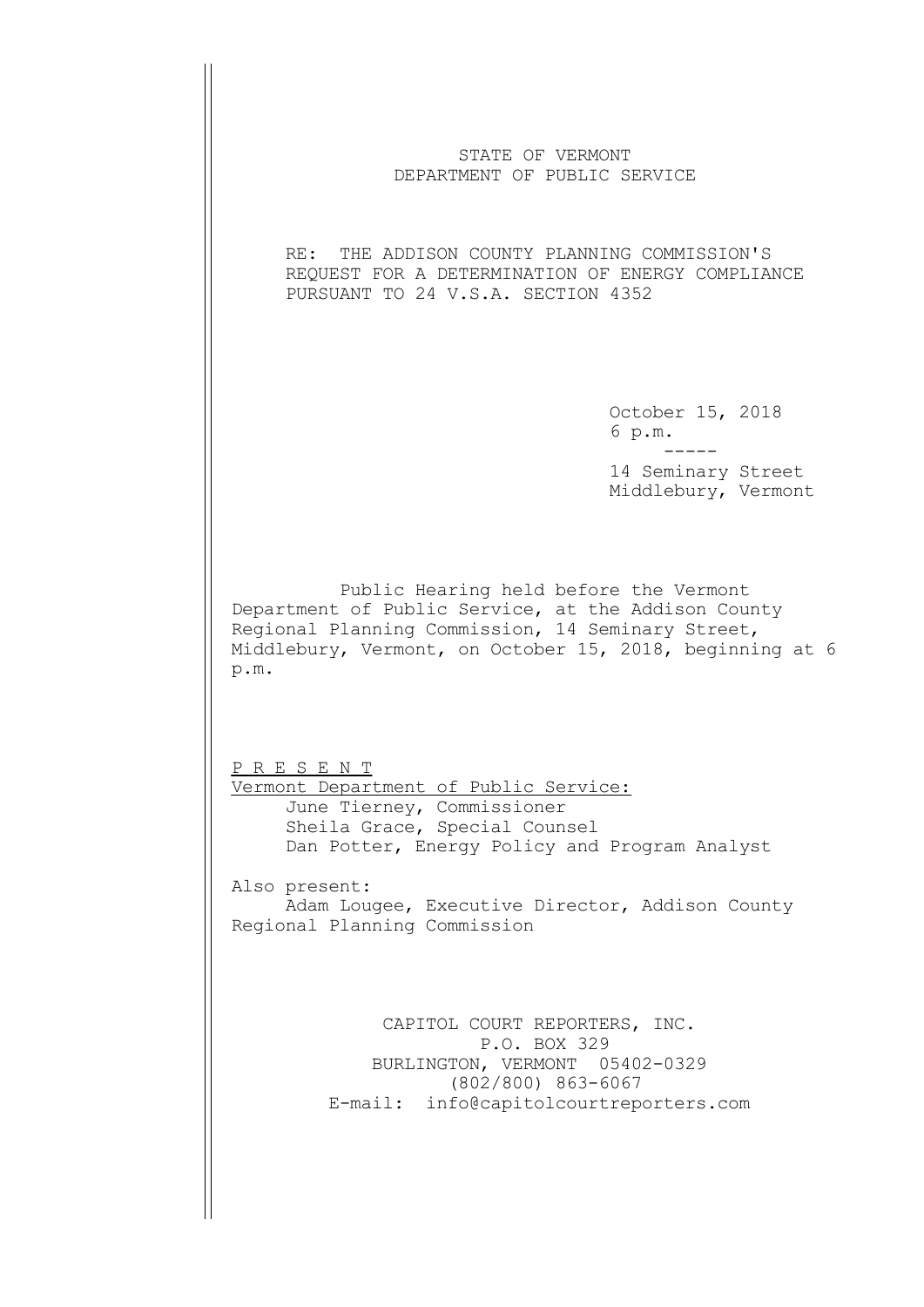| Speaker           | Page  |
|-------------------|-------|
| Adam Lougee       | 7     |
| Jeremy Grip       | 13    |
| Ross Conrad       | 1.5   |
| Peter Grant       | 18    |
| Ellen Kurrelmayer | 29    |
| Barrie Bailey     | 36,59 |
| Cheryl Brinkman   | 40    |
| James Dayton      | 49    |
| Ben Marks         | 52    |

*Capitol Court Reporters, Inc. (800/802) 863-6067*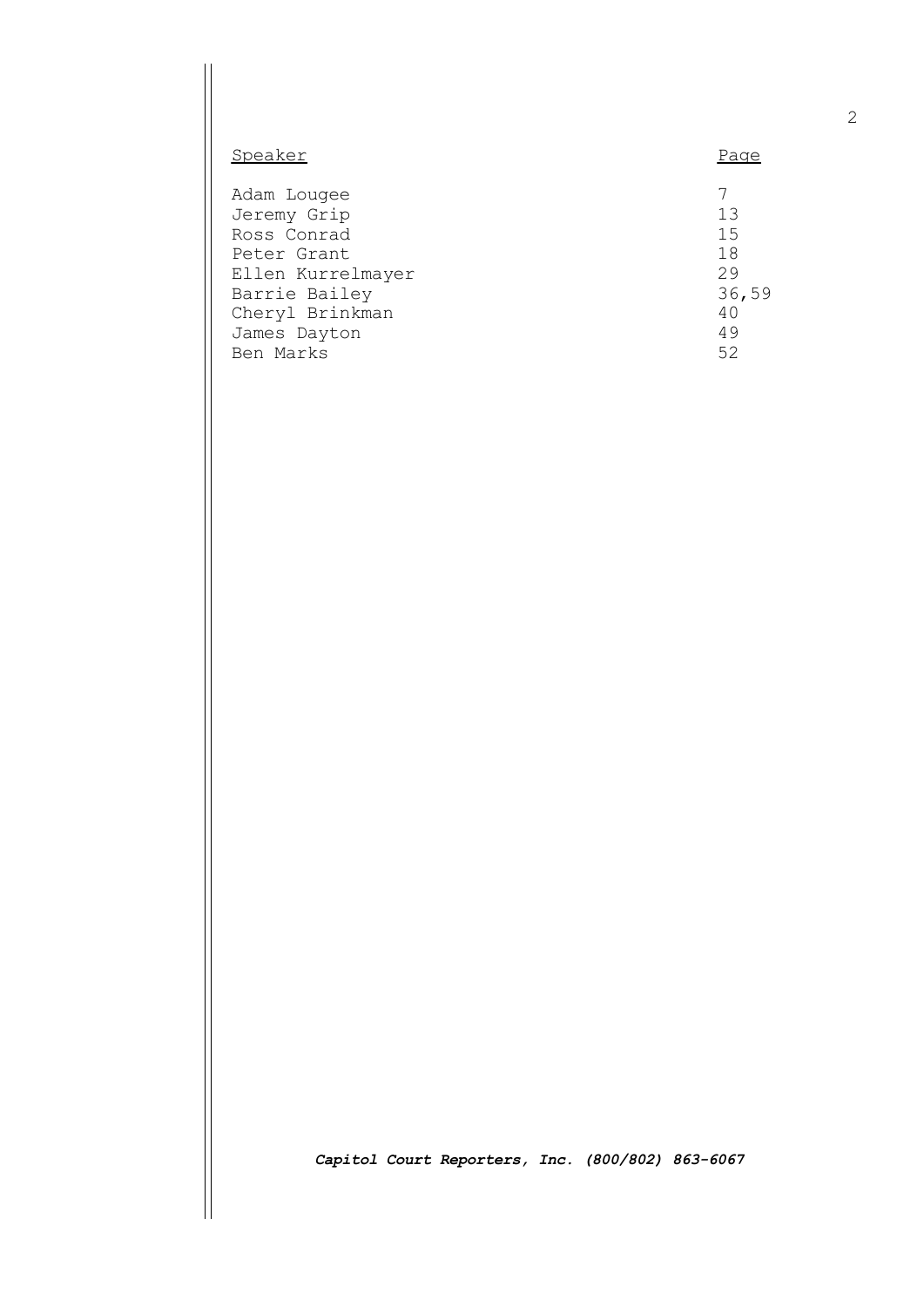| $\mathbf{1}$ | COMMISSIONER TIERNEY: So good evening.                |
|--------------|-------------------------------------------------------|
| 2            | Thank you for being here. My name is June Tierney.    |
| 3            | I'm the Commissioner of the Department of Public      |
| 4            | Service, and with me tonight are Dan Potter, a policy |
| 5            | and program analyst for the Department of Public      |
| 6            | Service who works on Act 174 enhanced plans and their |
| 7            | certification; then to my left is Sheila Grace, our   |
| 8            | very capable staff attorney who provides the legal    |
| 9            | counsel and support for those reviews as well.        |
| 10           | Just to give you a little bit of context              |
| 11           | for our public hearing tonight this is an opportunity |
| 12           | for me to hear from the community members about the   |
| 13           | proposed energy portion of the Addison County energy  |
| 14           | plan, and basically what's happening now is -- I need |
| 15           | to speak up a little -- the energy plan has been      |
| 16           | submitted to my office for review and certification   |
| 17           | under Act 174, and if your plan is deemed to have met |
| 18           | all of the criterion that pertain to these types of   |
| 19           | planning processes and is served by and is compliant, |
| 20           | then your plan is entitled to substantial deference   |
| 21           | from the Public Utilities Commission when Section 248 |
| 22           | proceedings are underway to site -- among other       |
| 23           | things, to site energy generation projects and        |
| 24           | facilities related to that.                           |
| 25           | We don't really know yet what                         |

*Capitol Court Reporters, Inc. (800/802) 863-6067*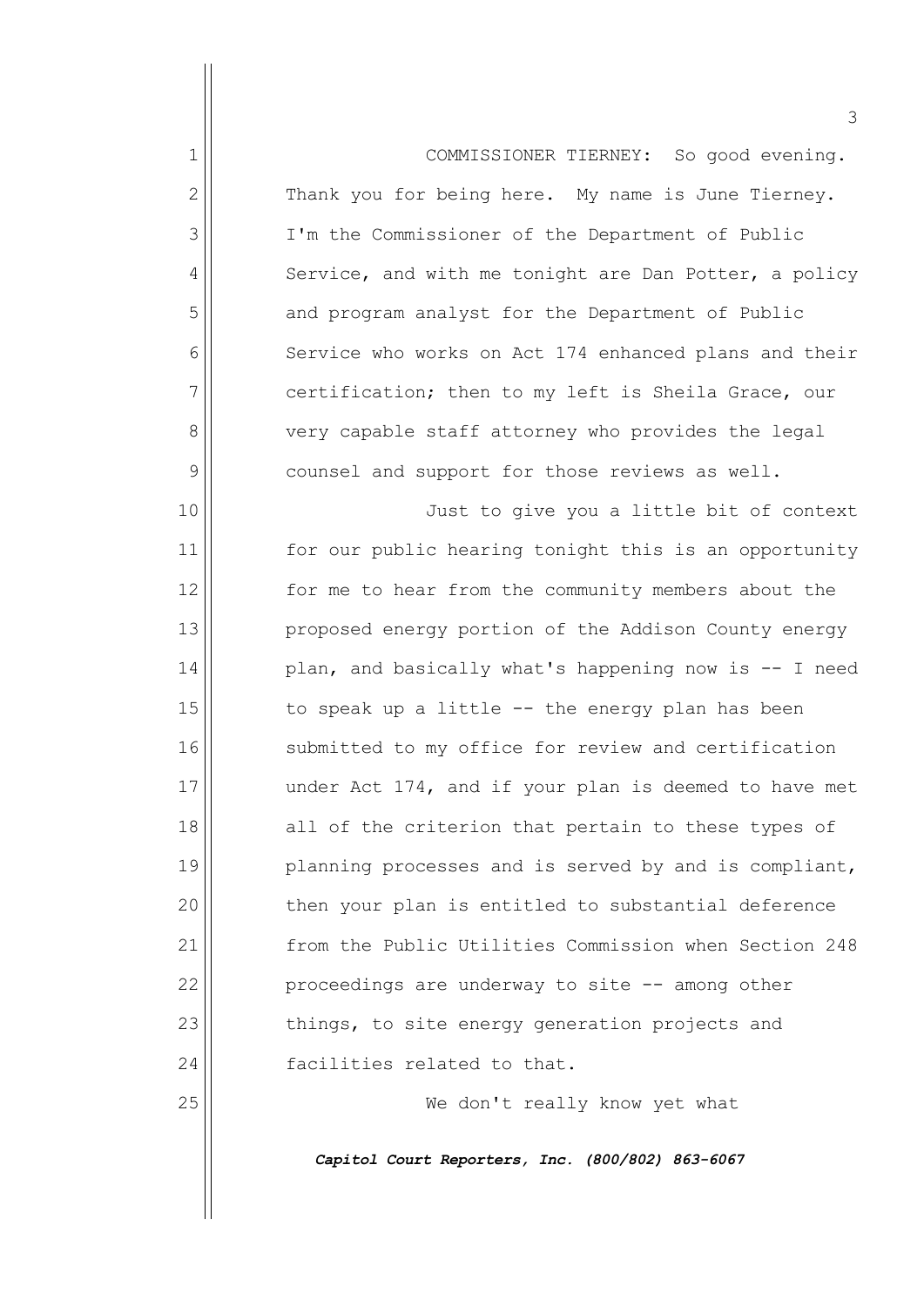1 Substantial deference means. This is a legal phrase  $2 \parallel$  that has yet to be interpreted by the Public 3 Utilities Commission, but the first step to getting 4 there is to have a number of these plans certified 5 and for people who propose to receive Certificates of 6 Public Good under Section 248 with the review that  $7$  happens under, among other things, this plan.

8 | You should know that the provision of 9 Section 248 pursuant to which these regional plans,  $10$  and to the extent they have been adopted town plans, 11 are considered is just one of many criteria that goes  $12$  to a Section 248 review for a given project, but it's  $13$  a very important piece of it because this is where 14 | the Public Utilities Commission really gets a window 15 | into what the community is thinking about where it 16 wants to locate its generation facilities in order to 17 meet its energy needs going forward. So it's time 18 well worth spending on the planning, and I 19 || congratulate the community for a very thorough 20 || product that I have in front of me tonight.

21 | We'll see how it goes with the ultimate  $22$  review, but tonight is your night to talk to me about 23 what you think of the plan, comments you would like  $24$  to have me consider as I weigh the certification, and 25 | my understanding is that Mr. Lougee is going to

*Capitol Court Reporters, Inc. (800/802) 863-6067*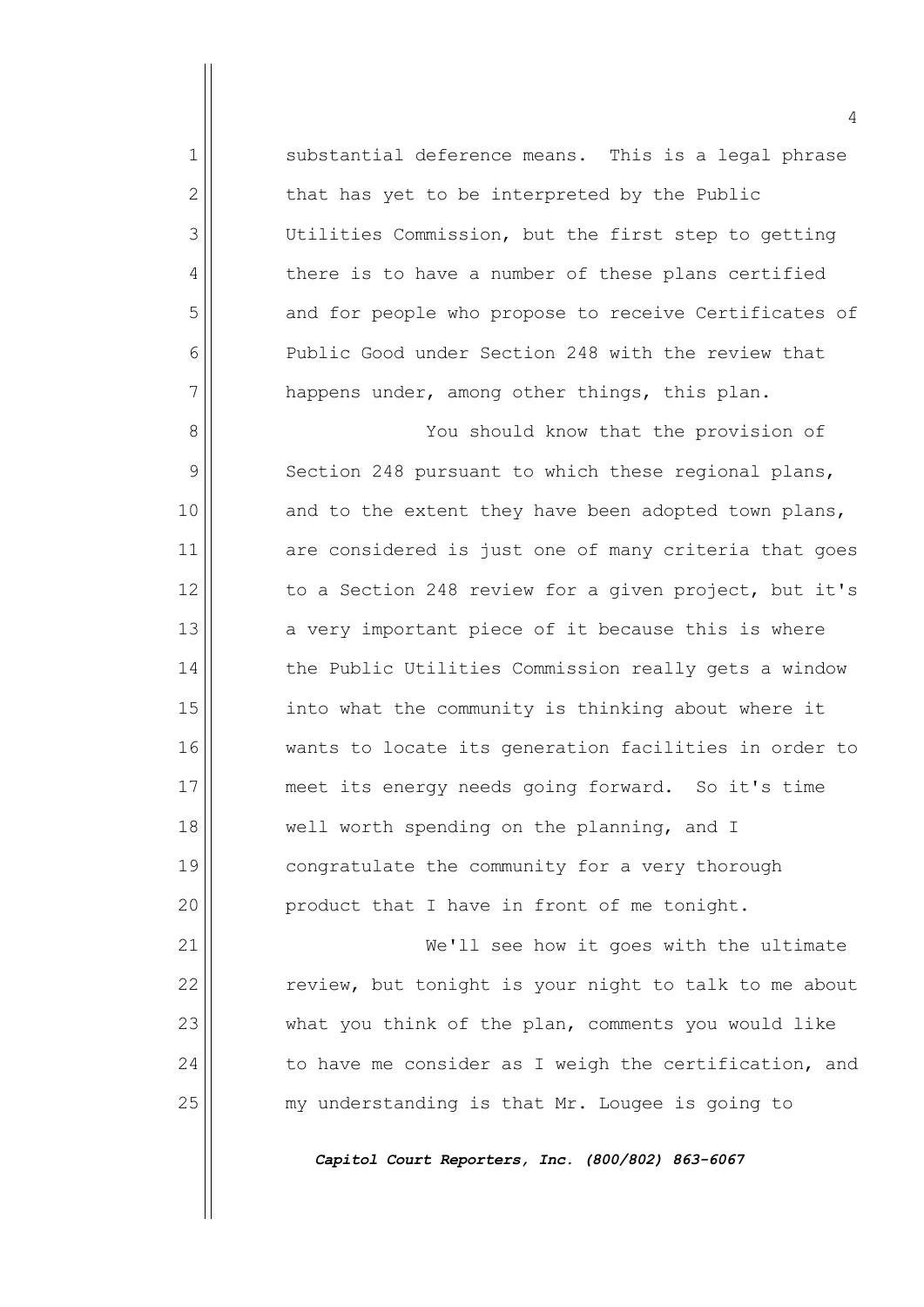5 1 provide a brief overview of the plan; is that 2 | correct, Adam? 3 MR. LOUGEE: I will. I'll provide a 4 | brief overview of it. I have a couple of extra 5 | copies here of just the energy section of the plan if  $6 \parallel$  anybody is  $-$ 7 COMMISSIONER TIERNEY: Before I hand it  $8$  |  $\sqrt{8}$  over to you --9 | MR. LOUGEE: Excuse me. I apologize. 10 COMMISSIONER TIERNEY: No you shouldn't 11 || apologize. I didn't make it clear I wasn't giving  $12$  you a microphone yet, but just to clarify a little  $13$  bit about our process we have a sign-up sheet to go  $14$  around where folks have been good enough to give me 15 their names. Folks here have indicated they are not 16 || sure whether or not they actually want to make a 17 comment. There is one definitive no, but we'll see 18 about that, Ms. Brinkman. In any case I will be 19 turning this over to you folks shortly to see if I  $20$  can change your minds and get you to comment, but  $21$  before that Mr. Lougee is going to give us his 22 | presentation. 23 The last detail is tonight is not the  $24$  only night to comment. If you walk away from tonight 25 and you say rats there's something I really wish I *Capitol Court Reporters, Inc. (800/802) 863-6067*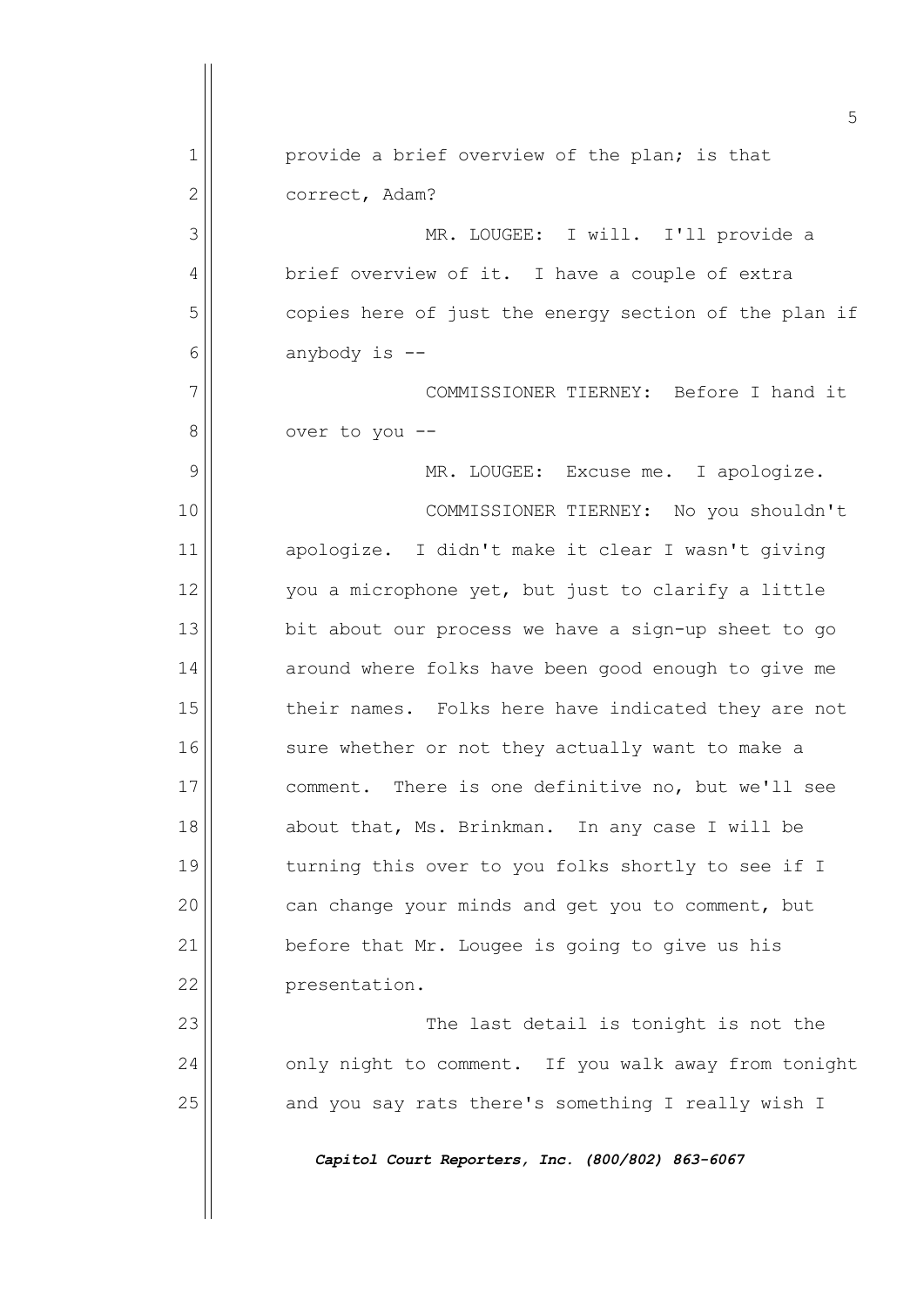|              | 6                                                     |
|--------------|-------------------------------------------------------|
| $\mathbf{1}$ | had taken the opportunity to say, you know we have    |
| 2            | e-mail, we have snail mail, we have smoke signals.    |
| 3            | We have whatever. You can contact us. Please do and   |
| 4            | let us know what's on your mind about the plan, or if |
| 5            | you know of neighbors who couldn't make it tonight    |
| 6            | but wanted to comment, please do it that way.<br>What |
| 7            | is our deadline, folks?                               |
| 8            | MS. GRACE: November 6th.                              |
| 9            | COMMISSIONER TIERNEY: So before --                    |
| 10           | until November 6th to get this particular job wrapped |
| 11           | up. So any time before November 6th would be just     |
| 12           | great for comments, and now, Mr. Lougee, if you would |
| 13           | kindly give us that overview that would be great.     |
| 14           | MR. LOUGEE: Very good. Thank you,                     |
| 15           | Commissioner.                                         |
| 16           | COMMISSIONER TIERNEY:<br>Absolutely and,              |
| 17           | I'm sorry, one more thing. We have a court reporter   |
| 18           | here, a lady I've worked with for nearly 20 years     |
| 19           | now, JoAnn Carson, and she's a super, super court     |
| 20           | reporter, very accurate, and I have her here so that  |
| 21           | I can be absolutely sure I capture everything         |
| 22           | accurately that you have to say. If you should        |
| 23           | choose to speak, will you please mention your name at |
| 24           | the outset so Ms. Carson can actually write that      |
| 25           | down. Thank you. Now go ahead, Mr. Lougee.            |
|              | Capitol Court Reporters, Inc. (800/802) 863-6067      |
|              |                                                       |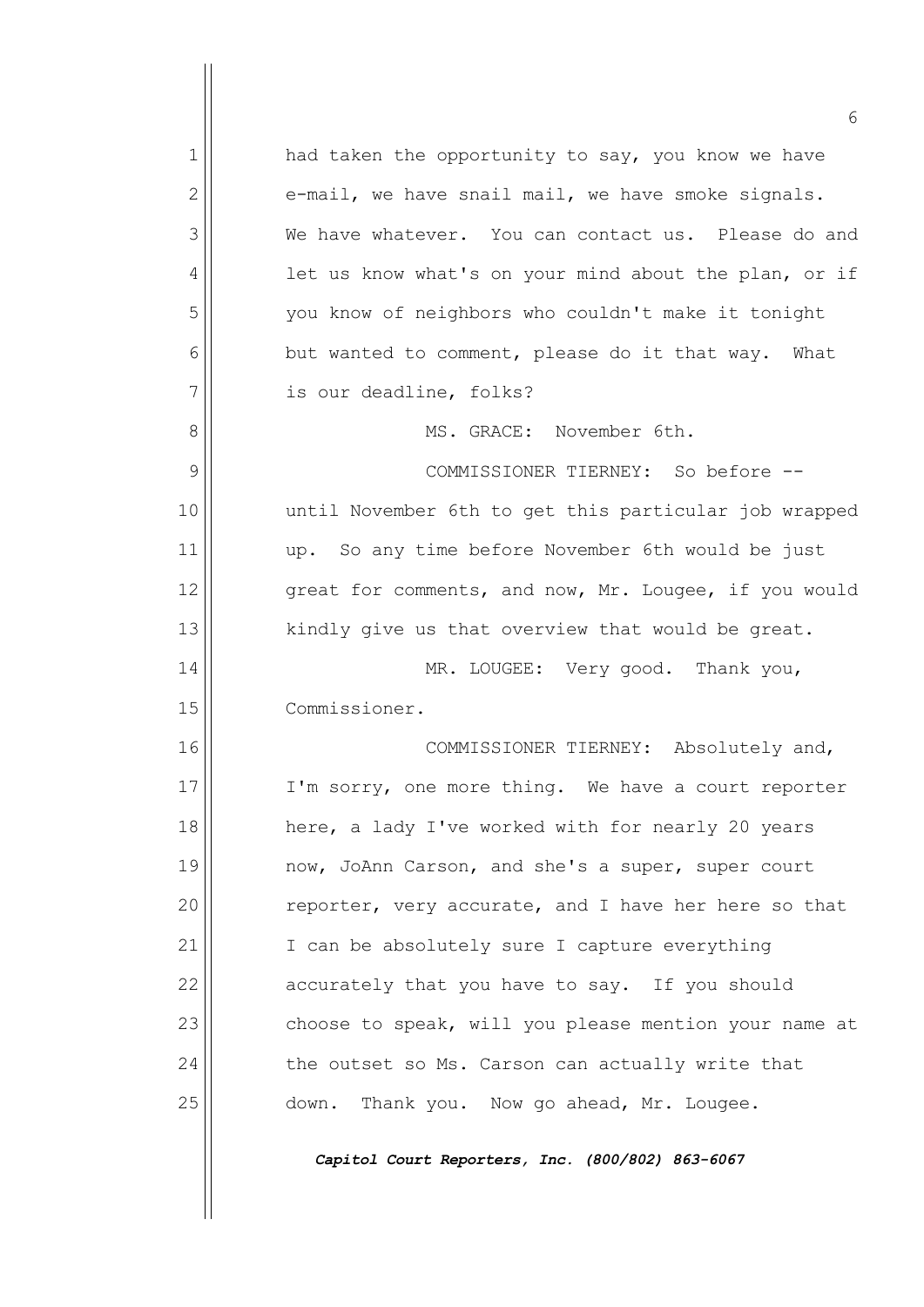|    | 7                                                               |
|----|-----------------------------------------------------------------|
| 1  | MR. LOUGEE: Okay. Let's see. So there                           |
| 2  | are a couple extra copies of the regional plan                  |
| 3  | floating around. Also if you would like to see it,              |
| 4  | it is on our web site www.acrpc.org, and it's under             |
| 5  | the energy section about halfway down the page.<br>$\mathbf{I}$ |
| 6  | will say most of the people sitting in this room are            |
| 7  | on my energy committee.                                         |
| 8  | COMMISSIONER TIERNEY: So I see from the                         |
| 9  | sign-up sheet, but we do have John Travis who is a              |
| 10 | citizen.                                                        |
| 11 | MR. LOUGEE: Yes he is.                                          |
| 12 | COMMISSIONER TIERNEY: Very much, Mr.                            |
| 13 | citizen.                                                        |
| 14 | MS. KURRELMAYER: He's Mr. John Q.                               |
| 15 | Public.                                                         |
| 16 | COMMISSIONER TIERNEY: Understood.<br>I'm                        |
| 17 | glad to meet you at long last.                                  |
| 18 | MR. LOUGEE: So they are all pretty                              |
| 19 | intimately familiar with the plan in that we spent a            |
| 20 | lot of nights in this room together drafting it.                |
| 21 | COMMISSIONER TIERNEY: You sound a lot                           |
| 22 | like you're trying to get out of your homework, Mr.             |
| 23 | Lougee, however, I'm not going to let you off the               |
| 24 | hook because we have a transcript here and the                  |
| 25 | transcript is going to be posted and there's always             |
|    | Capitol Court Reporters, Inc. (800/802) 863-6067                |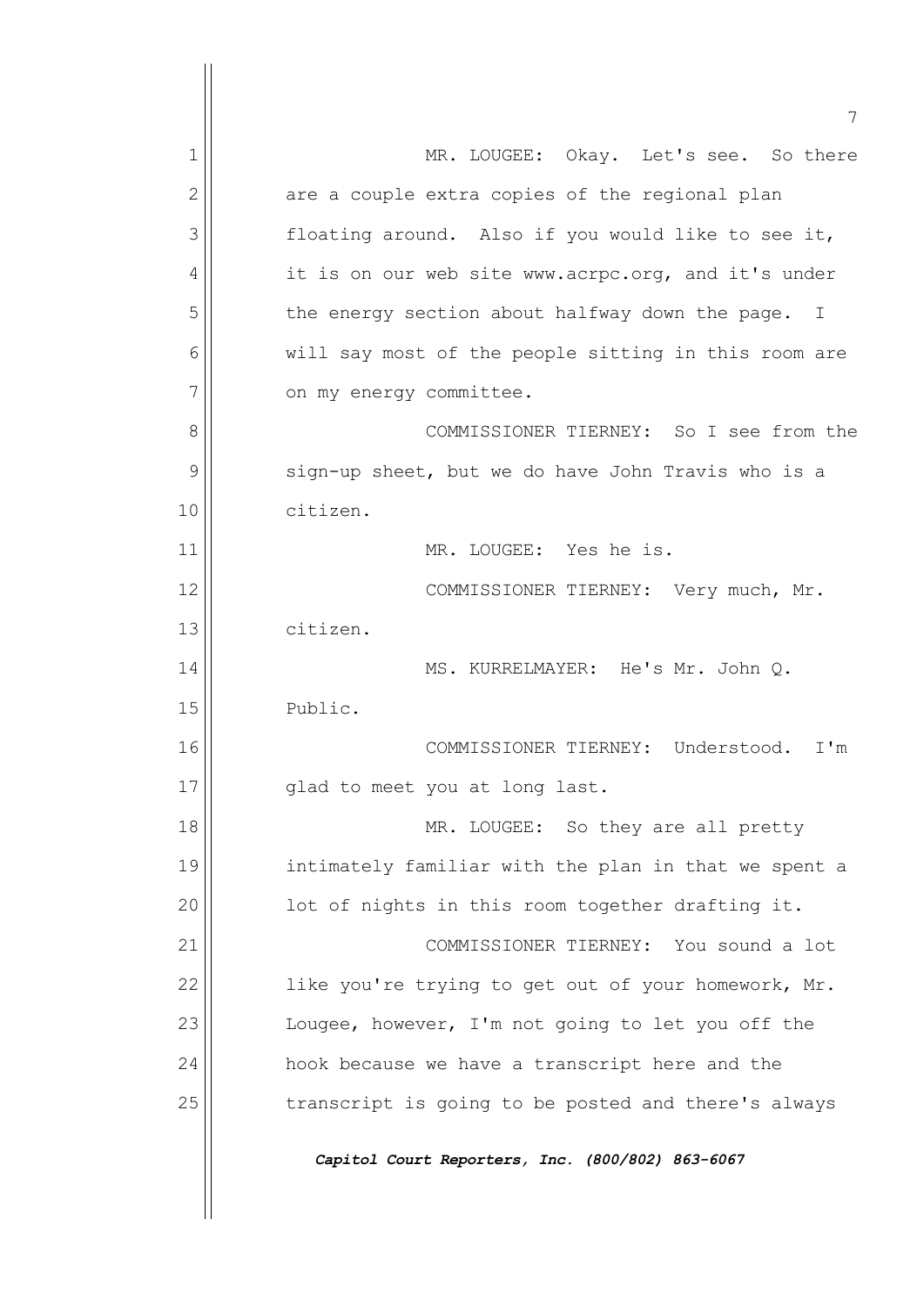|              | 8                                                     |
|--------------|-------------------------------------------------------|
| $\mathbf{1}$ | Jane Doe public who may choose to have a look at the  |
| $\mathbf{2}$ | transcript. So if you wouldn't mind --                |
| 3            | MR. LOUGEE: Excellent.                                |
| 4            | COMMISSIONER TIERNEY: Thank you.                      |
| 5            | MR. LOUGEE: Good. So in drafting this                 |
| 6            | plan we -- the Department put out guidelines for      |
| 7            | elements that the regional plans all needed to        |
| 8            | contain. This plan largely reacts to make sure that   |
| 9            | we included all the maps and all the strategies,      |
| 10           | target strategies for thermal use, electrical use,    |
| 11           | transportation use, land use that needed -- that were |
| 12           | needed to satisfy those criteria. Each of those       |
| 13           | constitute chapters within the plan.                  |
| 14           | So starting off with existing uses,                   |
| 15           | Addison County is moving towards thermal targets.     |
| 16           | These were targets that were developed with the       |
| 17           | Public Service Department and the Regional Planning   |
| 18           | Commissions and the Vermont Energy Investment         |
| 19           | Corporation, and then pathways to implementation.     |
| 20           | When we focused on our pathways to implementation we  |
| 21           | focused largely on things that the Regional Planning  |
| 22           | Commission or our member municipalities had control   |
| 23           | You will see a lot of educational targets.<br>over.   |
| 24           | You will see a lot of targets for municipal work.     |
| 25           | You will see some targets specific to the Regional    |
|              |                                                       |

*Capitol Court Reporters, Inc. (800/802) 863-6067*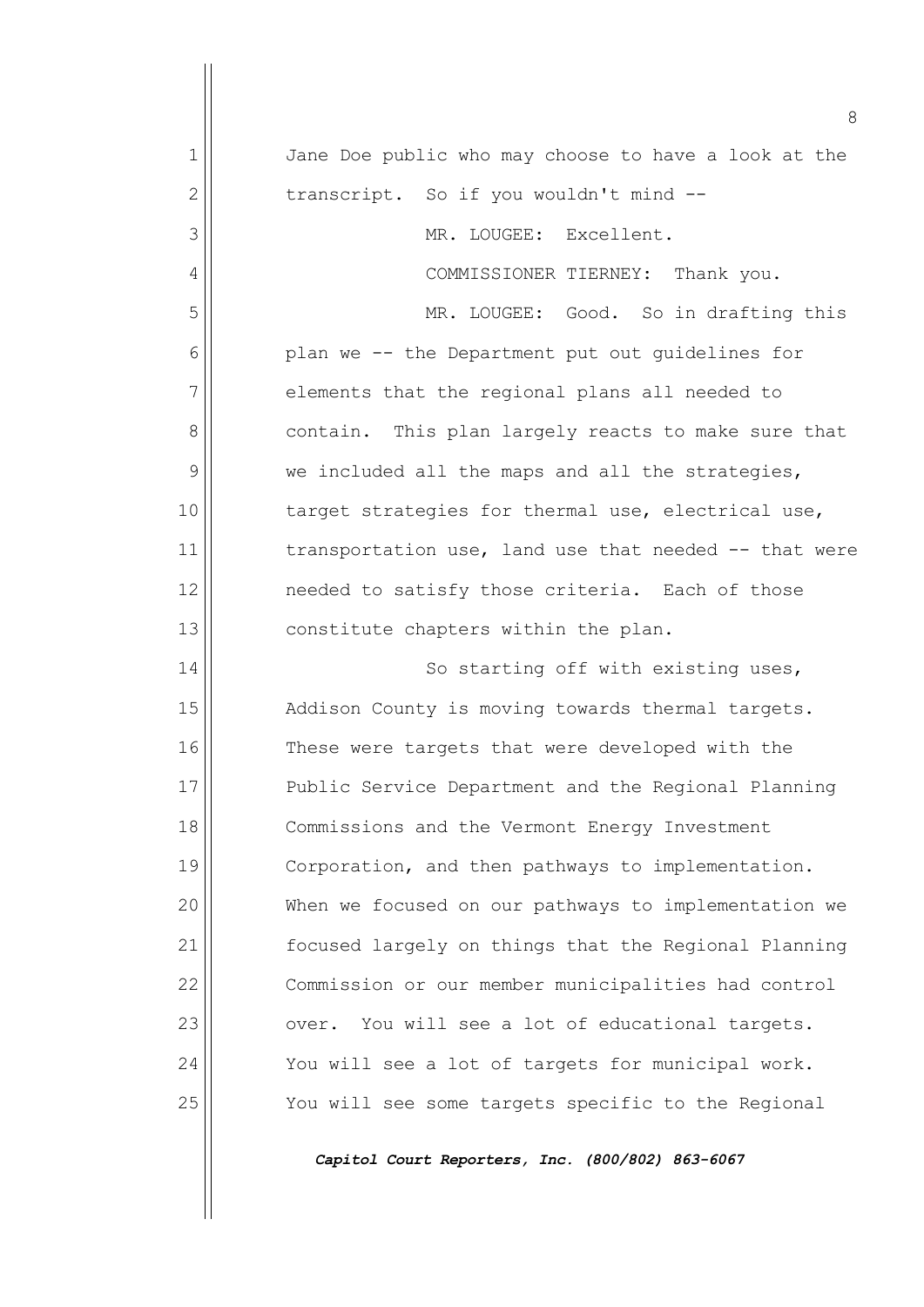1 Planning Commission. We did not propose any new  $2$  taxes for landowners nor did we think we could tell 3 them they had to buy electric vehicles or heat pumps, 4 but we do include a lot of educational material about 5 how important those things are for this plan and the  $6$  state's energy plan which this supports and feeds  $7$  | into to work successfully.

8 | Some I guess I'll say maybe unique or 9 | interesting focuses of our plan that may be a little 10 **bit different from some of the other regional** 11 commissions at a regional level we chose to use the 12 constraints that were basically developed with the 13 Center For Geographic Information Systems. So we do 14 did not add any regional layer of constraints on to 15 the constraints either -- well the natural resource 16 constraints that were adopted at the state level 17 either as known constraints or possible constraints.  $18$  So they are  $-$  it's basically what existed from the 19 || GIS layers. We, my committee and I, decided that we  $20$  thought it would be more appropriate for the towns to 21 decide where they wanted these, where they didn't 22 want these. The Green Mountain National Forest is a 23 | large section of the mountainous area of Addison 24 | County.

25 COMMISSIONER TIERNEY: Vermont.

*Capitol Court Reporters, Inc. (800/802) 863-6067*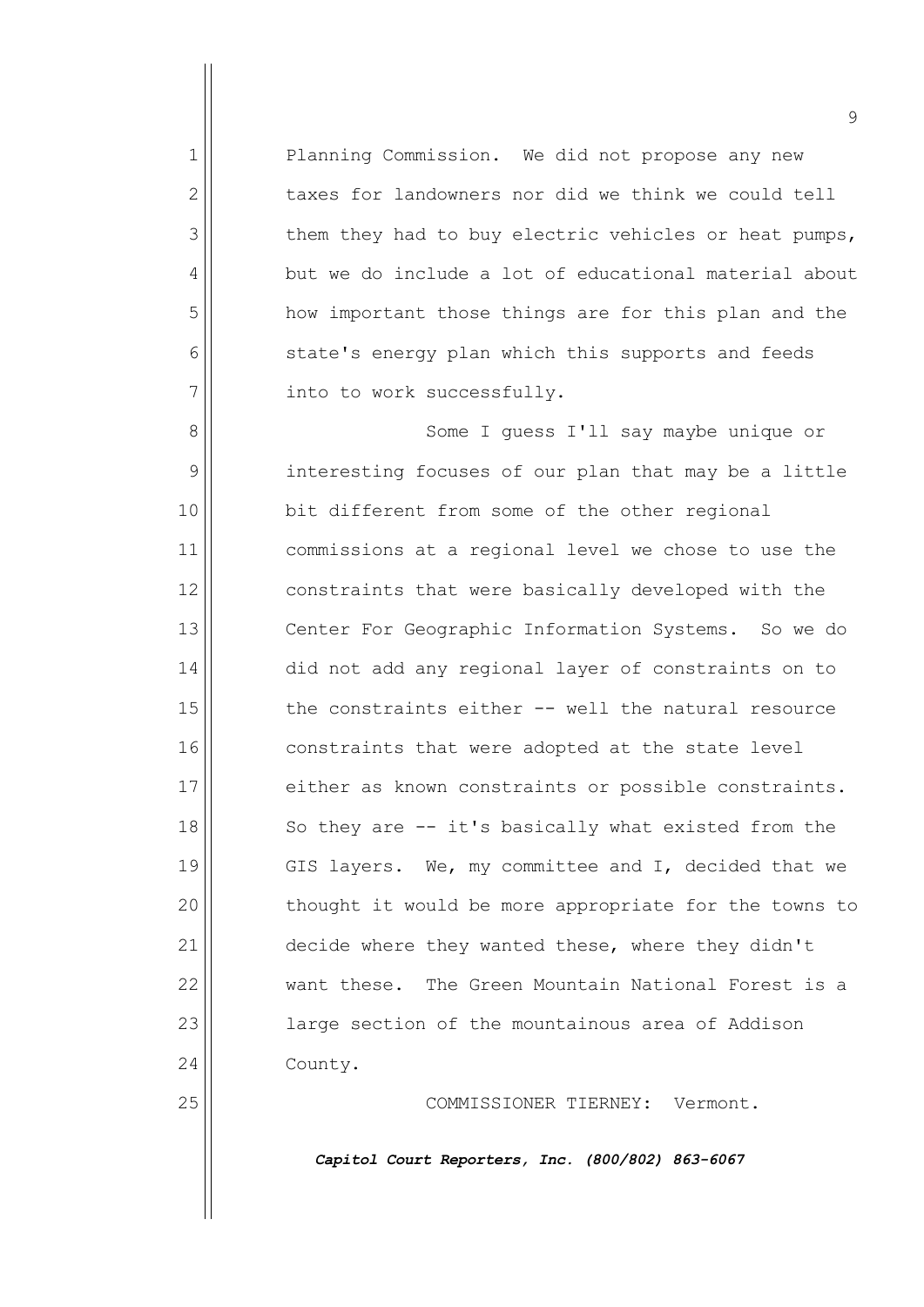1 | MR. LOUGEE: Well in both spots. A lot  $2$  of the highest spots in Addison County are wilderness  $3$  areas so we felt that those as wilderness areas they 4 Would take care of themselves so we didn't have some 5 | of the issues that other regions did, and we've also 6 | had a lot of solar development in Addison County and  $7$  already a lot of our municipalities have come to 8 differing opinions on mass. 9 | So, for example, we have had the Town of

10 || Panton and probably I suspect the Town of Ferrisburgh 11 will both have 5 megawatt solar facilities in them.  $12$  So about 40 acres, but have decided to work with GMP,  $13$  the utility, and allow them and basically get some 14 | other benefits for their towns like storage in 15 return. So rather than talking about mass and scale 16 || of some of these things we also decided that we would 17 be silent to that.

18 We did include pretty extensive siting 19 quidelines that are site specific. So what we think  $20$  a good site looks like, what we think a bad site 21 | looks like, which is similar to the siting exercise  $22$  that the state committee went through last year. We  $23$  tried to frame those in a way where they would be 24 appropriate for consideration under both criteria 248  $25$  (B)(1) and  $248(B)(5)$  and specifically the aesthetic

*Capitol Court Reporters, Inc. (800/802) 863-6067*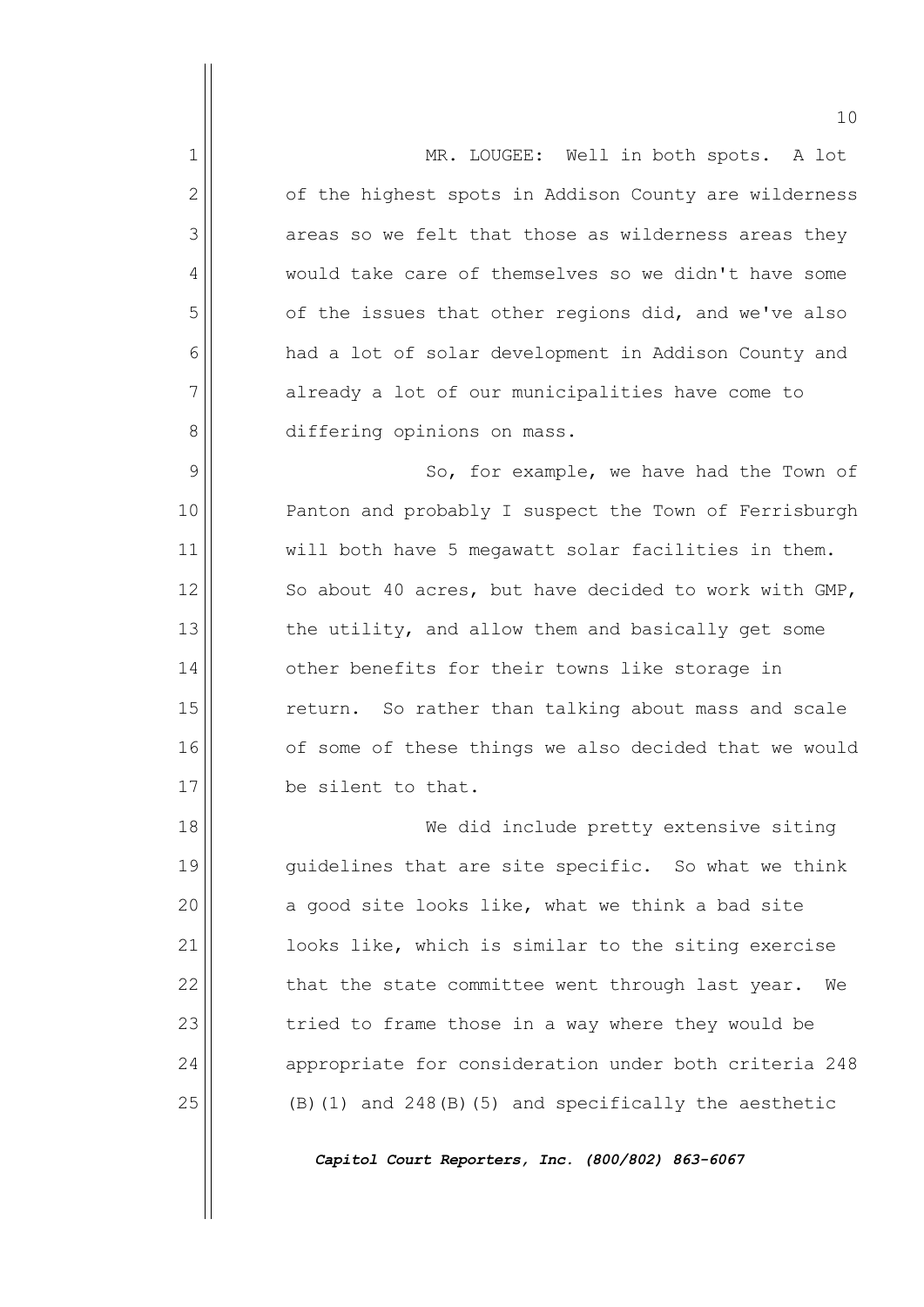11 1 criteria so that we use the Quechee analysis and the  $2$  |  $\vert$  undue adverse impact as a way to create those 3 guidelines. So we think they should work well before 4 | the Public Utilities Commission. 5 COMMISSIONER TIERNEY: A lot of people 6 || think that. Sorry. 7 | MR. LOUGEE: Hope springs eternal. 8 | COMMISSIONER TIERNEY: It has to. Now  $9$  more than ever. 10 | MR. LOUGEE: Let's see. Getting to the  $11$   $\vert$  -- basically the summary, the state plan calls for 90 12 | percent renewables by 2050. We believe this plan  $13$  supports that goal in that, especially looking at the  $14$  and use target strategies, there is  $-$  given that we  $15$  did not place at the regional level a lot of 16 constraints on where this type of development could 17 take place, the potential vastly exceeds the amount 18 || that Addison County would need to satisfy its 19 || targets. We are also blessed with about 90 megawatts 20 | T believe of hydro capacity in the region. So  $21$  already we have about 136 I believe megawatts. We're 22 **projected to use about 260 megawatts and that's**  $23$  projected to stay flat out to 2050. So we felt that  $24$  the  $-$  that we could basically reasonably implement  $25$  the target -- the remaining target given what we have

*Capitol Court Reporters, Inc. (800/802) 863-6067*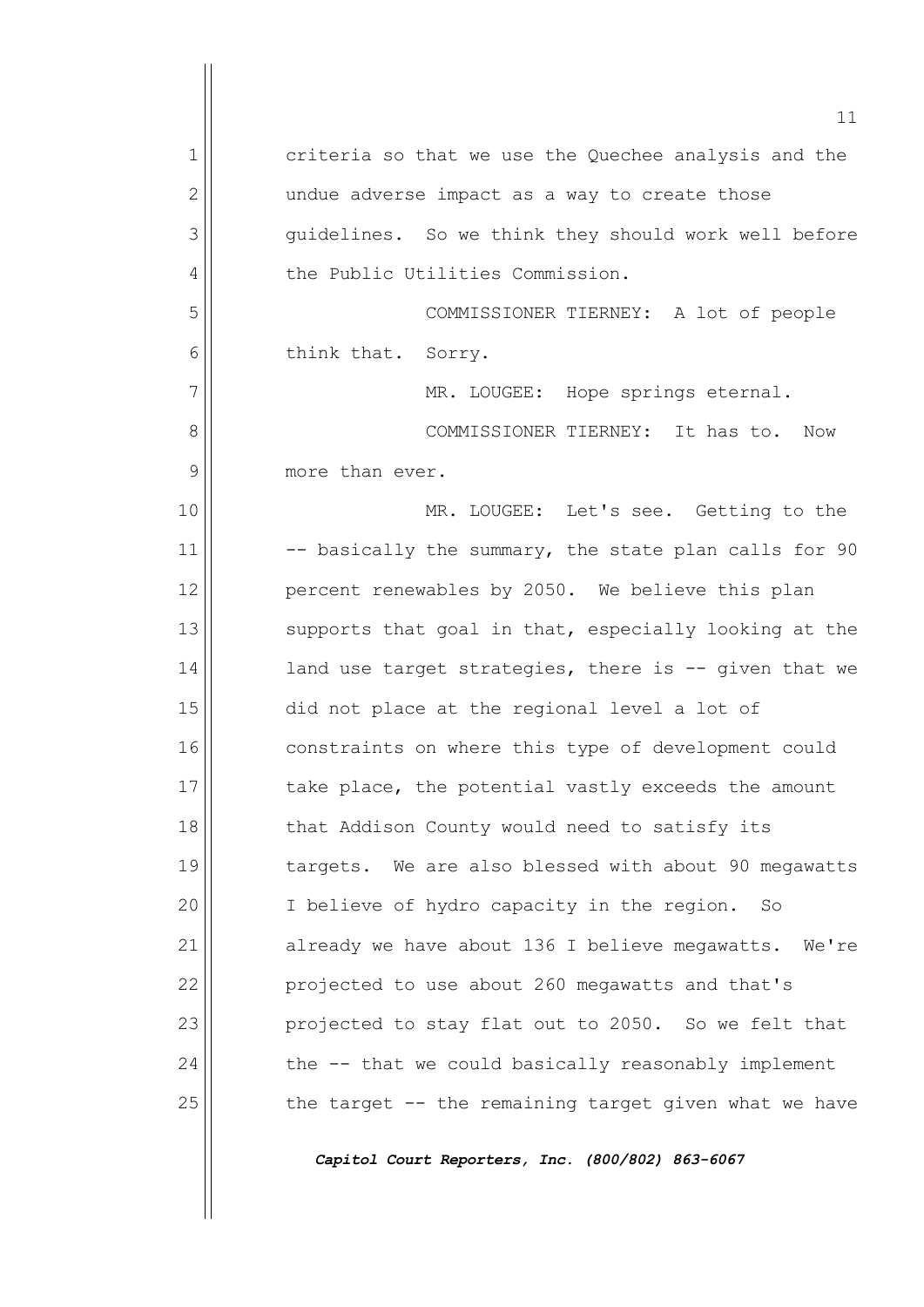|                | 12 <sup>°</sup>                                       |
|----------------|-------------------------------------------------------|
| 1              | here to begin with, and basically work with those     |
| $\overline{2}$ | calculations to put this plan together.               |
| 3              | COMMISSIONER TIERNEY: Excellent.<br>Have              |
| 4              | you anything else to add?                             |
| 5              | MR. LOUGEE: Not at this moment.                       |
| 6              | COMMISSIONER TIERNEY: Okay. Well thank                |
| 7              | you very much for that summary and so I'm going to    |
| 8              | turn to the portion where I talk to my new friends.   |
| 9              | First let me begin by thanking you for                |
| 10             | your public service and your devoting time and effort |
| 11             | to this complicated endeavor. I have to tell you the  |
| 12             | other day I was with the Governor in Caledonia County |
| 13             | at a landfill there, and they had a very interesting  |
| 14             | exhibit that showed the different layers of the       |
| 15             | landfill, and they told me that a bag of trash in a   |
| 16             | plastic bag takes about seven years to decompose      |
| 17             | before it yields a gas that can then be used to       |
| 18             | generate electricity, and I don't know about you      |
| 19             | folks, but I've arrived at that stage in my life when |
| 20             | seven years doesn't sound all that long any more, and |
| 21             | it just made me appreciate again the importance of    |
| 22             | thinking ahead and planning for the future that we    |
| 23             | want and that you may want to make possible for the   |
| 24             | people in your care who are on this planet.           |
| 25             | So our horizon in the energy world is a               |
|                | Capitol Court Reporters, Inc. (800/802) 863-6067      |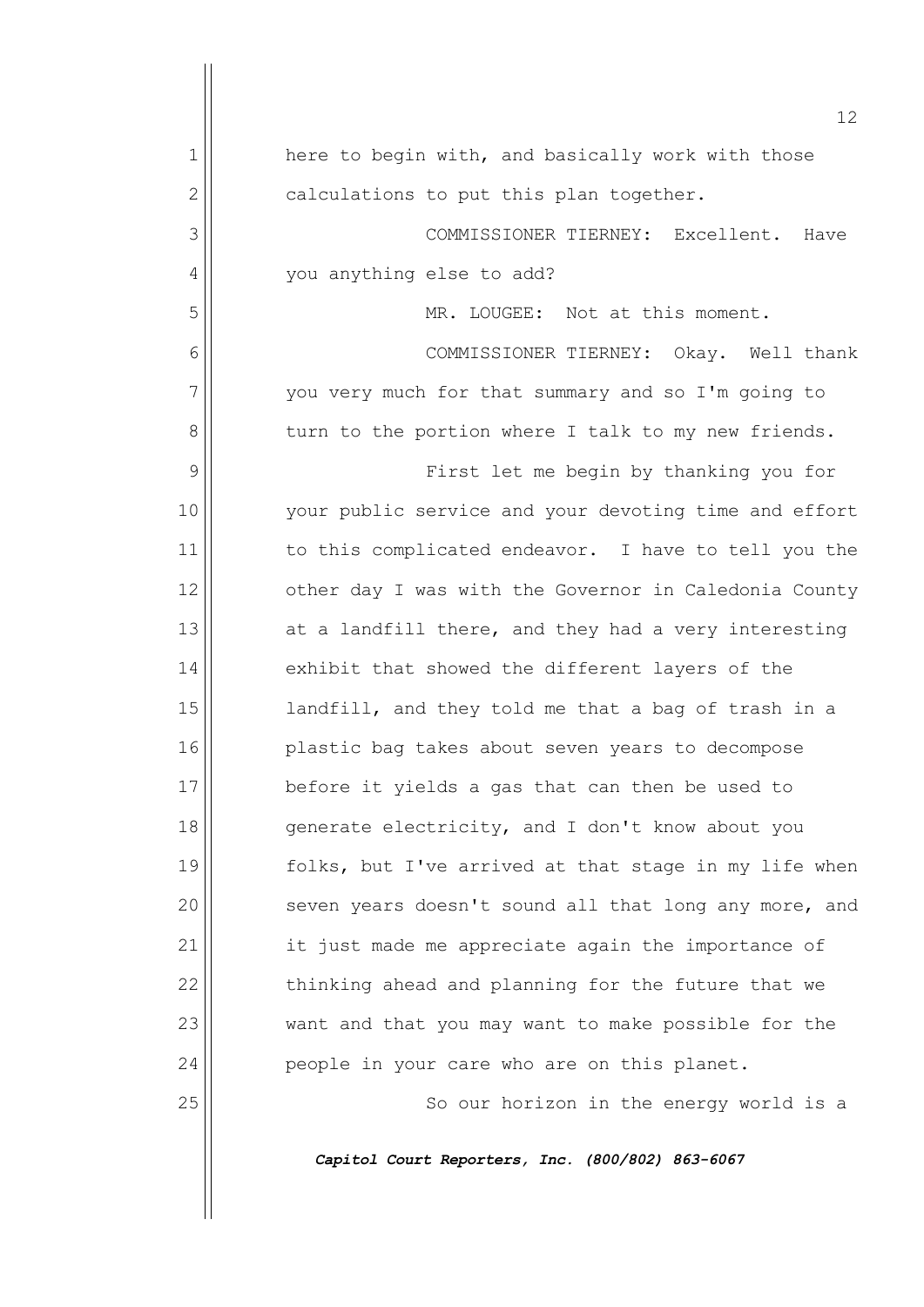1 1 little longer than seven years and it's important to  $2$  | preserve a degree of flexibility because there's a 3 | fine line between being foresightful and thoughtful 4 | qood stewards of the future and being that dead hand 5 | that controls from the grave and locks people into  $6$  something that isn't of their choosing at the moment  $7$  when it's by rights their turn to choose. 8 | So I very much look forward to hearing 9 | from Dan and Sheila their assessment of the plan as I 10 work my way through it myself for certification  $11$  purposes, but at this point I respect that I have a 12  $\parallel$  maybe, a two not sures, a blank, a line, really Mr.  $13$  Grip is it? 14 || MR. GRIP: Grip. 15 COMMISSIONER TIERNEY: I can't talk you 16 into saying something please? 17 MR. GRIP: This was -- this was quite an  $18$  effort and I think that we did a pretty good job of 19 accommodating some divergence of opinions, but we 20 | were pretty united in acceptance of the state goals 21 and the intent and recognized the importance of this 22 | issue. I personally feel like this is the issue of  $23$  our generation and we need to  $-$  we need to address  $24$  it. We need to address it aggressively. 25 COMMISSIONER TIERNEY: Well I would go *Capitol Court Reporters, Inc. (800/802) 863-6067*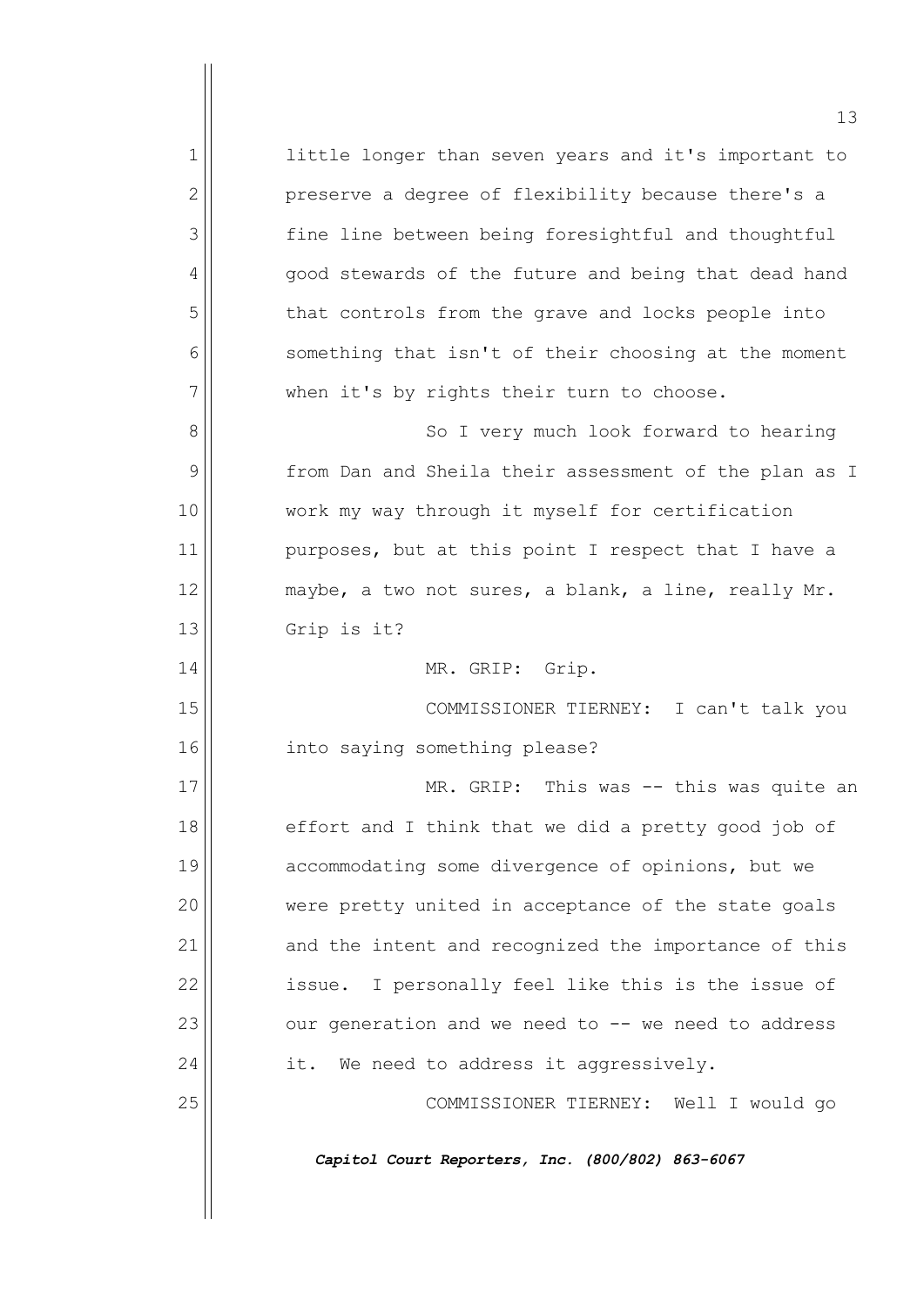$1$  you one step further, Mr. Grip, Jeremy Grip, and say  $2 \parallel$  it's a very interesting way to look at it. It's the 3 issue of many generations and that's what makes it so 4 compelling. For each generation they could say that 5 and when you put it in the collective you begin to 6 || understand just how consequential this is. So thank  $7$  you for that observation and thank you for being such 8 a good sport. Were you involved as part of the  $9$  ACRPC; is that right? 10 MR. GRIP: Yes. 11 | COMMISSIONER TIERNEY: Thank you. 12 || Appreciate that. 13 MR. GRIP: I was the chair. 14 || COMMISSIONER TIERNEY: You were the 15  $\vert$  chair; is that right? Well double thank you for that 16 || service. I'm the chair or briefly the chair of the 17 || Nuclear Decommissioning Citizens Advisory Panel for 18 || the Vermont Yankee plant and I was very relieved to 19 || only briefly be chair. I know such a plan doesn't 20 || qet written overnight so your tenure must have been a  $21$  good bit longer than mine. So thank you. I'm going 22  $\vert$  to skip over the emphatic no sitting next to you and  $23$  come back to her later in the hope of shaming her,  $24$  and so I'm going to go to Mr. Conrad. Is it Ross 25 Conrad?

*Capitol Court Reporters, Inc. (800/802) 863-6067*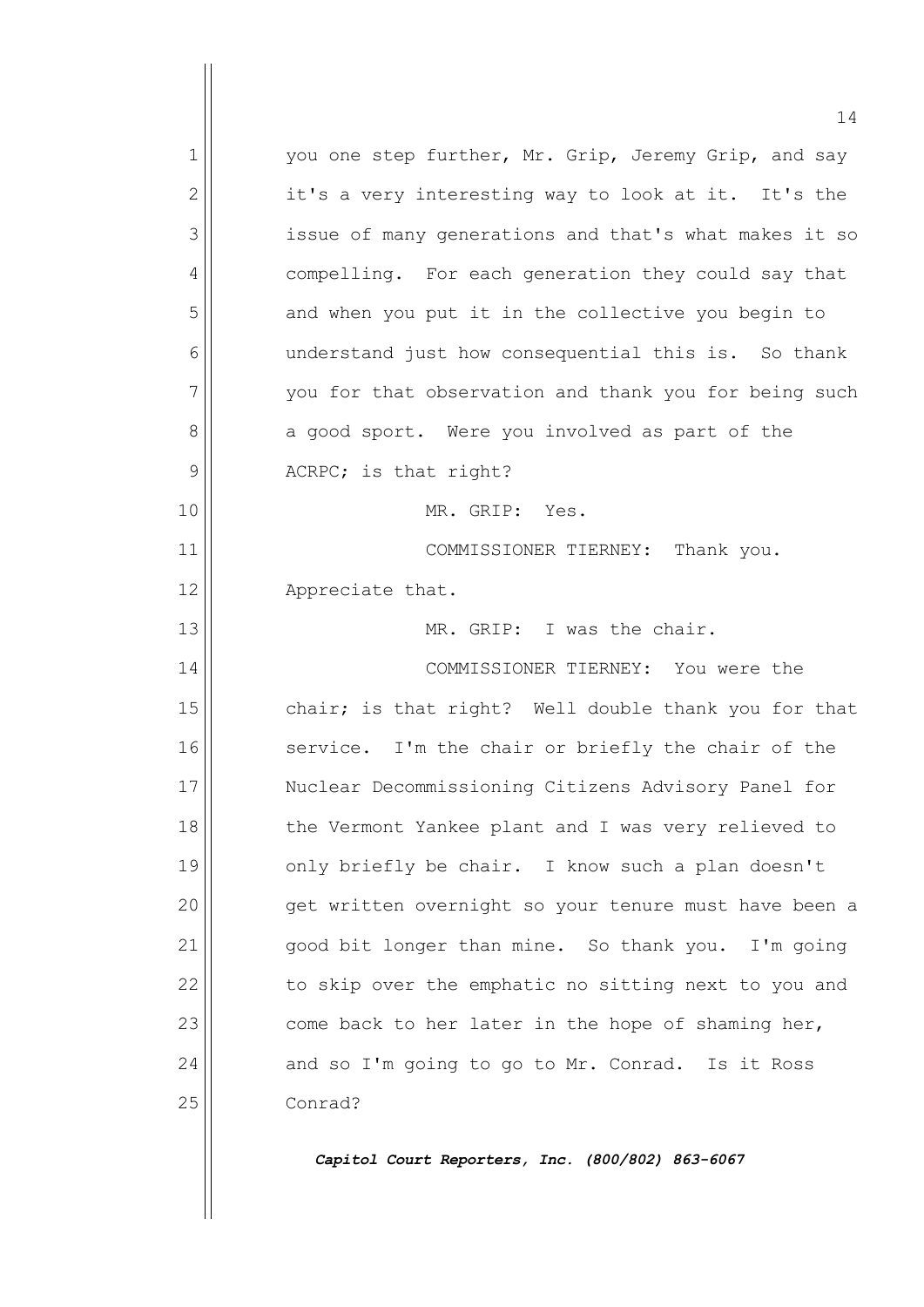|              | 15                                                    |
|--------------|-------------------------------------------------------|
| 1            | MR. CONRAD: Yes.                                      |
| $\mathbf{2}$ | COMMISSIONER TIERNEY: You have a maybe                |
| 3            | here. Can I move you to a yes?                        |
| 4            | MR. CONRAD: Well I'm usually not one to               |
| 5            | be too shy about sharing my opinions.                 |
| 6            | COMMISSIONER TIERNEY: So let's hear it,               |
| 7            | Mr. Conrad. I think you have earned that if you have  |
| 8            | done your time on the commission.                     |
| 9            | MR. CONRAD: Well yeah I was part of the               |
| 10           | energy committee. Personally I, you know, I don't     |
| 11           | think this plan or the state's planning goals goes    |
| 12           | far enough and fast enough to what really, really     |
| 13           | needs to happen, but I think it's what for the most   |
| 14           | part trying to take everyone's opinions into account  |
| 15           | it's kind of a middle ground in my view.              |
| 16           | COMMISSIONER TIERNEY: Well, you know, I               |
| 17           | was reading a book not too long ago. It was called    |
| 18           | The Water Will Come, and my own story very briefly is |
| 19           | that I lost a home in Tropical Storm Irene, but I'm   |
| 20           | just fine. I am just fine, but it really made an      |
| 21           | impression on me about what is happening in our       |
| 22           | world. So I read these books just to stay current in  |
| 23           | my thinking, and there was a chapter about President  |
| 24           | Obama visiting Alaska and it mentioned ice shelves    |
| 25           | falling into the ocean and the like, and like you     |
|              | Capitol Court Reporters, Inc. (800/802) 863-6067      |

 $\overline{\phantom{a}}$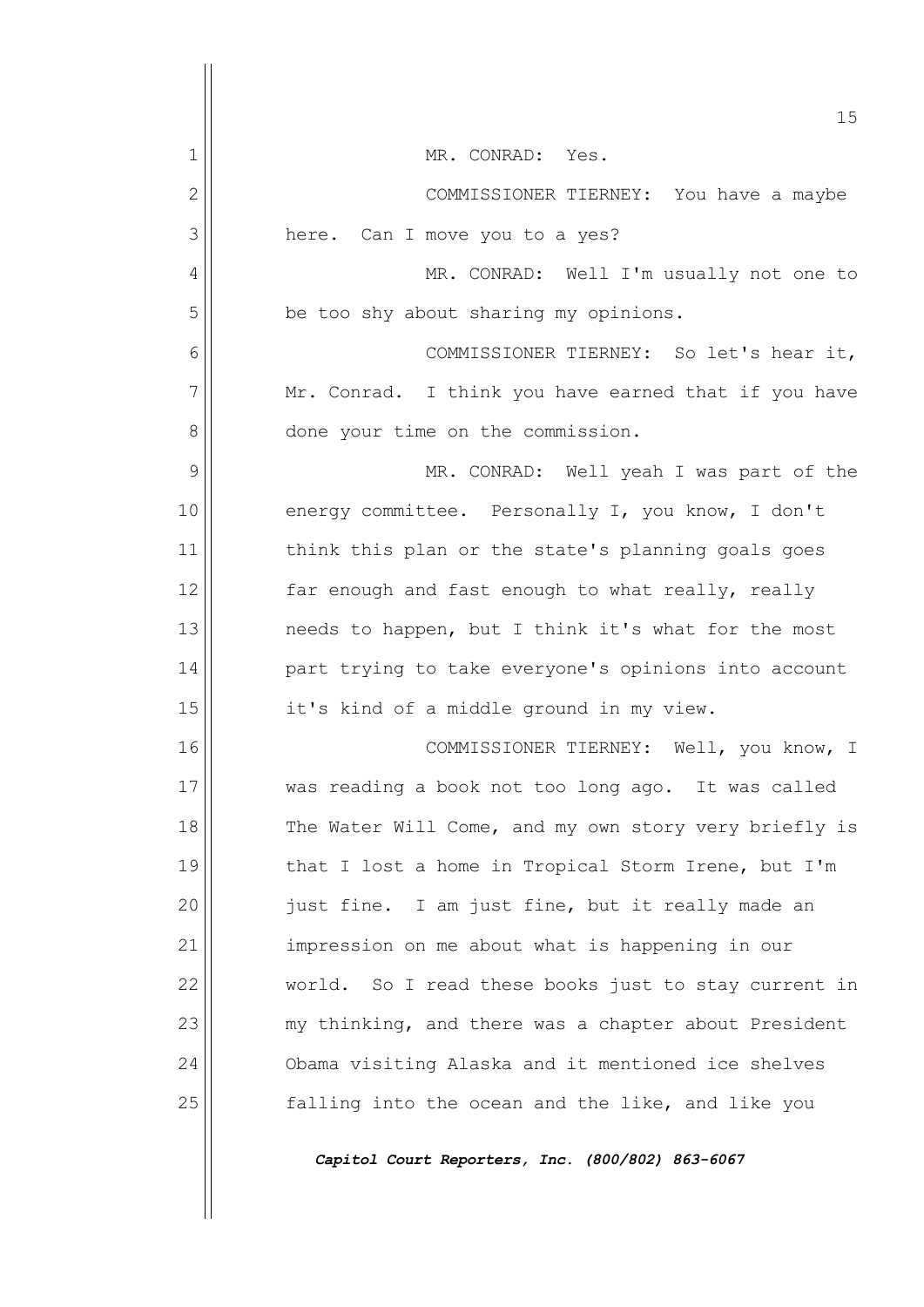$1$  there was somebody  $-$  a journalist traveling with him  $2$  saying basically dude what are you waiting for we've  $3$  got to move, we've got to move very, very quickly,  $4 \parallel$  and you know Mr. Obama, who is a more than average 5 | intelligent person, said to him you know I get it.  $6$  You get it. My kids get it, but you have to bring  $7$  everybody else along. That's the way it is because 8 | these kinds of plans don't stick. They don't have 9 | staying power if you don't bring a consensus along 10 with you. 11 || So I can appreciate your impatience in  $12$  the best sense of the word, but it's wise to try to  $13$  set a pace that others can keep up with who are

14 | perhaps not of equal conviction to the urgency of the 15 question. You're about to say something and I owe 16 || vou that courtesy so why don't you tell me what I 17 || have inspired in thought.

18 MR. CONRAD: Well it is also my 19 understanding that this plan is not like set in 20 | stone.

21 || COMMISSIONER TIERNEY: Exactly. 22 | MR. CONRAD: It's kind of a working 23  $\vert$  document so it can be updated and amended as needed.  $24$  So I look forward to that being part of the process. 25 The only question that I really had was

*Capitol Court Reporters, Inc. (800/802) 863-6067*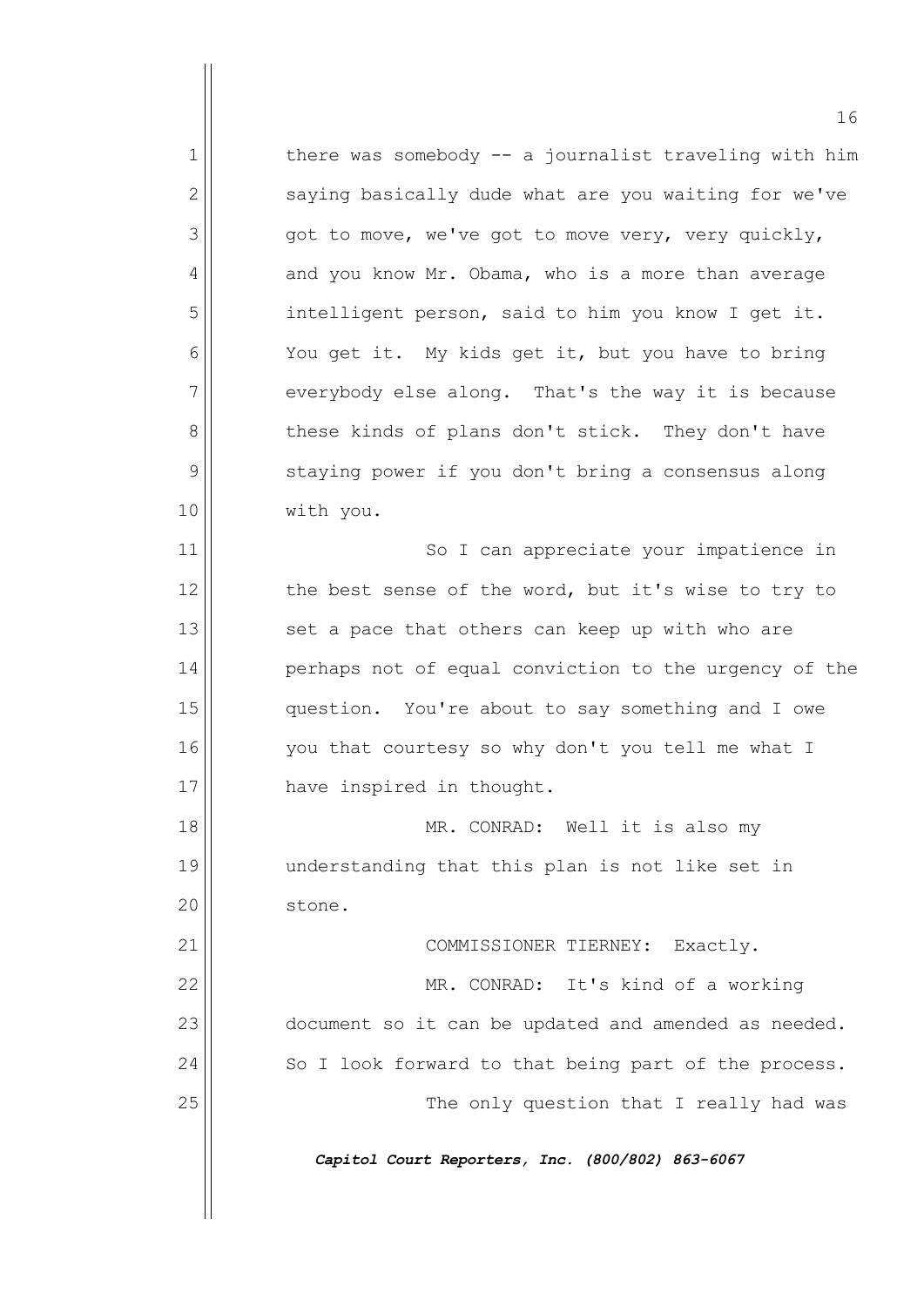$1$  it's my understanding if this plan is approved the 2 | Regional Planning Commission here in Addison County 3 will allow the Regional Planning Commission to  $4 \parallel$  approve other towns' plans, and yet I think the 5 | approval of other plans is very different than having  $6$  a good plan ourselves, and it's not clear to me what  $7$  the criteria are for the Regional Planning Commission 8 | bo be approving other plans and making that judgment.  $9$  It's not like in here it tells you that kind of 10 || thing. So that's something that wasn't -- that's not  $11$  been made clear. Maybe the information is out there. 12 || I just haven't seen it or heard about it or maybe it 13 || still needs to be developed.

14 COMMISSIONER TIERNEY: I think the 15 information is out there and what I would recommend 16 that you do, because you strike me as somebody who is 17 quite serious about the subject matter, that you feel 18 || free to contact either one of the people here with me 19 || tonight. Sheila is an attorney and Dan is very 20 experienced in planning, and either one of them can 21 | help you find the information you're looking for. If 22 | I'm not mistaken, there is a framework about this and  $23$  those criteria do already exist. I want to go one  $24$   $\vert$  step farther and say that the Regional Planning 25 | Commissions use a version, if not identical to the

*Capitol Court Reporters, Inc. (800/802) 863-6067*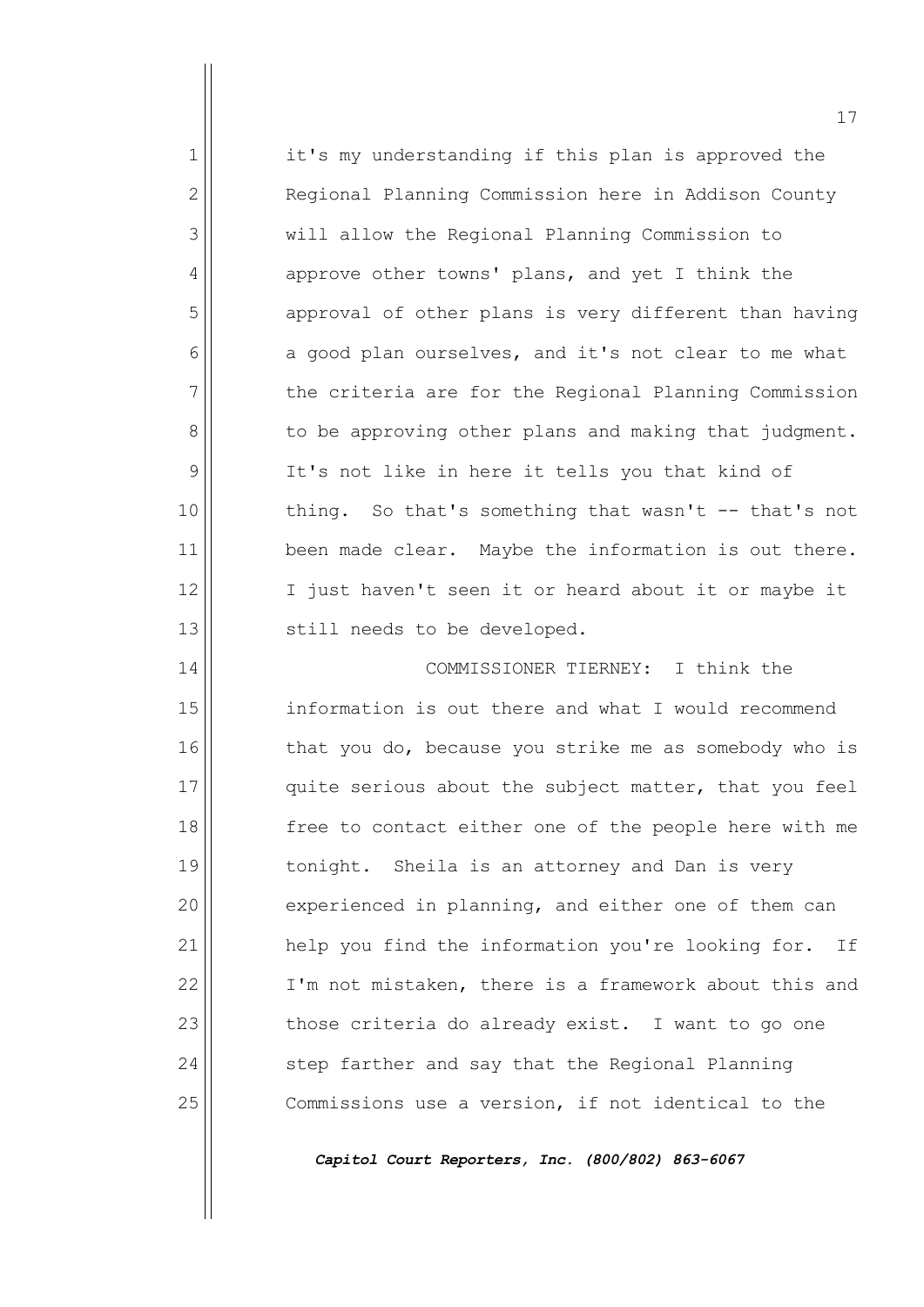18  $1$  one that I use to approve this plan, but don't hold  $2$  me to it because in this position I'm not practicing  $3$  aw and I get to say that for a change, but she is so 4 | please feel free to speak with Ms. Grace. Did you 5 | have anything else or are you good? 6 MR. CONRAD: At this time I think I'm  $7$   $\parallel$  good. Thank you. 8 | COMMISSIONER TIERNEY: Okay. Very good. 9 | Is it Mr. Grant? I'm so soft spoken I apologize. 10 || People have been on me for years so --11 | MR. GRANT: I forgot my hearing aid. 12 | COMMISSIONER TIERNEY: Oh that's even 13 worse. It happens to me when I forget my readers I 14 | personally am useless. You at least obviously have a 15 use without your hearing aid. 16 MR. GRANT: Well I have had readers for 17 || vears, but the hearing aid is new so it's not a 18 habit. 19 || COMMISSIONER TIERNEY: I can see you 20 | have a lanyard too and I need to accept that and 21 | start using that. 22 || MR. GRANT: It's ready to go. 23 || COMMISSIONER TIERNEY: Smart. Well now  $24$  you know what I basically want which is will you be 25 | commenting? Do you have any comments to make *Capitol Court Reporters, Inc. (800/802) 863-6067*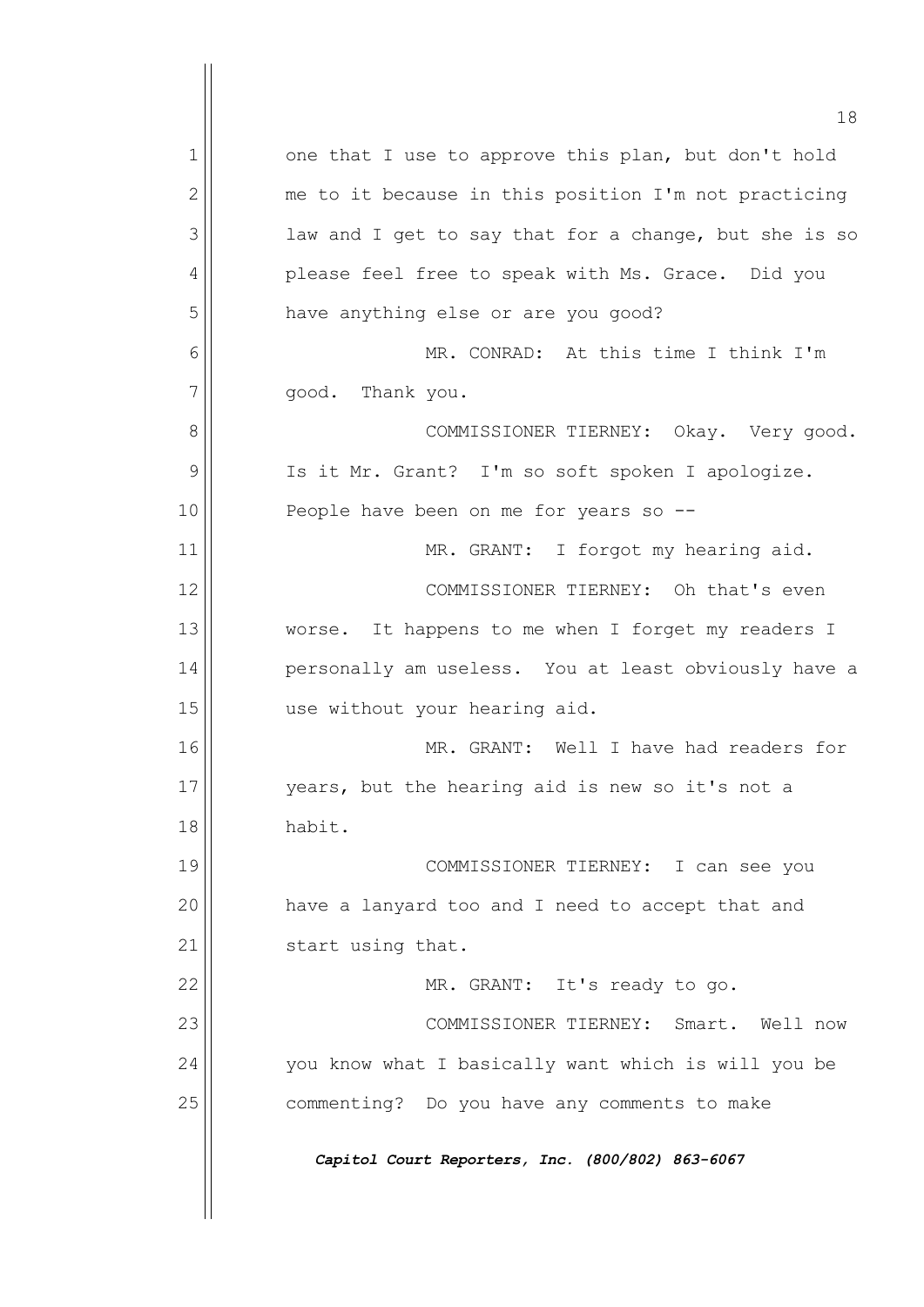$1$  tonight? I'm sure you do if I just talk -- beg you 2<sup>|</sup> nicely.

3 | MR. GRANT: If you're really begging me, 4 | I really don't understand the semi-volunteer system 5 | Going on here. Like the state has certain qualities  $6$  that they would like towns to put into their town  $7$  plans and we're ready to help them do that if they 8 want, but it's volunteer. For instance, if town X 9 doesn't want to bother making a plan for solar panels 10 and you try to tell them you know without a plan they 11 can put them anywhere they want, even in your school  $12$  | vard, they still go well we'll see, wait around, and 13 I I think that we need a heavier foot if we want them  $14$  to do that. If they don't mind having solar panels  $15$  and, you know, in the middle of their town green,  $16$  then that's their problem, but it's part of Vermont 17 and we want to have Vermont all up to date and 18 looking good.

19 || Then we have another problem, traffic 20 || area. We're trying to -- sort of talking trucks into 21 | going to a windy narrow road, main truck route from  $22$  the rest of the world to the northeast, and instead  $23$  of going up the main road they are going now because  $24$  we don't want them to go through the city any more,  $25$  and then you say how in the hell are we going to get

*Capitol Court Reporters, Inc. (800/802) 863-6067*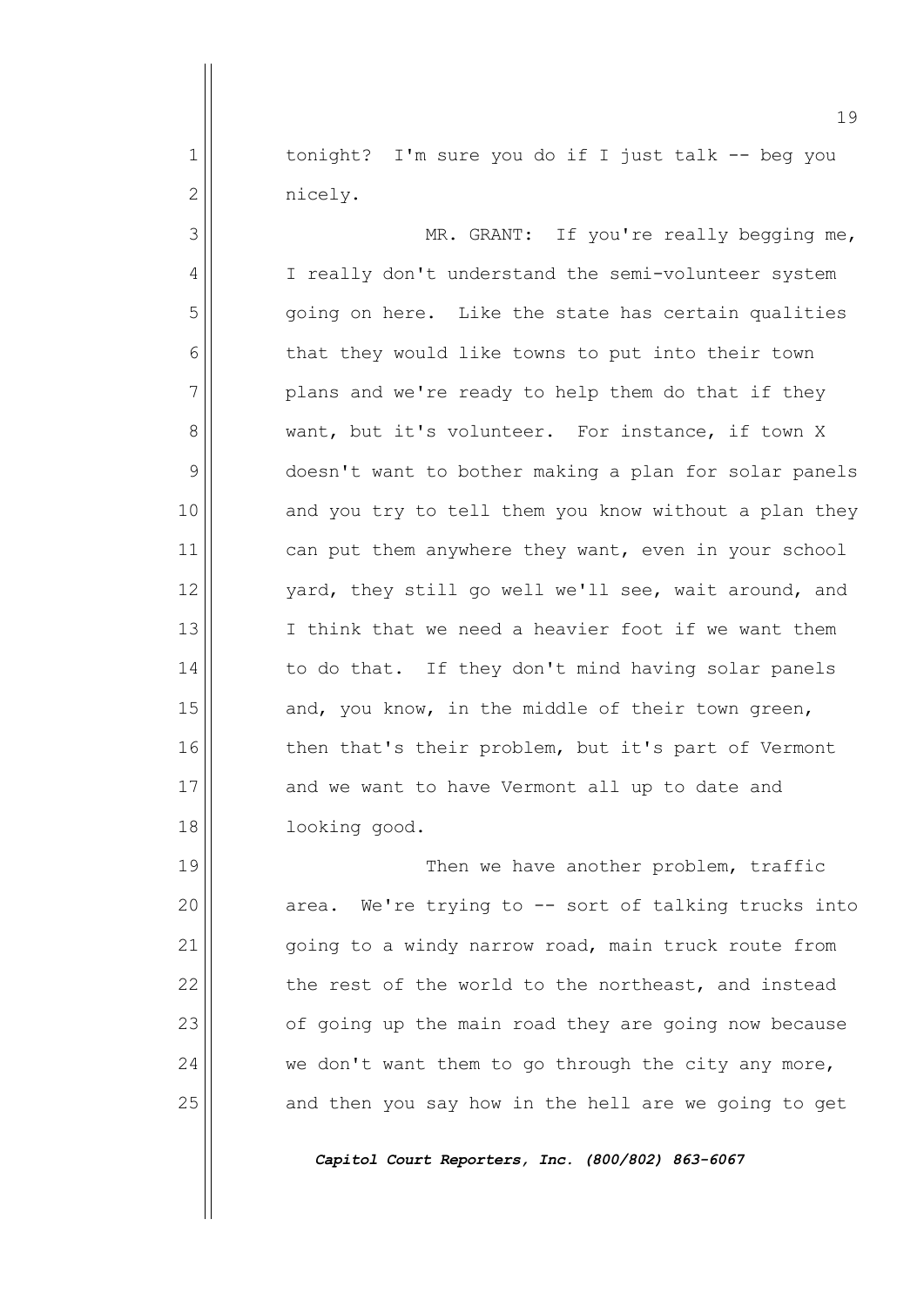|              | 20                                                    |
|--------------|-------------------------------------------------------|
| 1            | trucks to follow that windy messy road unless you     |
| $\mathbf{2}$ | rebuild it -- the whole thing, and it's a straighter  |
| 3            | road which is another big problem.                    |
| 4            | So anyway that's my question how the                  |
| 5            | state is hoping that people will follow their ideas   |
| 6            | besides trying to meet your requirements if they      |
| 7            | change the town, but they don't have to change the    |
| 8            | town plan's energy system, do they? They can leave    |
| 9            | it as it is and you don't have to approve anything.   |
| 10           | That is correct.<br>COMMISSIONER TIERNEY:             |
| 11           | My understanding is that communities engage in this   |
| 12           | planning if they wish to exercise greater control     |
| 13           | than if they have none at all, and to some extent     |
| 14           | this is an outgrowth of a good 10 to 15 years of      |
| 15           | litigation that we've been experiencing around the    |
| 16           | siting of renewable projects in the state in the      |
| 17           | absence of this kind of planning and is almost        |
| 18           | complete deference to the Public Utility Commission   |
| 19           | in making these decisions under Section 248.          |
| 20           | So there was, if you will, a ground                   |
| 21           | swell or a very significant push by an accumulated    |
| 22           | sense of citizens who have made that felt in          |
| 23           | Montpelier that we need to be doing something more    |
| 24           | affirmative and more structured so that we can be     |
| 25           | sure local communities and regions have a greater say |
|              | Capitol Court Reporters, Inc. (800/802) 863-6067      |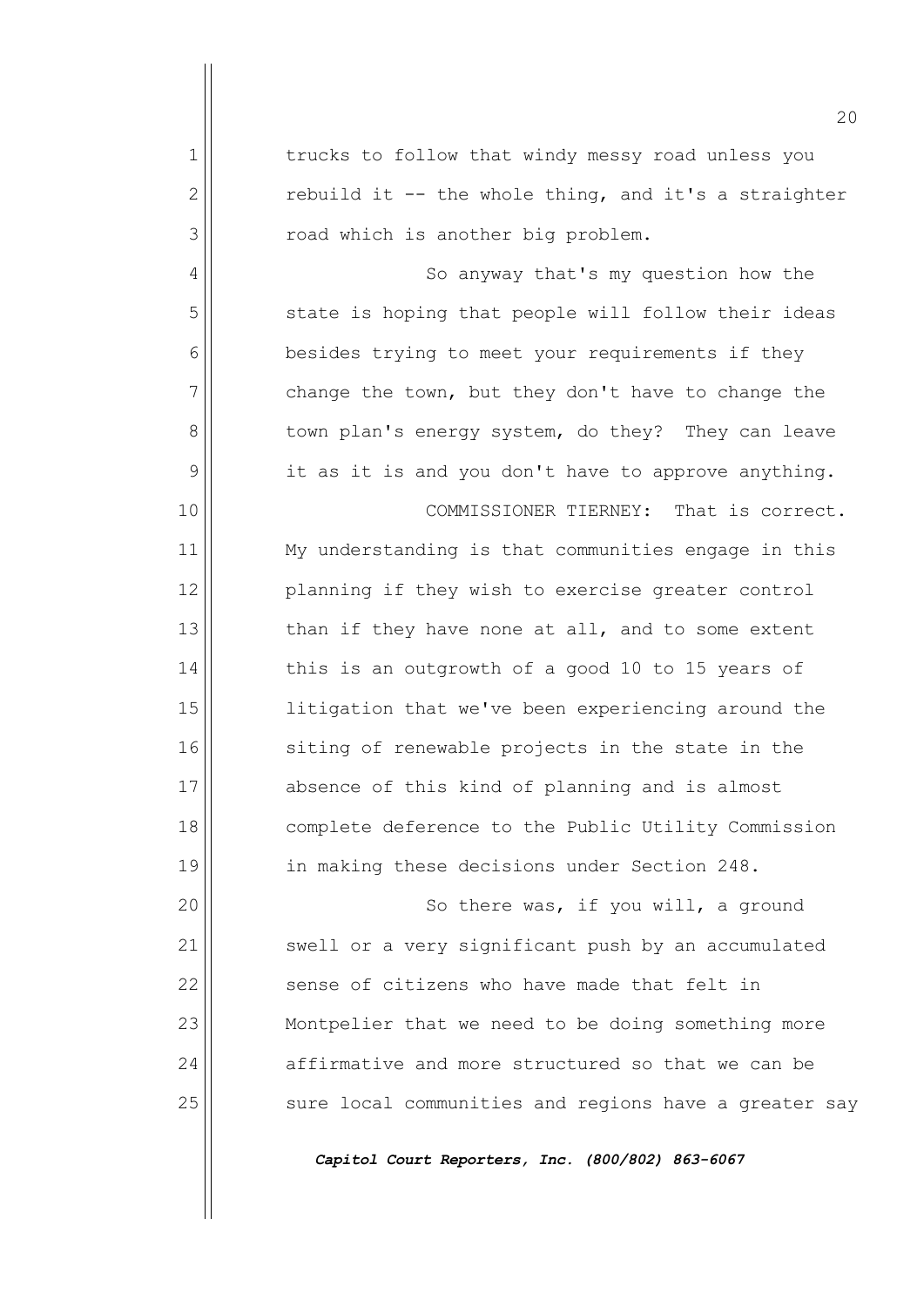|    | 21                                                    |
|----|-------------------------------------------------------|
| 1  | in how this goal is achieved in concert with          |
| 2  | prevailing values and other considerations in our     |
| 3  | landscapes and our communities.                       |
| 4  | MR. GRANT: 25 years ago our town plan                 |
| 5  | was like 10 pages.                                    |
| 6  | COMMISSIONER TIERNEY: And now it's more               |
| 7  | like a bible.                                         |
| 8  | MR. GRANT: Because people didn't want                 |
| 9  | to have all this planning.                            |
| 10 | COMMISSIONER TIERNEY: Yes. This is                    |
| 11 | I mean there's a fascinating book called --<br>true.  |
| 12 | it's about a dirt road, The Fast Ride On A Dirt Road  |
| 13 | or something like that. It was very interesting to    |
| 14 | me because I read it as a law student when I first    |
| 15 | came to Vermont in 1990, and it really brought home   |
| 16 | to me the long standing debate around Act 250 and the |
| 17 | process by which we came to adopt that statute, and   |
| 18 | the larger regulatory vision that the state           |
| 19 | government had at that time about how that should fit |
| 20 | with regional planning and actually statewide         |
| 21 | planning, and that was never fully realized because   |
| 22 | the political will wasn't there to adopt a statewide  |
| 23 | plan for land use, and so I think the lesson of       |
| 24 | history from that informed how Vermonters have        |
| 25 | approached energy planning and, in other words,       |
|    | Capitol Court Reporters, Inc. (800/802) 863-6067      |
|    |                                                       |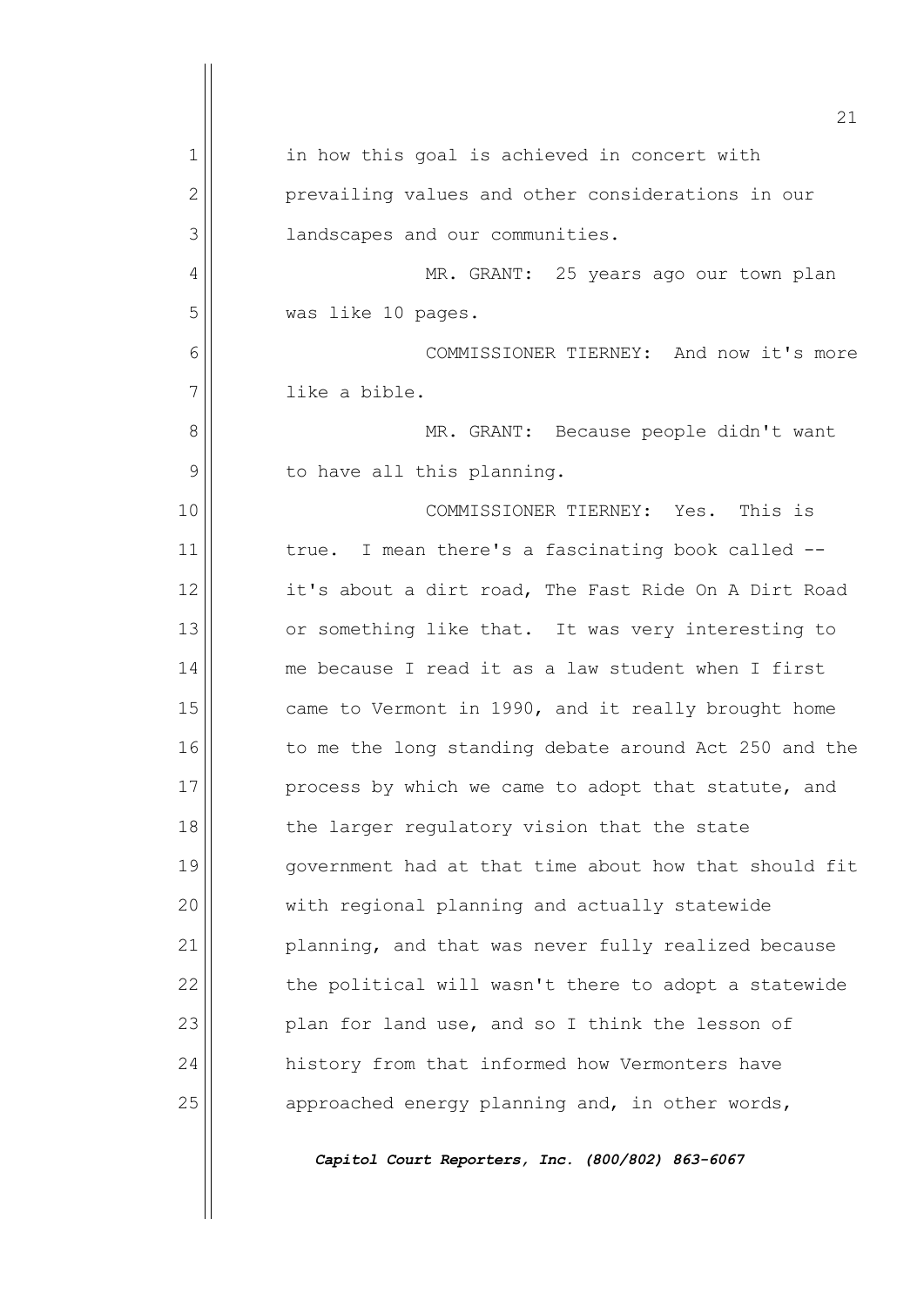$1$  people have known better than to try to lock  $2$  everything into a state plan because it does not go 3 over well in this state with 14 counties and 160 some 4 | odd plus towns that all have very individualized 5 | characters and a very, very sincere desire to be self 6 determining.

7 | MR. GRANT: But you can still see the 8 difference when you drive from New York State into 9 Vermont.

10 COMMISSIONER TIERNEY: Indeed you can 11 and I think that's probably why because we're so 12 || fiercely assertive when it comes to our identity as  $13$  communities, but anyway to your point I very rarely  $14$  hear there should be a heavier foot of state  $15$  government on anything, and I think I understand the 16 context within which you are making that comment and 17 it's not far off from what Mr. Conrad is saying about 18 || how we need to get going on these plans, and I think 19 you have done very well to do the planning that you  $20$  have done, and you have to trust the wisdom of the 21 crowd so to speak that the job is going to get 22 | finished in a manner that will enjoy legitimacy in  $23$  the state, and I realize I'm doing more talking than  $24$  you are and that's not the idea here. So let me be  $25$  quiet now and thank you for indulging me.

*Capitol Court Reporters, Inc. (800/802) 863-6067*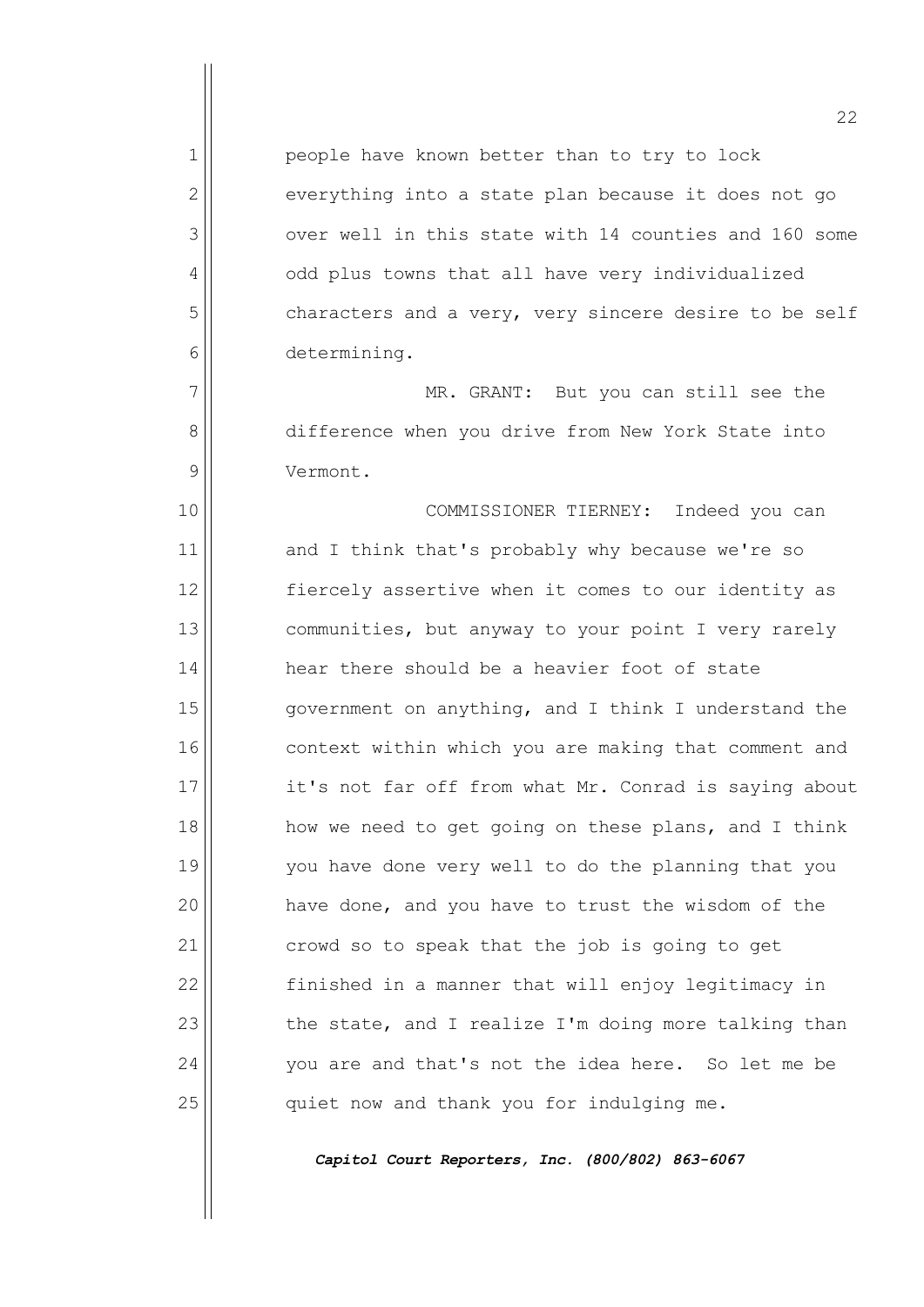|                | 23                                                    |
|----------------|-------------------------------------------------------|
| 1              | MR. GRANT: One more question.                         |
| $\overline{2}$ | COMMISSIONER TIERNEY: Please ask a                    |
| 3              | question.                                             |
| 4              | MR. GRANT: How did they get that sign                 |
| 5              | law years and years ago because I'm sure a lot places |
| 6              | like motels who would want to have roadway signs      |
| 7              | saying stop at Joe's motel 10 miles. How did they do  |
| 8              | that? Big foot.                                       |
| 9              | COMMISSIONER TIERNEY: No I wouldn't say               |
| 10             | it was a big foot as much as there were a handful of  |
| 11             | people who intimately understood how our landscape    |
| 12             | was being transformed by wild west free attitude      |
| 13             | toward development principally in the ski industry    |
| 14             | and second home industry, and there was a recognition |
| 15             | that if we don't put some parameters on this we're    |
| 16             | going to find ourselves looking nothing like Vermont, |
| 17             | and worse still, though, it would follow              |
| 18             | environmental degradation of our resources because of |
| 19             | careless development.                                 |
| 20             | So really if you're very interested in                |
| 21             | the topic you should look into some of the history    |
| 22             | around Governor Hoff and Governor Dean Davis's        |
| 23             | administrations and you will find answers to your     |
| 24             | questions I think. Mr. Conrad, another comment.       |
| 25             | MR. CONRAD: May I ask a question                      |
|                | Capitol Court Reporters, Inc. (800/802) 863-6067      |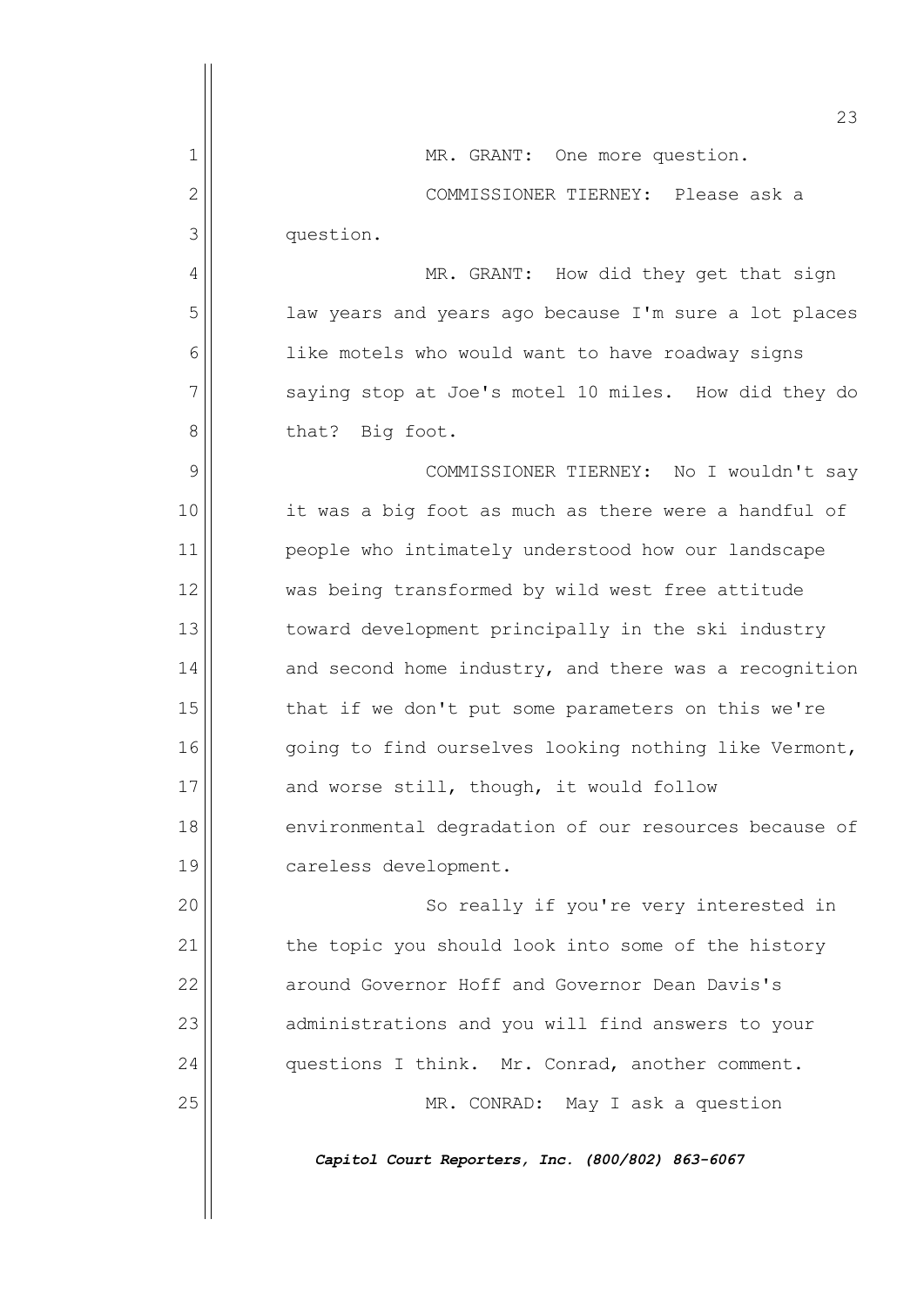1 following up on what Mr. Grant has said?

2 | COMMISSIONER TIERNEY: Why don't we do a 3 | little bit of town meeting style tonight. Yes why 4 don't we.

5 MR. CONRAD: So it came into mind if a 6 | community chooses not to do enhanced town planning  $7$  for the energy portion of their plan, but the Addison 8 | County Regional Planning Commission's plan does get  $9$  approved and we have an enhanced plan, can we, if we 10 chose to, step in during hearing process to push for 11 || something that isn't necessarily -- the town doesn't  $12$  have a lot of say in but would go with our plan and 13 || kind of support towns that haven't done this process  $14$  in that way? Is that  $-$ 

15 COMMISSIONER TIERNEY: So this is the 16 moment where as a recovering lawyer I'm supposed to 17  $\vert$  say that counsel will address the question, but you 18 || know what. I don't want to be disingenuous so 19 || instead what I will say is let me attempt to answer 20 | that very quickly if you will hold me harmless  $21$  because I'm not practicing law, and Ms. Grace will 22 answer questions if I say something terribly wrong  $23$  and you want to follow up in greater detail.

24 || I have a liability of having been the 25 most immediate past general counsel of the Public

*Capitol Court Reporters, Inc. (800/802) 863-6067*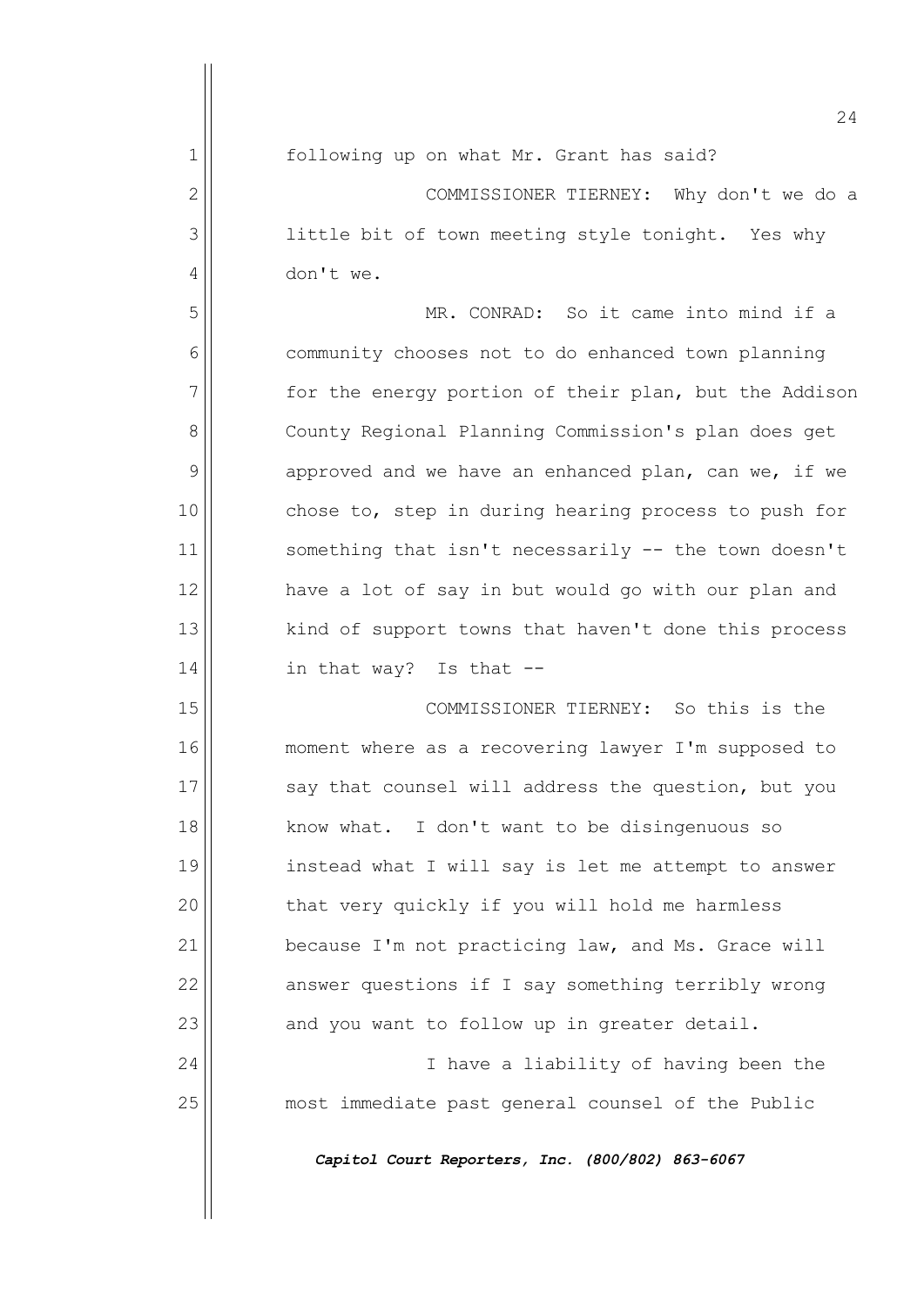| $\mathbf{1}$   | Utility Commission so I'm burdened with more          |
|----------------|-------------------------------------------------------|
| $\overline{2}$ | knowledge than I want about the law in this regard,   |
| 3              | but basically what you have asked is can we intervene |
| 4              | or can we participate in Public Utility Commission    |
| 5              | proceedings when a town that does not have a plan is  |
| 6              | the subject of a site for a project, and the answer   |
| 7              | to that is yes you can, and to be perfectly clear you |
| 8              | can try to, and then it's incumbent on the Public     |
| 9              | Utilities Commission to decide whether to permit you  |
| 10             | to intervene, and they are very $-$ they are very     |
| 11             | accommodating in applying those standards for         |
| 12             | intervention. So it's definitely worth a try.         |
| 13             | Beyond that you needn't necessarily be a              |
| 14             | party intervening in order to make your views known.  |
| 15             | They may not be necessarily binding on the Public     |

15 They may not be necessarily binding on the Public 16 Utility Commission, but my sense from you that what 17 you have in mind is to at least state the views so 18 || that the Utility Commission has the benefit of 19 || knowing what you think and can be at least mindful of  $20$  that in asking questions and assessing application,  $21$  and to that end you needn't be an intervenor, you can  $22$  simply write or you can attend. I don't know whether  $23$  they would let you speak if you are not a party, but  $24$  if you're not there you sure as heck can't. 25 Depending on what your ability is to go and take

*Capitol Court Reporters, Inc. (800/802) 863-6067*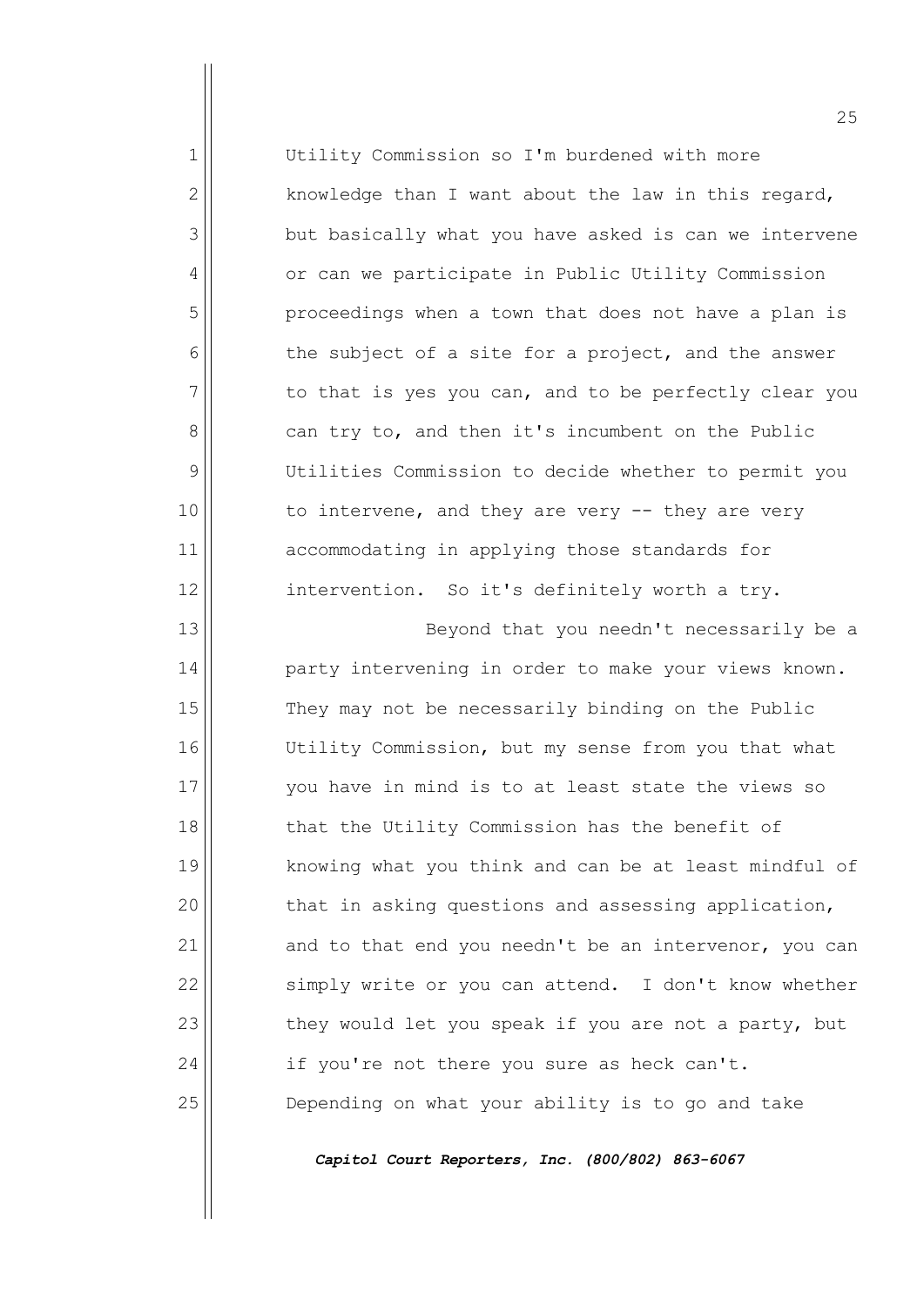|              | 26                                                   |
|--------------|------------------------------------------------------|
| 1            | chances or contact them you can do that.             |
| $\mathbf{2}$ | MR. CONRAD: This is more about more                  |
| 3            | than just expressing views. This would be about a    |
| 4            | town didn't get an enhanced plan, they have got a    |
| 5            | project that's proposed, they have got issues with   |
| 6            | it, but because they don't -- they only have due     |
| 7            | consideration which tends to be not a whole lot of   |
| 8            | consideration generally.                             |
| 9            | COMMISSIONER TIERNEY: I will push back               |
| 10           | on you just a little bit.                            |
| 11           | MR. CONRAD:<br>Okay.                                 |
| 12           | COMMISSIONER TIERNEY: That's where the               |
| 13           | who of the Public Utilities Commission very much     |
| 14           | matters and the period of time in which due          |
| 15           | consideration felt like it meant next to nothing was |
| 16           | a very different time with a completely different    |
| 17           | membership on that Commission. Since that period of  |
| 18           | time we have three members who have never been the   |
| 19           | authors of those opinions. So I wouldn't --          |
| 20           | MR. CONRAD: Let's assume at some point               |
| 21           | in the future the Commission changes and we go back  |
| 22           | to this other time.                                  |
| 23           | COMMISSIONER TIERNEY: Yes. I invited                 |
| 24           | this so I'm going to have to deal with this.         |
| 25           | MR. CONRAD: Would the Regional Planning              |
|              | Capitol Court Reporters, Inc. (800/802) 863-6067     |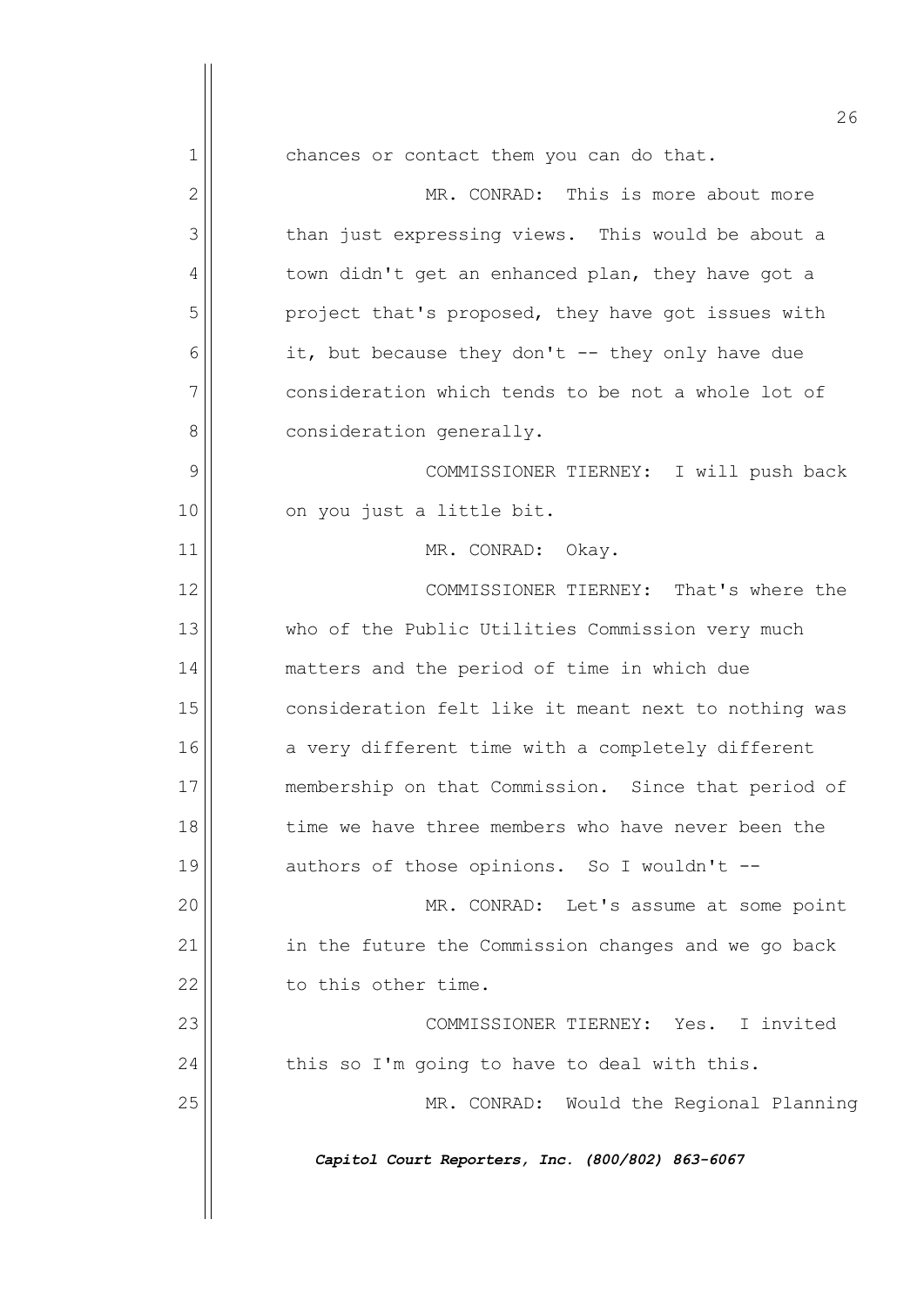Commission, if we had an approved plan, be able to kind of stand in for the town without an approved plan to fight for what their position might be if we 4 chose to and have standing that would help a town through that. Even though they didn't go through this process we could kind of do it for them if you  $\parallel$  will? Lack of better terms.

8 | COMMISSIONER TIERNEY: I understand very 9 well what you're asking and the way I would answer 10 || that is to say that I probably have reached the limit 11 where I can go with you on this and you can  $12$  understand that I'm being sincere in that, but it's a 13 very good question worth looking at, but you used a  $14$  very technical term standing, and the short answer to 15 that is no the Regional Planning Commission would not 16 have standing for the town. That's a very technical 17 || legal term, but I would be loathe to sit here and 18 || tell you that I know absolutely the answer to your 19 || question. That's something worth exploring with 20 | counsel or through your own reading because my 21 experience is that with many things in the law you  $22$  don't need to be a lawyer in order to make an  $23$  effective argument. You just need to be a critical 24 thinker.

25 || So I would encourage you to pursue your

*Capitol Court Reporters, Inc. (800/802) 863-6067*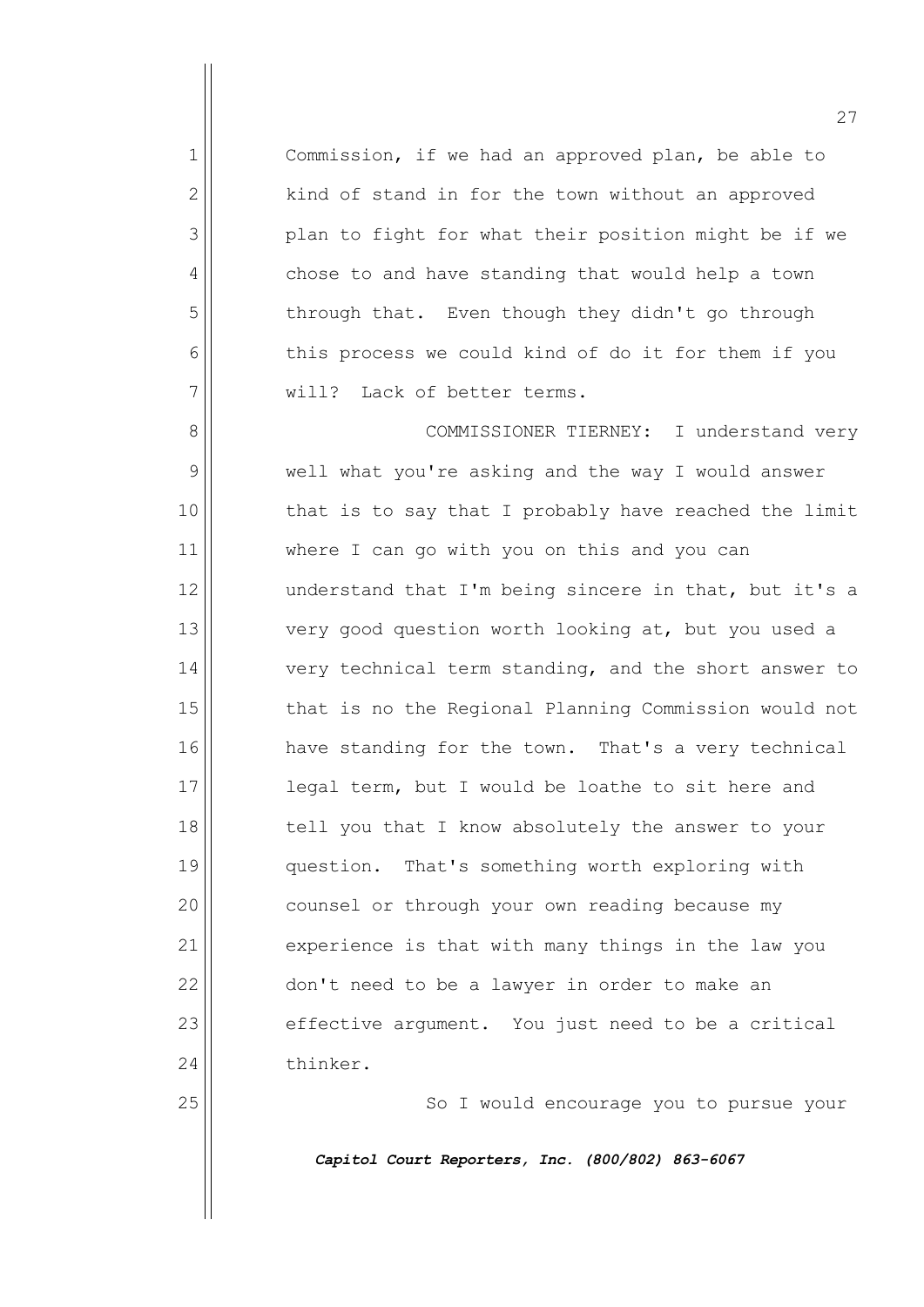1 1 thinking, and forgive me for not giving you a more 2 detailed answer and you might consider giving Miss  $3$  Grace a call. She will talk you through that. We'll 4 call it legal yoga in my office. It's the one where 5 I ask Sheila to stretch and she says but Commissioner 6 bat hurts.

 $7$  |  $\blacksquare$   $\blacksquare$   $\blacksquare$   $\blacksquare$   $\blacksquare$   $\blacksquare$   $\blacksquare$   $\blacksquare$   $\blacksquare$   $\blacksquare$   $\blacksquare$   $\blacksquare$   $\blacksquare$   $\blacksquare$   $\blacksquare$   $\blacksquare$   $\blacksquare$   $\blacksquare$   $\blacksquare$   $\blacksquare$   $\blacksquare$   $\blacksquare$   $\blacksquare$   $\blacksquare$   $\blacksquare$   $\blacksquare$   $\blacksquare$   $\blacksquare$   $\blacksquare$   $\blacksquare$   $\blacksquare$ 8 | was a very adroit way in which you asserted yourself  $9$  into Mr. Grant's question, and I have to work my way 10 down to Mr. Travis who is the citizen John Q. Public. 11 | Now you say you're not sure, but I'm hoping you're  $12$  sure now and you really do want to say something 13 || tonight.

14 MR. TRAVIS: No. I defer to the 15 committee members.

16 COMMISSIONER TIERNEY: That's the 17 | problem with John Q. Public. John Q. Public is 18 always deferring to other people, but you have been 19 || kind to entertain it. Maybe you will change your 20 | mind again when I tell you I'm aiming for batting a  $21$  thousand. You don't have to decide now. I'm going 22 | to move to Ms. Kurrelmayer is it? Perhaps that will  $23$  change your mind after that. Go ahead, Miss 24 | Kurrelmayer. Do you have a comment you would like to 25 make?

*Capitol Court Reporters, Inc. (800/802) 863-6067*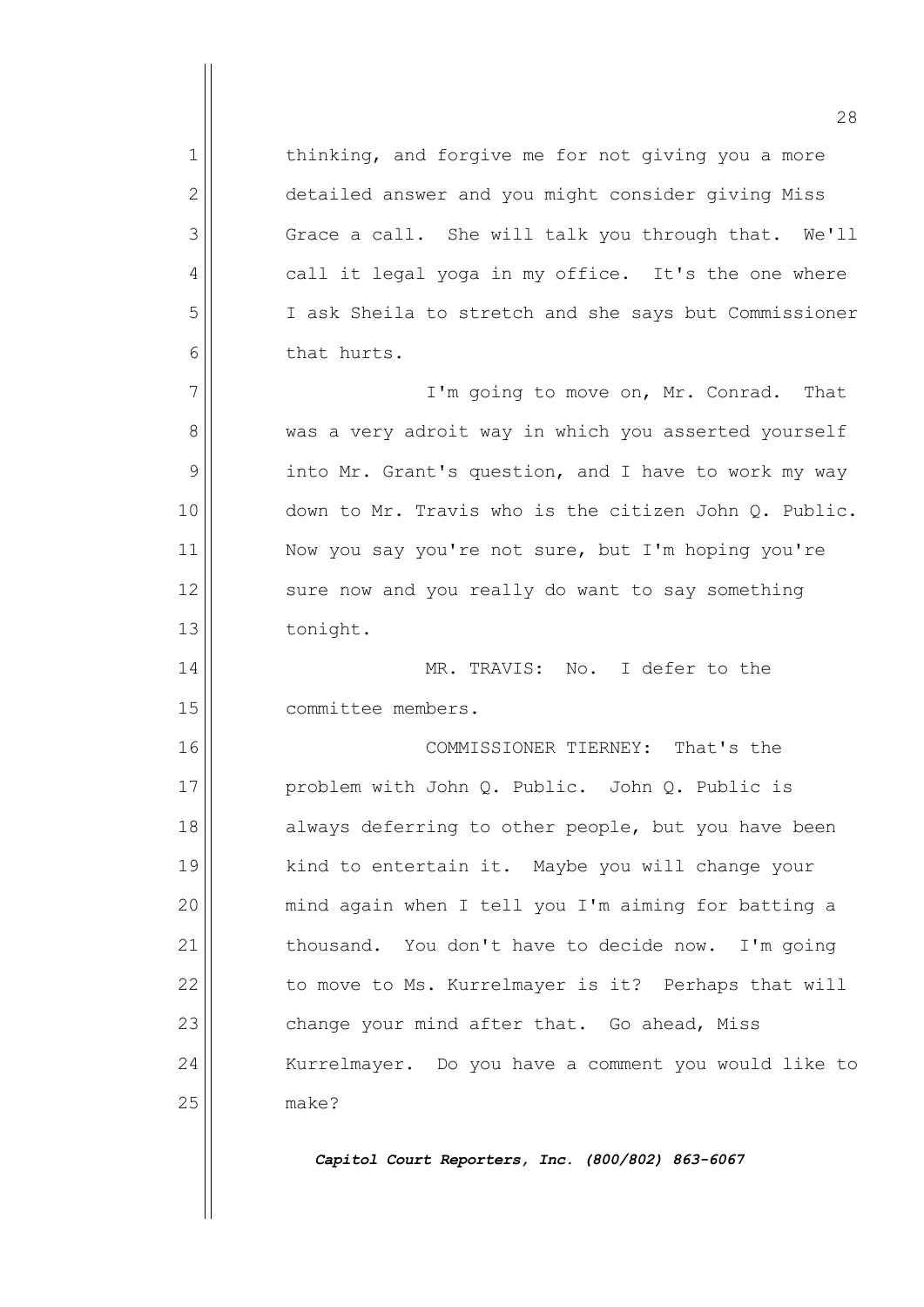|              | 29                                                    |
|--------------|-------------------------------------------------------|
| 1            | MS. KURRELMAYER: Well I have been                     |
| $\mathbf{2}$ | thinking about what some of the other folks have said |
| 3            | and some of the things you have said about planning   |
| 4            | and the town I represent, and it seems -- because my  |
| 5            | town didn't want to have anything to do with          |
| 6            | planning. They wanted the town to stay the same.      |
| 7            | Their idea of a town plan would be to build a wall    |
| 8            | around the town, and what they have come to realize   |
| 9            | over the 30 plus years of -- since planning has come  |
| 10           | into our lives that it actually takes more thinking   |
| 11           | and more planning to make sure things stay the same   |
| 12           | than it does to implement change, and so they have -- |
| 13           | really in some ways have figured that out and made    |
| 14           | concessions to -- in their planning to make sure some |
| 15           | things stay the same, but actually they have embraced |
| 16           | change more than I realized they would, but I think   |
| 17           | that's what's happened in many communities is that    |
| 18           | they realize it actually takes more time and effort   |
| 19           | to make sure things don't change.                     |
| 20           | COMMISSIONER TIERNEY: That's                          |
| 21           | fascinating.                                          |
| 22           | MS. KURRELMAYER: One of the things that               |
| 23           | in discussion with the Selectmen in my town           |
| 24           | concerning moving into the extra added energy         |
| 25           | planning is on the idea of selecting areas where, you |
|              | Capitol Court Reporters, Inc. (800/802) 863-6067      |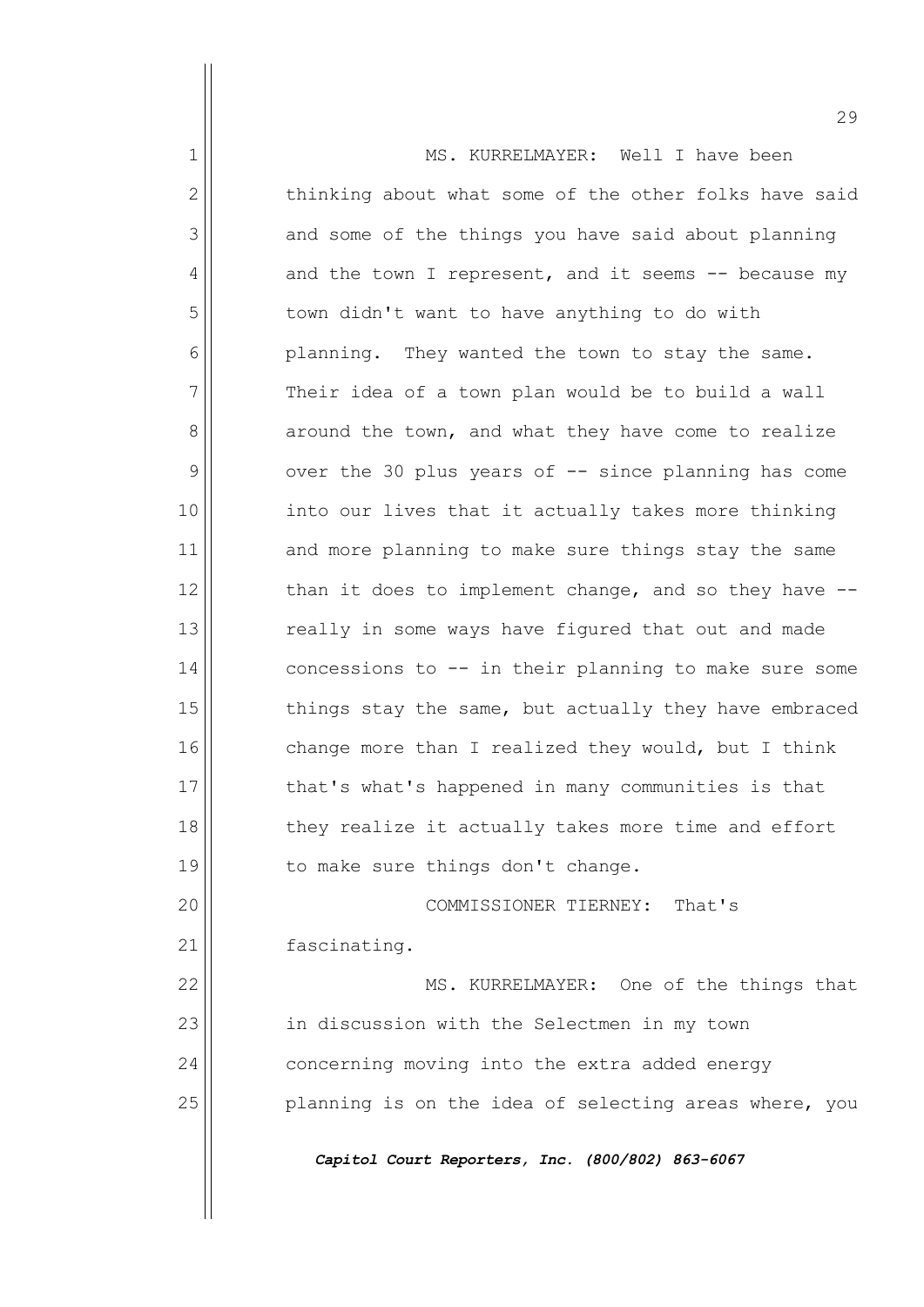1 know, we would prefer things like solar panels be  $2 \parallel$  erected, and one of the problems we have had in  $3$  considering this is if  $-$  it's a small farming town. 4 There's not much there, but if you say well this area 5 | is good because it's out of sight, it's near the  $6$  power line, it's -- eventually it's going to come 7 down to saying that this landowner has deference over 8 | that landowner in terms of being able to put, you  $9$  know, a successful economical solar array up, you  $10$  | know, one that would make money, and how do you  $-$ 11 | how do you get around saying that one landowner is  $12$  worthy of it whereas another one  $-$  I mean it's going 13 to look like you're playing favorites so that one  $14$  andowner can make money and another one can't, and  $15$  that's -- that's one of the issues that's come up as 16 we've thought about choosing selected spots for where 17 we would like solar panels to be put up.

18 || I mean there's plenty of solar panels  $\parallel$  already up in town, but it's -- they have been put up | by people who live and own land in town themselves. 21 | So they have sited them in ways that keep them out of the way of the public and keep them out of sight as much as possible. The only one we had that was going to plunk it down in the middle of a busy intersection 25 which would have ruined a viewshed that just was

*Capitol Court Reporters, Inc. (800/802) 863-6067*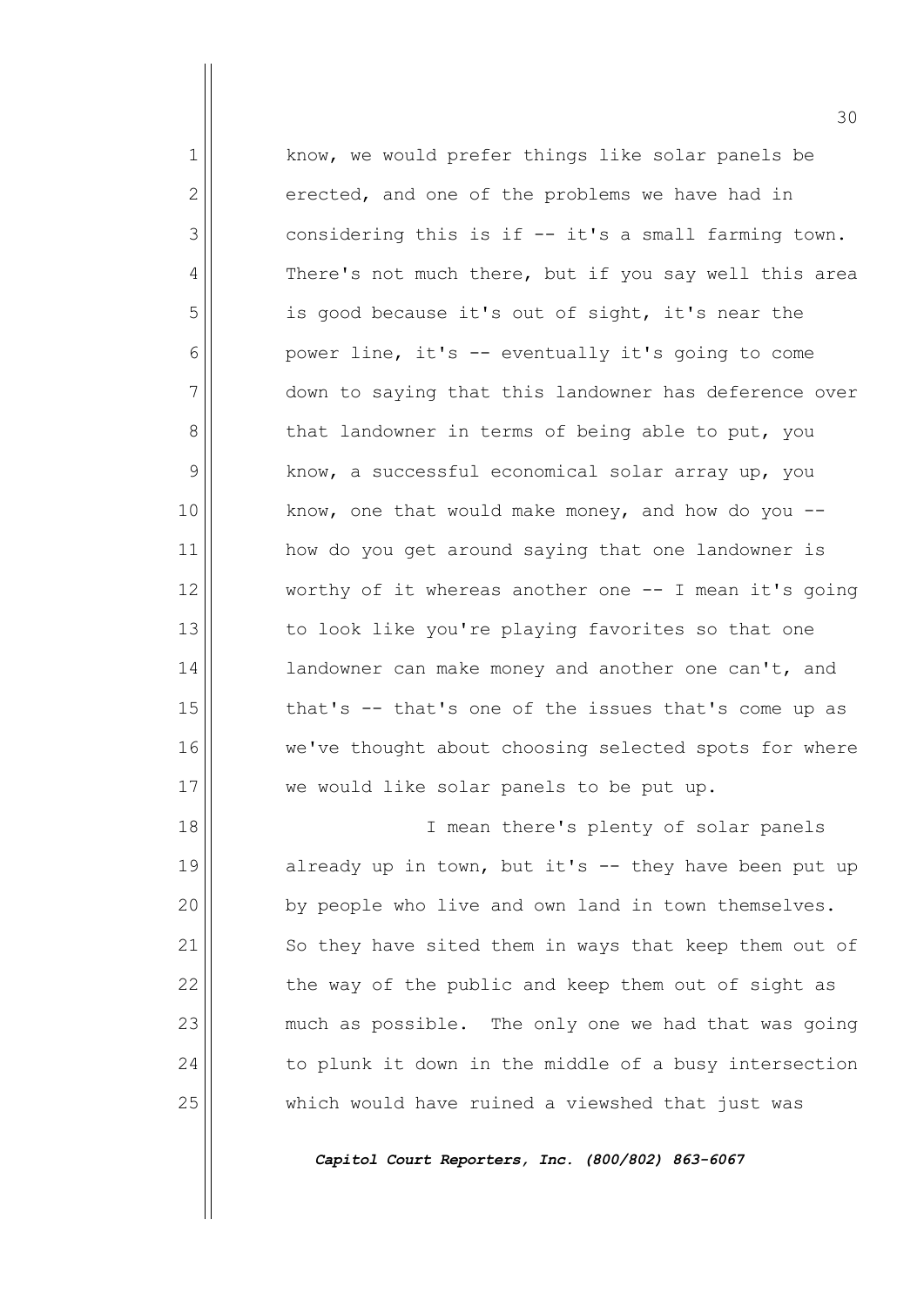1 iconic, the only one that wanted to do that was  $2 \parallel$  someone who was -- didn't live in town. They bought  $3$  a piece of land. They were going to put up the solar  $4 \parallel$  array and they didn't care. They didn't live there 5 and they didn't care about what it looked like. They  $6$  didn't know anything about the town, and even the 7 | staunchest property rights owner believers in town  $8$  said that was a terrible spot to put it. So in terms 9 of finding good spots to put the panels how do you 10 || get around saying that one landowner gets it and 11 another doesn't.

12 | COMMISSIONER TIERNEY: That's a very 13 interesting observation, and what I would add to that 14 | is better you than Montpelier so -- and that's part  $15$  of the  $-$  to pick up on a theme we had a moment ago  $16$  why this planning process is something to embrace, 17 however imperfect it may be, it's a genuine attempt I  $18$  think by the Legislature that has in its collective 19 wisdom embarked on the vision of a renewable energy  $20$   $\vert$  future to be responsive to a citizenry that is saying  $21$  yes we want to do this, but we want to do it in a  $22$  manner that is  $-$  that is duly respectful of our 23 ability to some extent control our destiny.

24 | MS. KURRELMAYER: I think the people who 25 worked and wrote this plan were extremely clever

*Capitol Court Reporters, Inc. (800/802) 863-6067*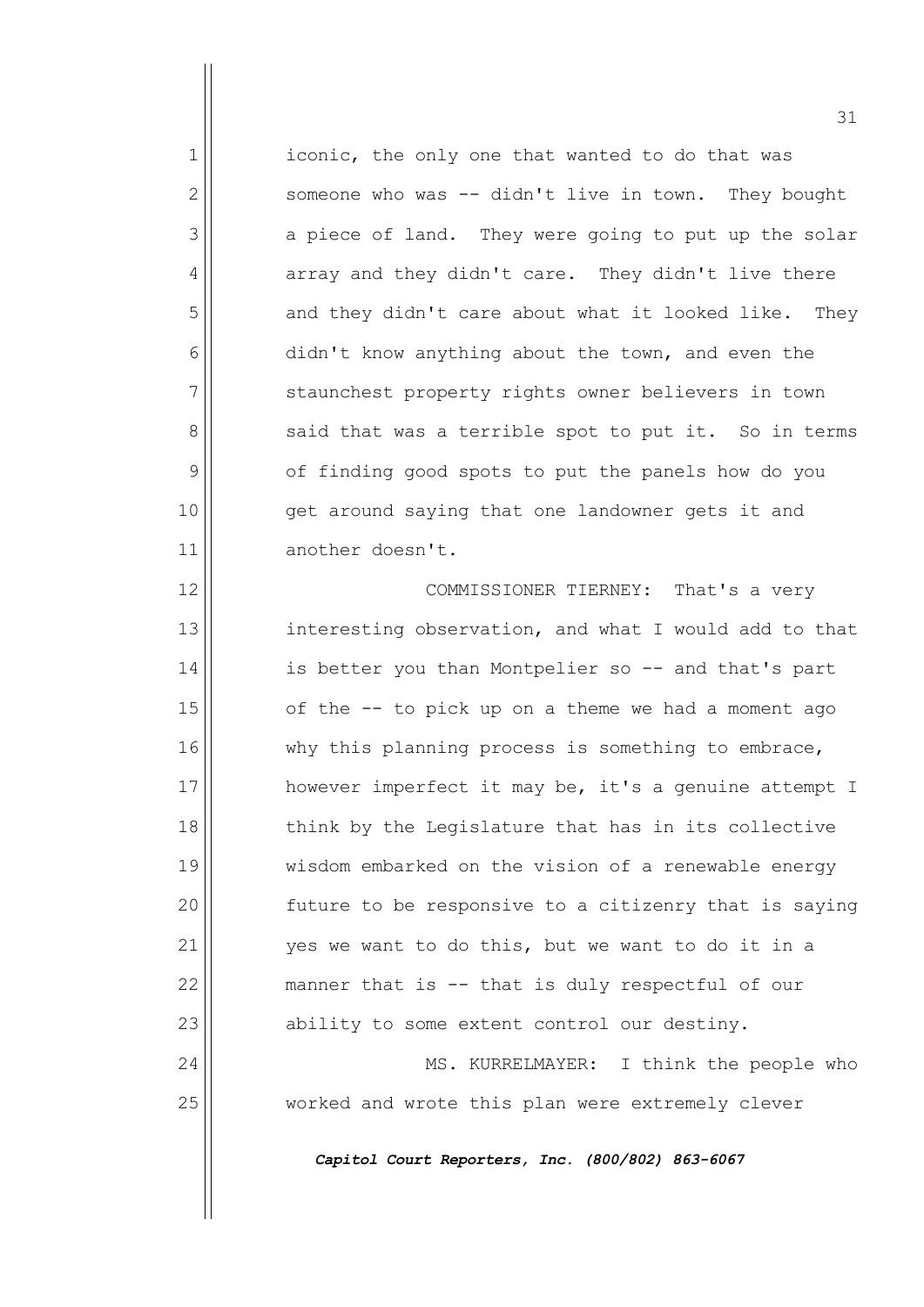1 because it is as much an economic development plan  $2 \parallel$  for the state to keep the money we're spending on  $3$  energy in the state rather than sending it out. So, 4 | vou know, to use that front and center as a way to  $5$  get everybody on board was, you know, amazing. That  $6$  was really an excellent idea, and I think even if  $7$  people don't believe in or care about the benefits of 8 | reversing climate change, to see right away the 9 benefits of economic development for the state 10 || without ruining the state in many ways is terrific. 11 COMMISSIONER TIERNEY: It is and what 12 | vou're putting your finger on too is a very ancient 13 issue in utility history and regulation because 14 before we dealt with this particular problem of where  $15$  to site distributed generation of a renewable 16 character we were dealing with where is the line  $17$   $\vert$  going to go, whose land is going to be burdened by  $18$  the pole, who is going to make money off a 19 right-of-way versus who is going to be dispossessed 20 | through condemnation. 21 MS. KURRELMAYER: That's what we're 22 dealing with. 23 COMMISSIONER TIERNEY: Precisely. This  $24$  is a legal nerd student telling you the issue is not 25 | The mew and it's never been comprehensively or *Capitol Court Reporters, Inc. (800/802) 863-6067*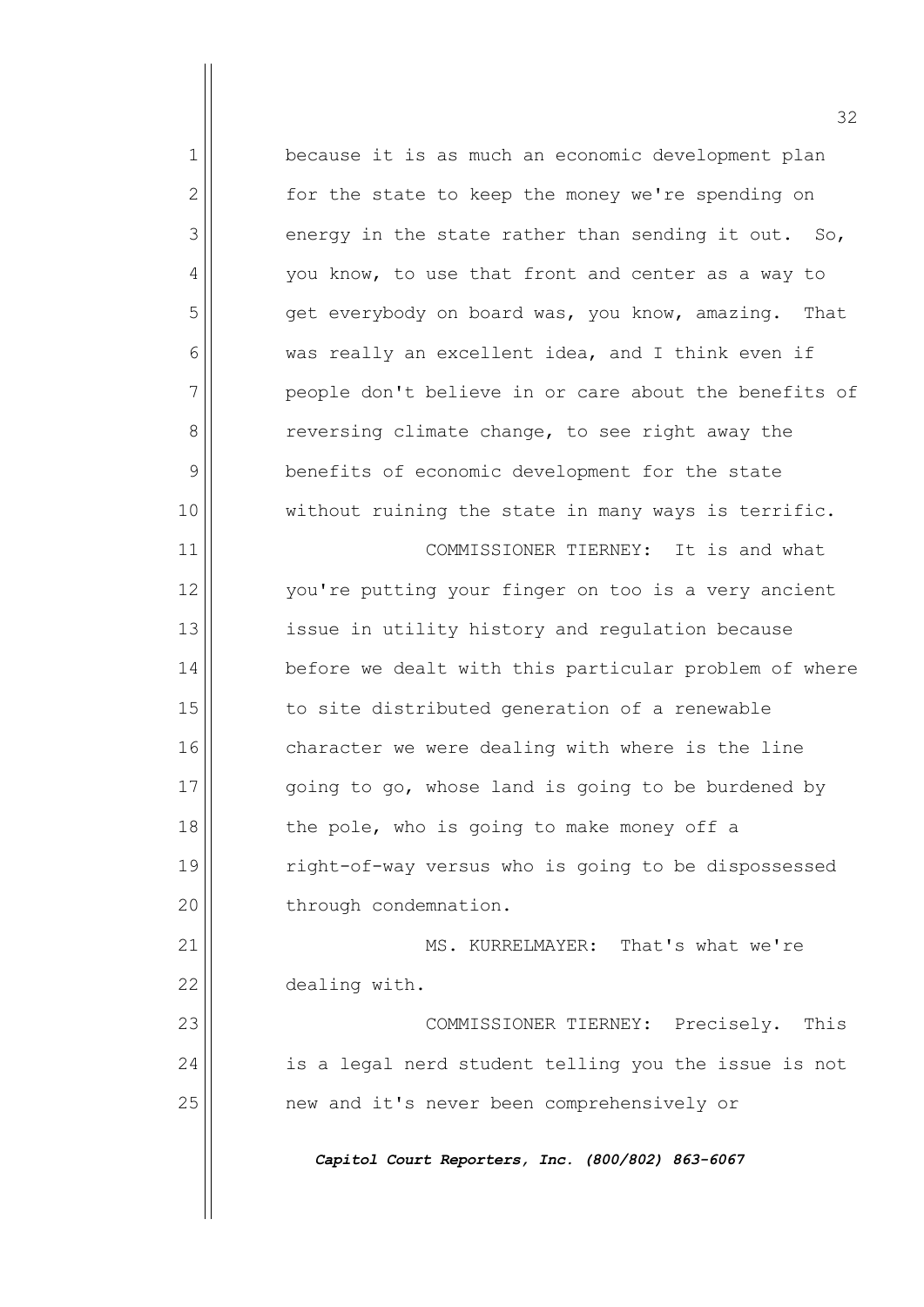$1$  definitively settled, but it's a perennial in our  $2$  civic world or our civic context and in our relations 3 with each other which in turn is why process by which 4 these questions are subject settled is so important  $5$  and should be a process that is accepting of many 6 participants not just a single process that only is  $7$  accessible to the few who are licensed to take 8 advantage of it or who know how to take advantage of 9 | it and they have clients. 10 || So I don't know that I'm giving you 11 | satisfaction, but I am trying to give you comfort in  $12$  saying that the realistic view is that is a problem  $13$  that's never going to go away. 14 MS. KURRELMAYER: Well because there  $15$  can't be a definitive answer because every situation 16 is going to be different by necessity. 17 || COMMISSIONER TIERNEY: That's right and  $18$  sensibilities change too, and this is kind of what I 19 was getting at about being visionary, not being the 20  $\vert$  dead hand controlling from the grave. A solar panel  $21$  is ugly today let's say for the sake of discussion. 22 If kids are sent off to Saudi Arabia to die so we can 23 | bring that last barrel of oil home because we need  $24$  that barrel of oil, those panels are simply not quite 25 | So ugly. Some people would say that is my point or

*Capitol Court Reporters, Inc. (800/802) 863-6067*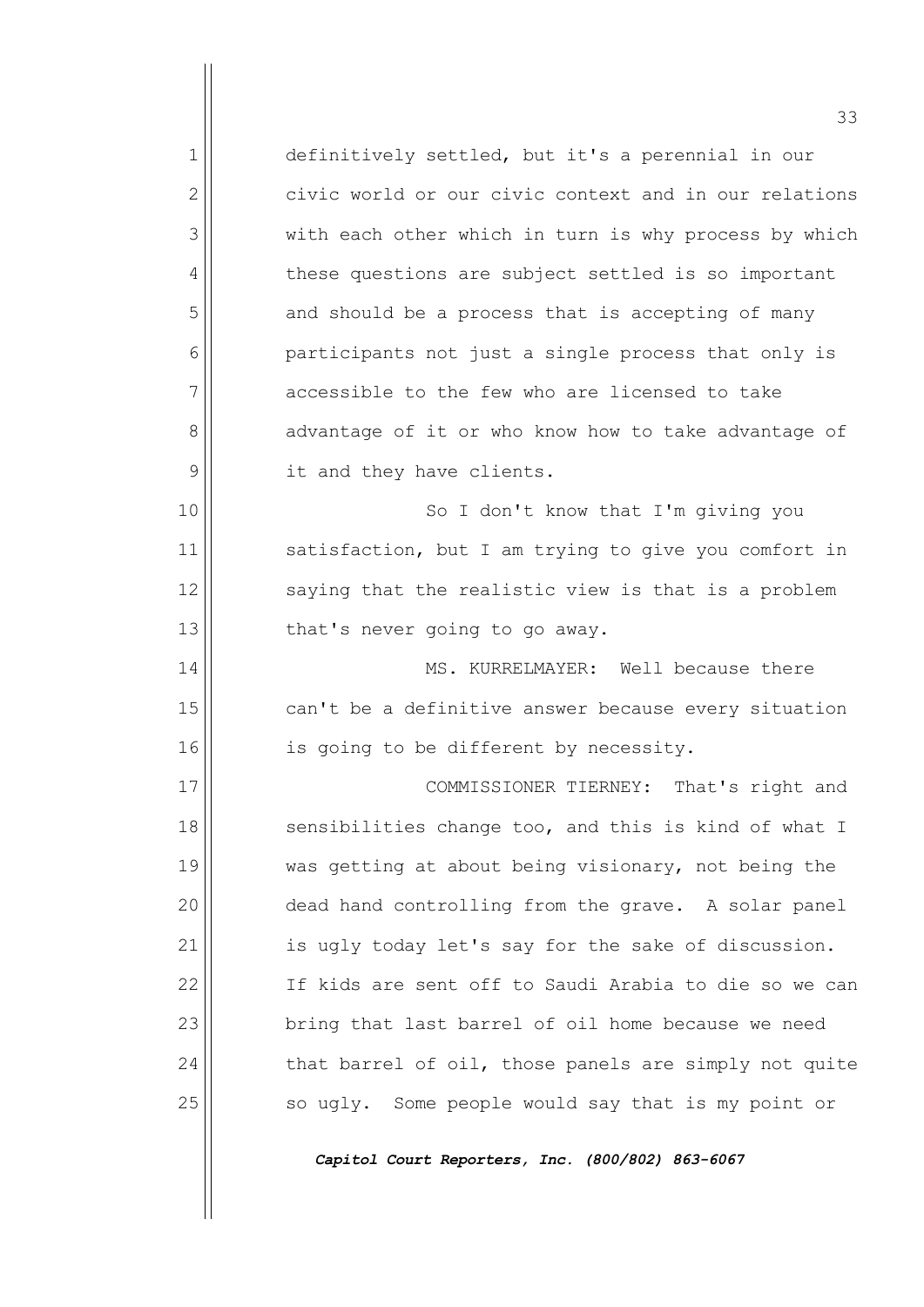| 1              | last winter when we had a pretty close call with      |
|----------------|-------------------------------------------------------|
| $\overline{2}$ | natural gas in the region and I spent the good part   |
| 3              | of New Year's Eve coordinating calls from home with   |
| 4              | our utilities and the Governor's Office and Secretary |
| 5              | of Transportation. You know we were making sure that  |
| 6              | Vermonters weren't going to be cold and that there's  |
| 7              | going to be enough gas around, but you know Boston    |
| 8              | was in some serious trouble, and when those moments   |
| 9              | come the ability to generate our own power is         |
| 10             | suddenly much more precious than we realize. So       |
| 11             | change of context catches up too in this process.     |
| 12             | MS. KURRELMAYER: Sure, but like I said                |
| 13             | the way it's been cloaked with economic development   |
| 14             | is very -- that's -- that was really well done        |
| 15             | because if you want to get rid of some of the -- iron |
| 16             | out these energy wrinkles, you have to make it -- I   |
| 17             | mean the plan has to work for everyone or it's not    |
| 18             | going to work at all, and if by attacking it as       |
| 19             | economic development is the way to get it done, then  |
| 20             |                                                       |
| 21             | Indeed.<br>COMMISSIONER TIERNEY:                      |
| 22             | MS. KURRELMAYER: I'm just not sure that               |
| 23             | you're getting -- that the state is getting the word  |
| 24             | out about the plan because nobody seems to know about |
| 25             | it. It's not coming up as a topic of conversation in  |
|                |                                                       |

 $\overline{\phantom{a}}$ 

 $\overline{ }$ 

*Capitol Court Reporters, Inc. (800/802) 863-6067*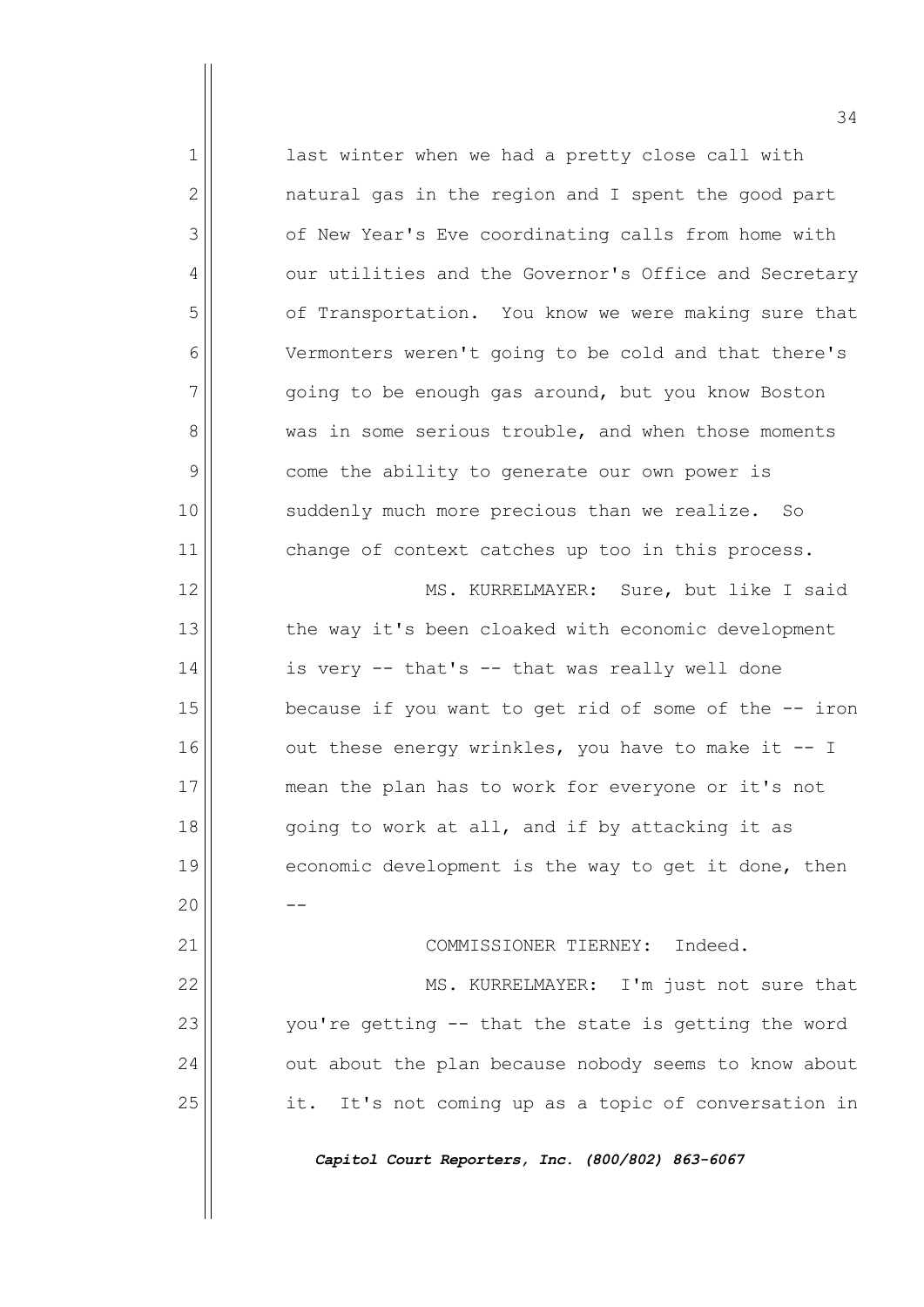|                | 35                                                    |
|----------------|-------------------------------------------------------|
| 1              | the -- between the candidates for Governor.           |
| $\overline{2}$ | COMMISSIONER TIERNEY:<br>Forgive me.                  |
| 3              | Which plan are we talking about? The Comprehensive    |
| 4              | Energy Plan?                                          |
| 5              | The<br>MS. KURRELMAYER: Yes.                          |
| 6              | Comprehensive Energy Plan.                            |
| 7              | COMMISSIONER TIERNEY: Now I'm going to                |
| 8              | say $--$                                              |
| 9              | MS. KURRELMAYER: And the fact we need                 |
| 10             | to get moving pretty quickly if we're going to get to |
| 11             | 75 percent by 32 and 90 percent by 2050. I mean       |
| 12             | that's coming up pretty quick.                        |
| 13             | COMMISSIONER TIERNEY: So I'm going to                 |
| 14             | revert to form here and say that that's not for me to |
| 15             | comment on. I thank you for your comment on it        |
| 16             | though.                                               |
| 17             | MS. KURRELMAYER: It seems like the                    |
| 18             | state has put out this plan and it's not publicizing  |
| 19             | it at all. It doesn't feel like it's being            |
| 20             | publicized except maybe through RPCs, but we don't    |
| 21             | have, you know, an advertising budget.                |
| 22             | COMMISSIONER TIERNEY: Got you and I                   |
| 23             | appreciate that observation. Mr. Grant, before I      |
| 24             | come back to you I am going to see what our other     |
| 25             | folks in the room are feeling by way of appetite and  |
|                | Capitol Court Reporters, Inc. (800/802) 863-6067      |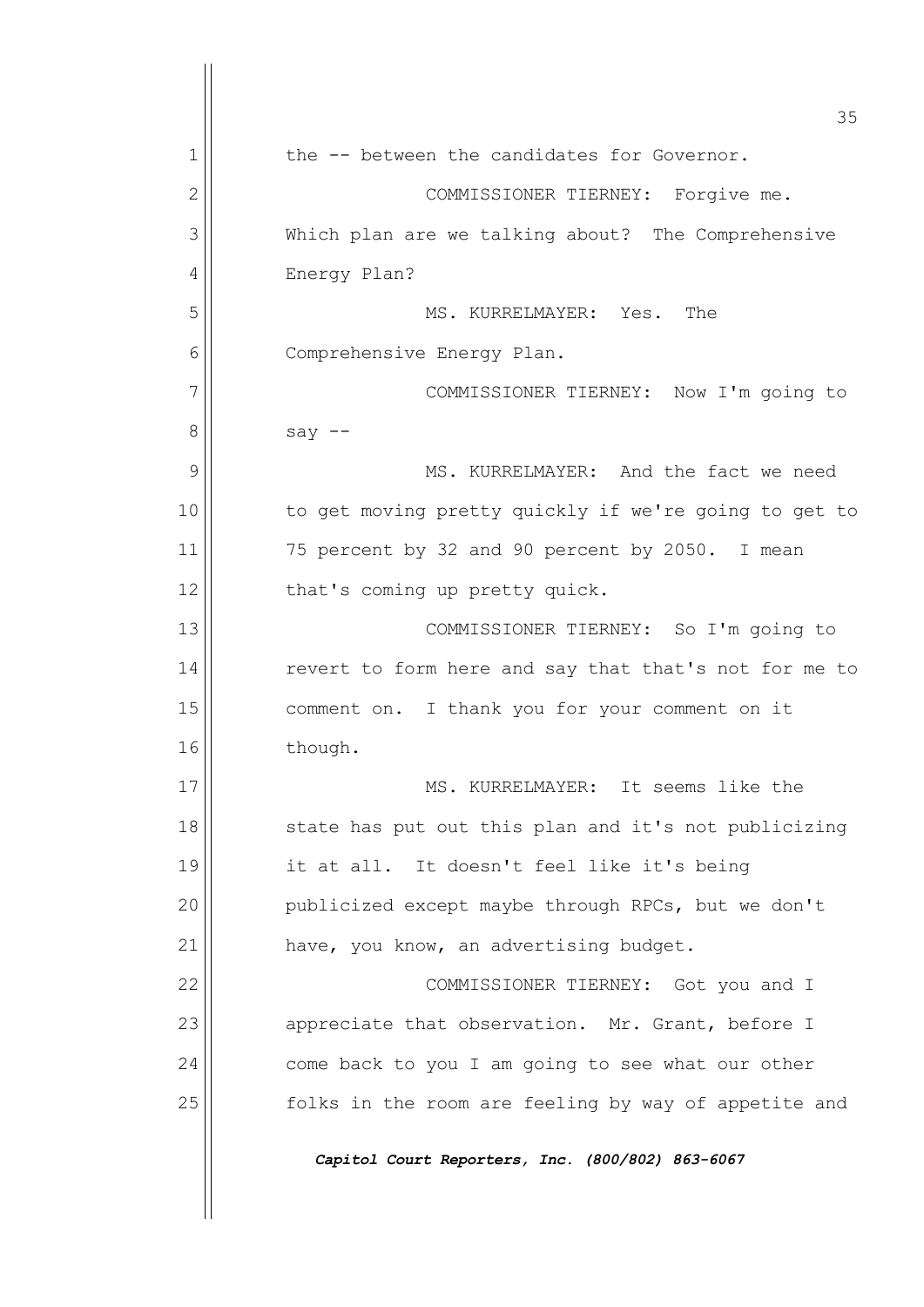36 1 then we'll come back to you. How is that? I'm still  $2 \parallel$  going to skip over Ms. emphatic no, that would be Ms. 3 | Brinkman, hoping to shame her into comment, but we 4 | have two people who have joined us this evening that 5 have -- Ms. Bailey and Mr. Dayton, is it? Would 6 || either one of you care to give a public comment on  $7$  | the plan? Ms. Bailey. 8 || MS. BAILEY: Yes. I've been thinking a  $9$   $|$  lot about the new IPCC report which shows that we 10 | have a shorter window than we thought to become  $11$  energy independent, and I'm wondering  $-$ 12 COMMISSIONER TIERNEY: This is the 13 International Panel on Climate Change? 14 | MS. BAILEY: Yes. I'm wondering how 15 || that will affect you as a Commission because I see  $16$  two things. In doing the energy planning, although 17 || I've also worked here as regional, I'm also now 18 || involved with my town. 19 COMMISSIONER TIERNEY: Excellent. I  $20$  knew there was somebody like you here tonight. 21 | Couldn't get enough of it. 22 || MS. BAILEY: You know. I've been a long 23 time involved in this. We've been seeing each other 24 | in different venues which is very nice. When I look 25 at the figures for the requirements for my particular *Capitol Court Reporters, Inc. (800/802) 863-6067*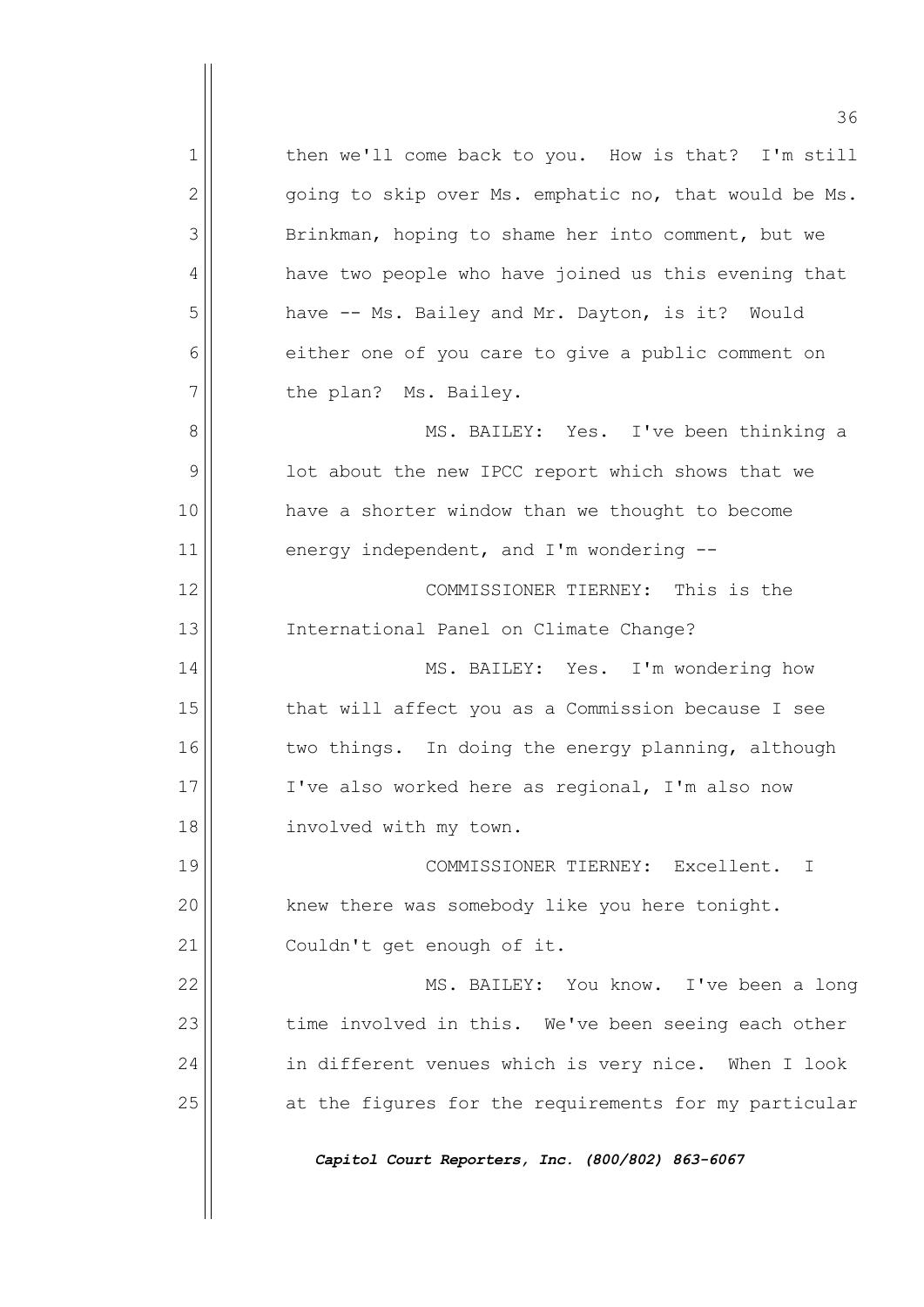1 town as far as how much renewable energy we need to  $2$  produce, it looks like a lot is loaded at the end for 3 | The requirements and not a lot in the first group of 4 | vears, and that concerns me as I see the IPCC report 5 which I'm hearing one decade to two decades we have  $6$  to be energy independent. So I'm wondering if  $7$  there's a way that you folks would be looking at it 8 differently with that new information as far as how a 9 | town plan or our region's plan would be accepted if 10 || we did not put more emphasis on the early years. 11 | The other thing I'm wondering about is  $12$  the natural gas emissions. I just spent 15 minutes

 on Route 7 earlier today while they are digging the  $\vert$  transmission line down to East Middlebury from here, and then I look at the IPCC report and it doesn't 16 match up with the reality that we have basically 17 || given Vermont Gas the permission to develop the whole  $\parallel$  state with natural gas.

19 COMMISSIONER TIERNEY: Not the whole 20 | state. 41 miles.

21 || MS. BAILEY: Yeah, but there's more 22 **plans for them to even develop further out than just** 23 coming to Middlebury. You know it's math and such  $24$  already. So I'm wondering how that will figure in, 25 | in that, and the early years not being as aggressive

*Capitol Court Reporters, Inc. (800/802) 863-6067*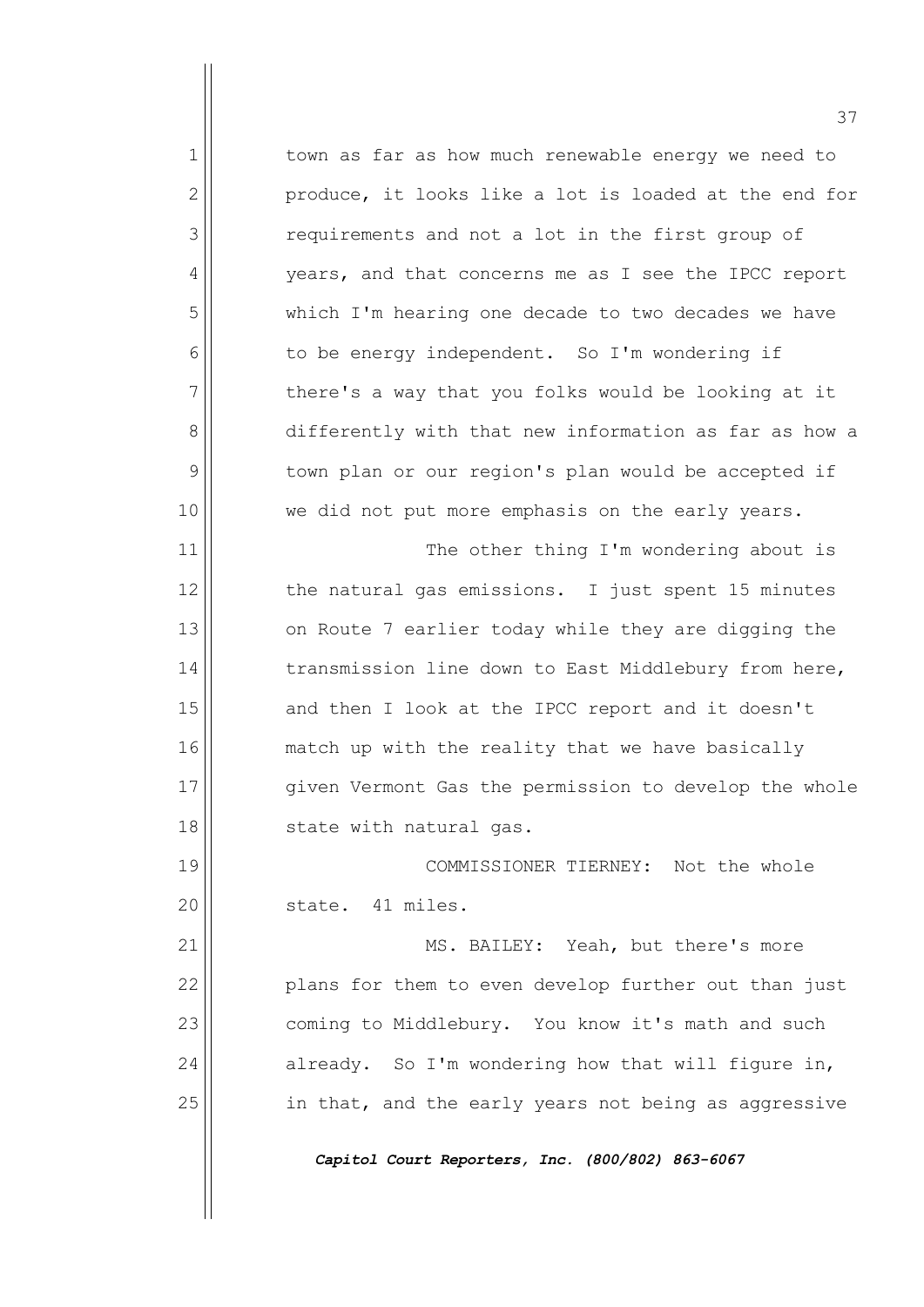|                | 38                                                        |
|----------------|-----------------------------------------------------------|
| 1              | in these energy plans how that will figure in with        |
| $\overline{2}$ | how the Commission will look at applications for new      |
| 3              | energy development.                                       |
| 4              | COMMISSIONER TIERNEY: I want to be                        |
| 5              | clear about one thing and that is I am not the            |
| 6              | Commission. I am the Commissioner of the Department       |
| 7              | of Public Service, and I'm sensing your question to       |
| 8              | some extent the reference to the Commission is the        |
| 9              | Public Utility Commission or no?                          |
| 10             | MS. BAILEY: You're right.                                 |
| 11             | COMMISSIONER TIERNEY: So let me speak                     |
| 12             | to that piece and the answer is very easy. I don't        |
| 13             | know, but I do say this with all sincerity and that       |
| 14             | is that it takes your voice to make it possible for       |
| 15             | the Commission to be aware of the kind of                 |
| 16             | distillation of facts and analysis that you're            |
| 17             | offering here tonight. So that I have to tell you         |
| 18             | public comments are sincerely valued in the process.      |
| 19             | They are considered and they often $--$ very often $--$ I |
| 20             | know in my own experience it's true they inspire the      |
| 21             | kinds of questions that you want these people to be       |
| 22             | thinking. In other words, if you are teeing it up as      |
| 23             | elucidly as you just did and you are conveying that       |
| 24             | to the Public Utility Commission or to the                |
| 25             | Commissioner of the Department of Public Service and      |
|                | Capitol Court Reporters, Inc. (800/802) 863-6067          |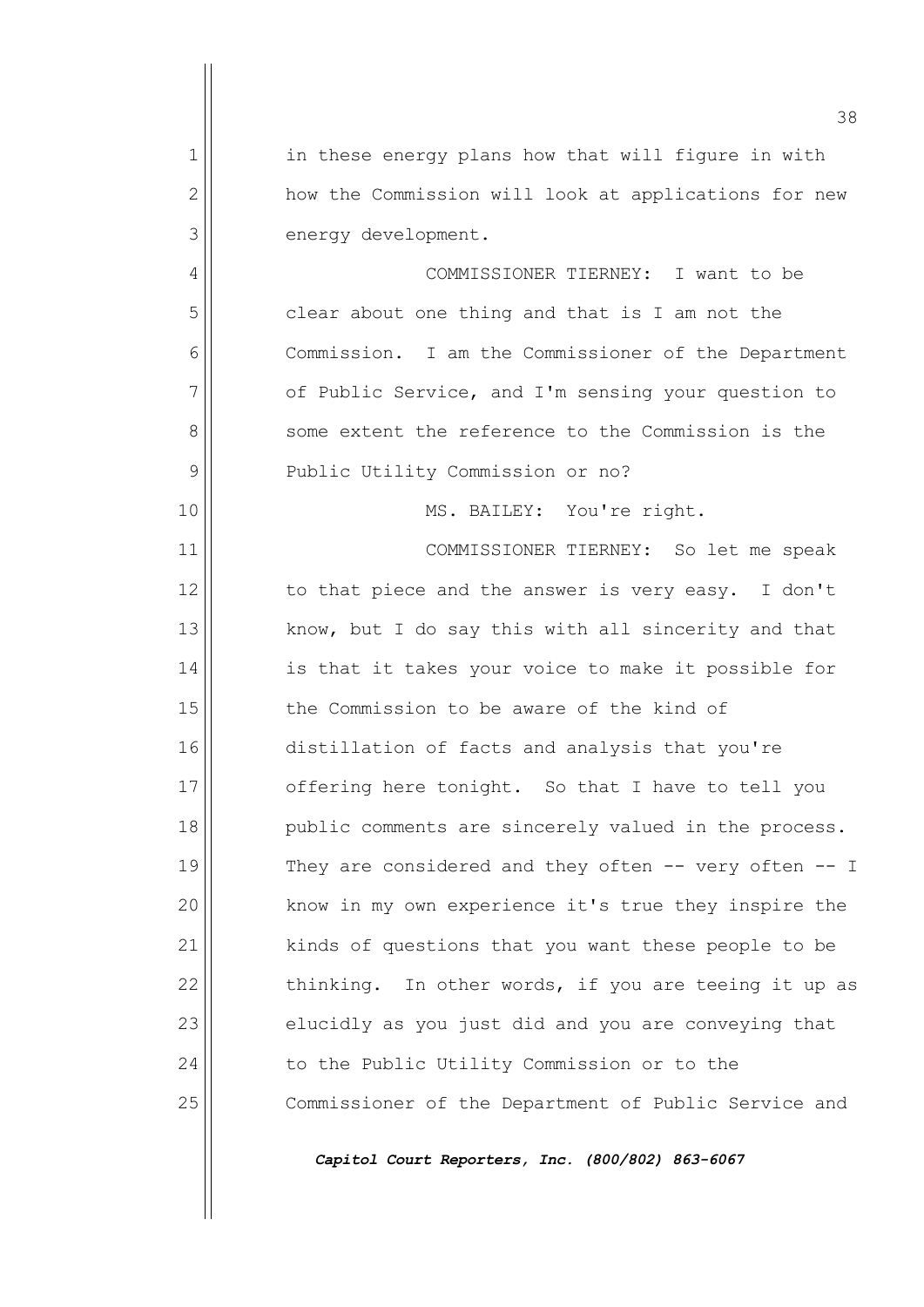$1$  was able to infer that to them, that puts them in a 2 | position to consider the point that you have 3 expressed, the cogent analysis, and to then think 4 where their discretion allows these things to be 5 | considered or to explain how their discretion does  $6$  not, and thereby making it clear that the line of  $7$  approach on an issue that maybe perhaps doesn't lie 8 | in that form or through my agency as much as it lies  $9$  in the Legislature where I have to say, you know, 10 || this plan tonight is a very concrete and meaningful 11 || outcome of citizen engagement with the Legislature to 12 | force this because Act 174 wasn't going to happen. 13 || It didn't just happen out of nowhere. It happened 14 | because legislators were engaged and Executive Branch  $15$  agencies were engaged, and the shared understanding 16 came to be that we needed to do something like this. 17 || So I imagine that's not -- it's me and 18 my trademark soft way of deflecting, but it's for 19 || good cause and I do thank you for the comment though. 20 | It's very cogent. Mr. Dayton, have you a comment 21 | tonight? 22 MR. DAYTON: I do not. 23 || COMMISSIONER TIERNEY: Mr. Dayton, you 24 | strike me as somebody who could comment so I'm going 25  $\vert$  to go to the party of no now and say Ms. Brinkman

*Capitol Court Reporters, Inc. (800/802) 863-6067*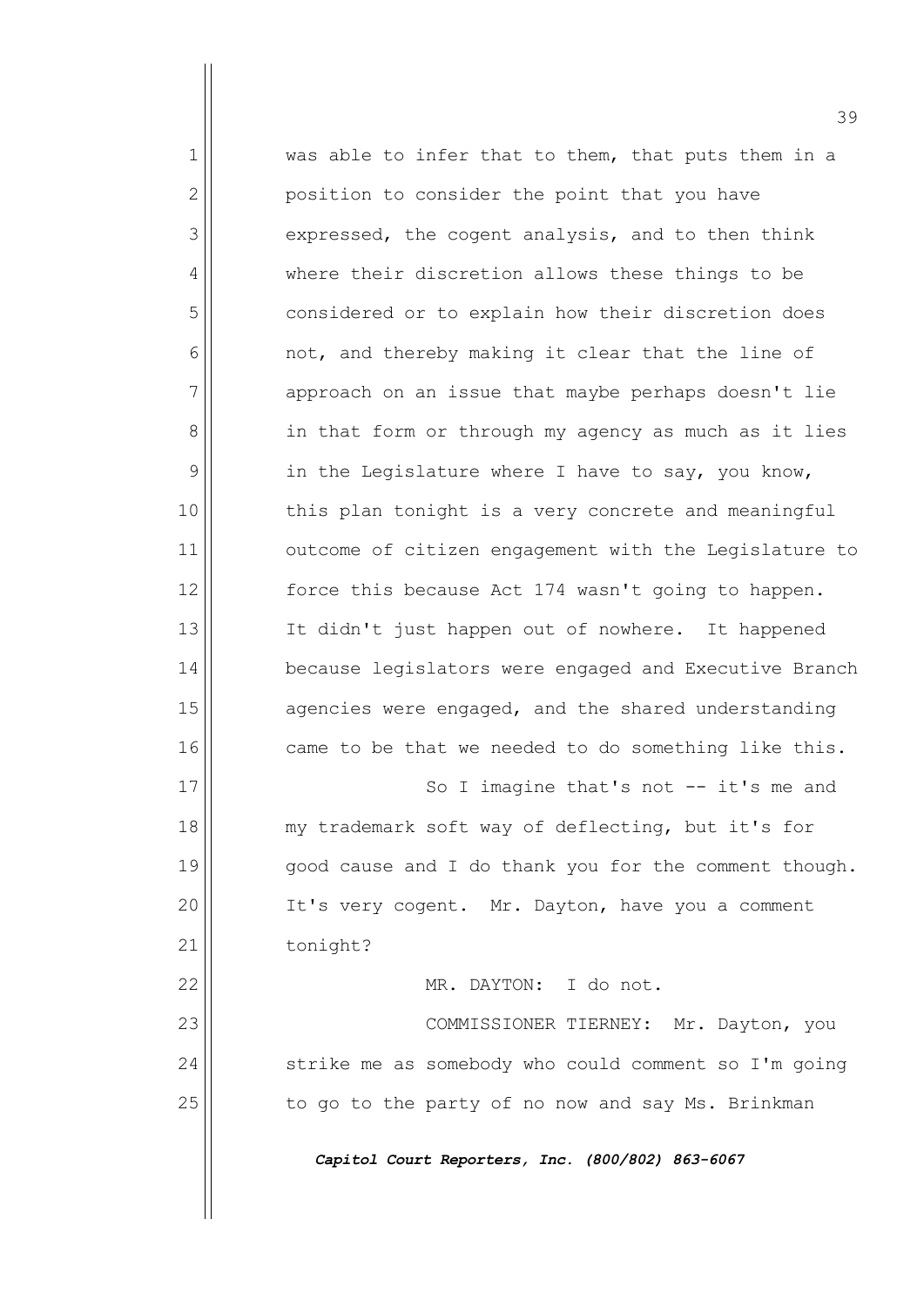|                | 40                                                   |
|----------------|------------------------------------------------------|
| 1              | will you help me shame Mr. Dayton into making a      |
| $\overline{2}$ | comment.                                             |
| 3              | MS. BRINKMAN: First of all, just stop                |
| 4              | using the word shame because --                      |
| 5              | COMMISSIONER TIERNEY: Invite.                        |
| 6              | MS. BRINKMAN: There you go.                          |
| 7              | COMMISSIONER TIERNEY: Okay.                          |
| 8              | MS. BRINKMAN: As opposed to becoming so              |
| 9              | negative. The reason why I said no was because I     |
| 10             | thought this was like a formal statement, but if     |
| 11             | we're having a discussion, yeah I'm all about        |
| 12             | discussion.                                          |
| 13             | COMMISSIONER TIERNEY: Well I'm choosing              |
| 14             | to have a discussion. In natural order I would not,  |
| 15             | but I can see that people are here tonight who would |
| 16             | like to engage and we're not potted plants and this  |
| 17             | is Vermont and we are able to do this, and so I'm    |
| 18             | trusting all of you to not abuse the process and I   |
| 19             | don't want to be negative so you're all for the      |
| 20             | discussion. Maybe you will inspire Mr. Dayton.<br>So |
| 21             | go ahead.                                            |
| 22             | MS. BRINKMAN: I do have just a couple                |
| 23             | observations in going through this process. One of   |
| 24             | the things that I think we felt the most frustrating |
| 25             | part of writing this plan was coming to the sections |
|                | Capitol Court Reporters, Inc. (800/802) 863-6067     |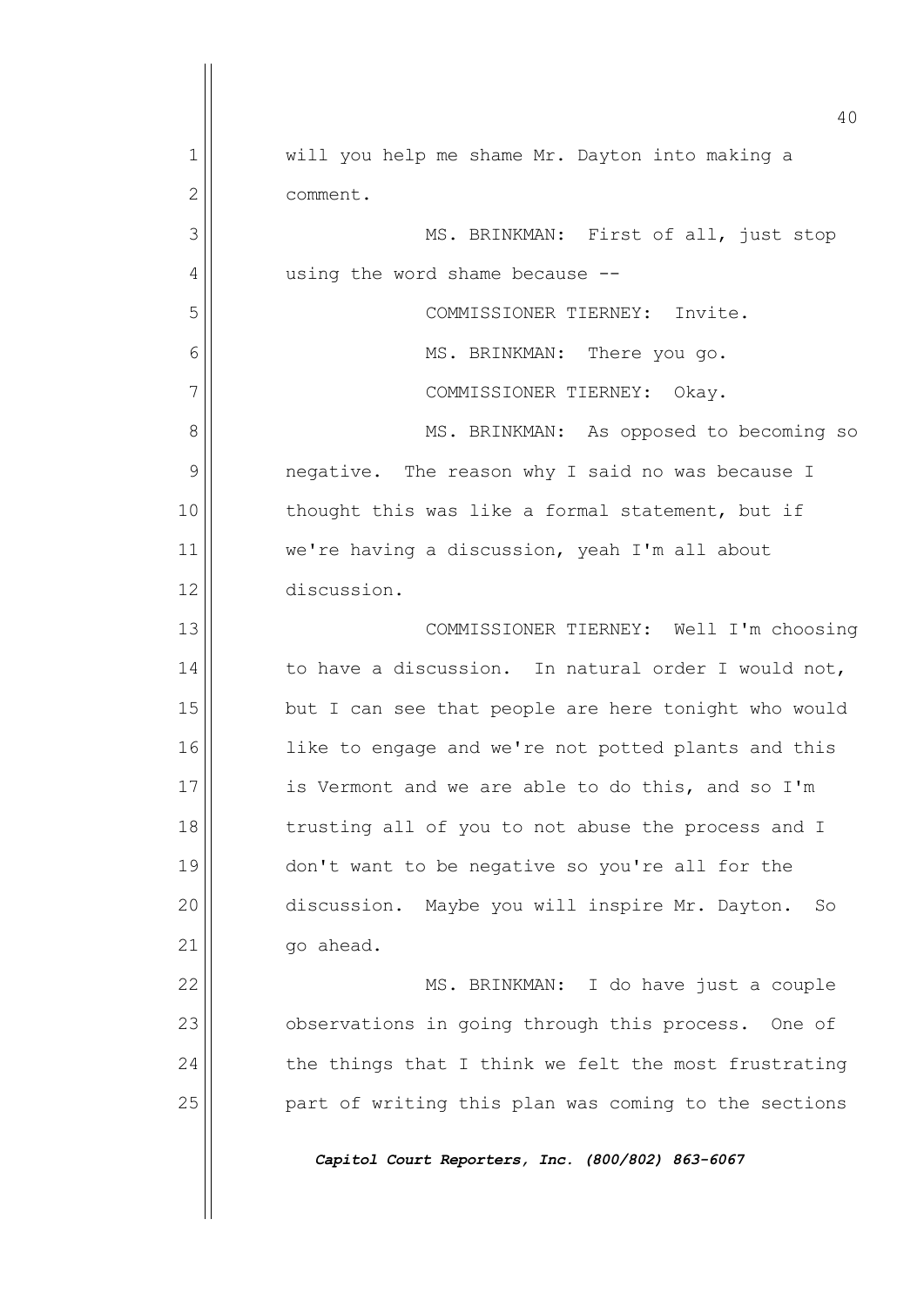1 for like action that we needed to like take to  $2 \parallel$  inspire the other  $-$  our other communities to take 3 action, and we're always coming around to well how  $4 \parallel$  can we make that happen. You know we can suggest 5 that this happens and suggest education and put out  $6$  some web sites for potential financial assistance,  $7$  but it's very frustrating when really all you can do 8 || is kind of nudge. It's like the state is nudging the 9 | regional plans and then we're nudging the 10 municipalities and they are like nudging their  $11$  citizens, but there isn't -- it's frustrating because  $12$  there aren't really tangible actions that you can  $13$  really take. It was hard to come up with words  $-$ 14 more words to suggest educational pieces and maybe  $15$  give presentations. I think that was a little bit 16 frustrating because you're working without real 17 action.

18 COMMISSIONER TIERNEY: If I may  $19$  reciprocate here, this is a conversation that I 20 | Frequently have with the Legislature around 21 telecommunications where we have a legal obligation  $22$  to have a telecommunications plan that looks out 10 23 | vears and then we have certain urgent connectivity  $24$  issues in this state that demand action yesterday, 25 | and so somebody like you would be frustrated perhaps

*Capitol Court Reporters, Inc. (800/802) 863-6067*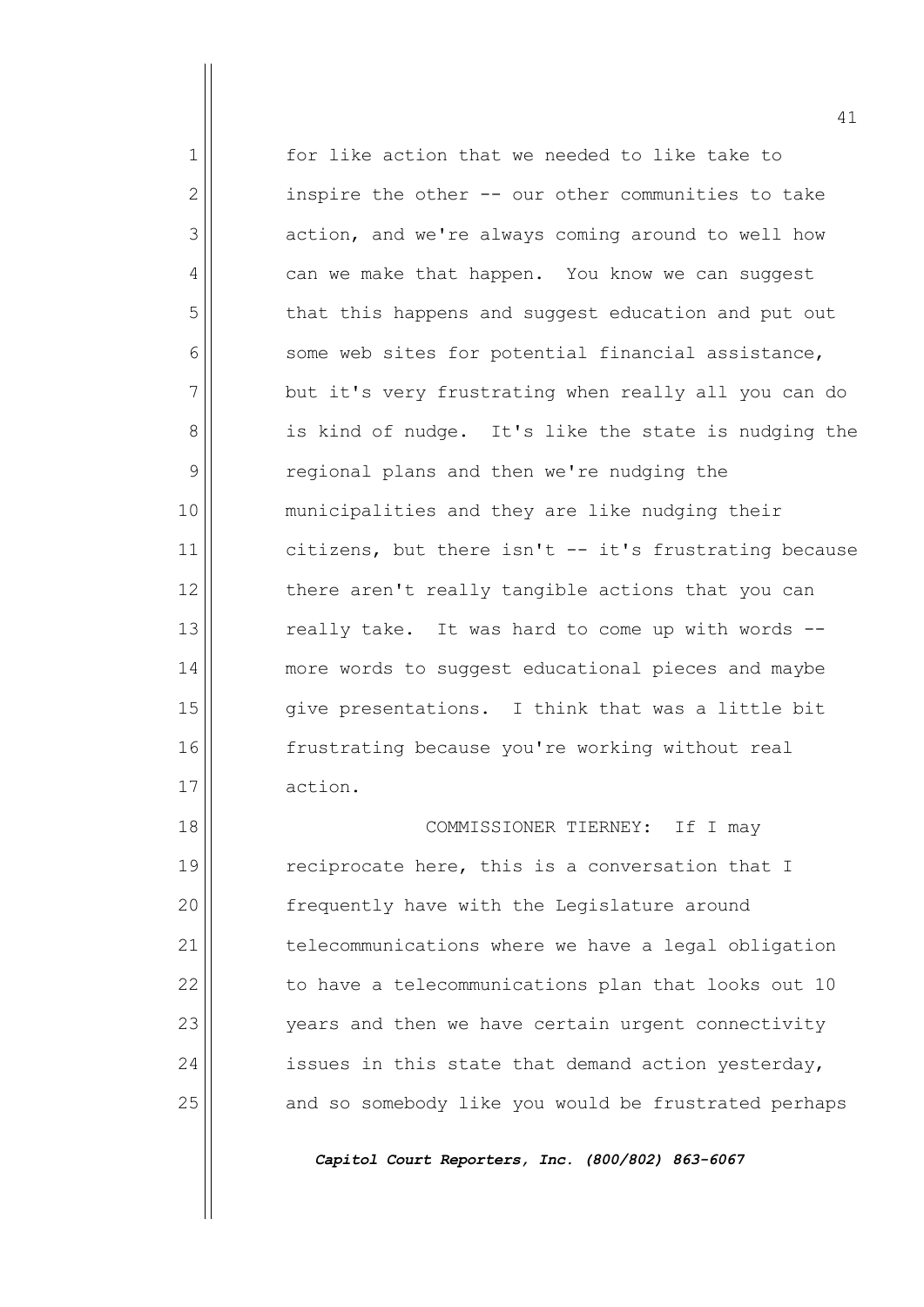1 to be commissioned to execute on a 10-year plan that  $2$  speaks in lofty terms and safely unspecific and so 3 | forth when what you really want to know is how are 4 | vou going to get broadband built to Cornwall or some 5 | place. They may have it though so wrong example, but  $6$  my heart was in the right place. Bethel Vermont,  $7$  let's say that. Even after they have more 8 | connectivity, but anyway what I frequently have to  $9$  try to persuade the Legislature to remember is that 10 there's a difference between a plan and a 10 point  $11$  action bulletin; and what you're describing, if I  $12$  understand you correctly, is the frustration 13 recognizing the need for that 10 point action  $14$  bulletin and doing that in the context of talking  $15$  about a plan that is sort of gauzey and has a lot of  $16$   $\vert$  -- what's the word I want -- hortatory language or 17 you exhort people to do things when you really want 18 to mandate them.

19 || MS. BRINKMAN: Or at least find a way 20 | Some that to actually happen because one of the 21 | frustrations is we recently had a public forum and my  $22$  aspect was energy planning for the future and there's  $23$  no shortage of people that want to do the right  $24$  thing, but the frustration is having no finances to 25 | do that. You know there just isn't enough monetary

*Capitol Court Reporters, Inc. (800/802) 863-6067*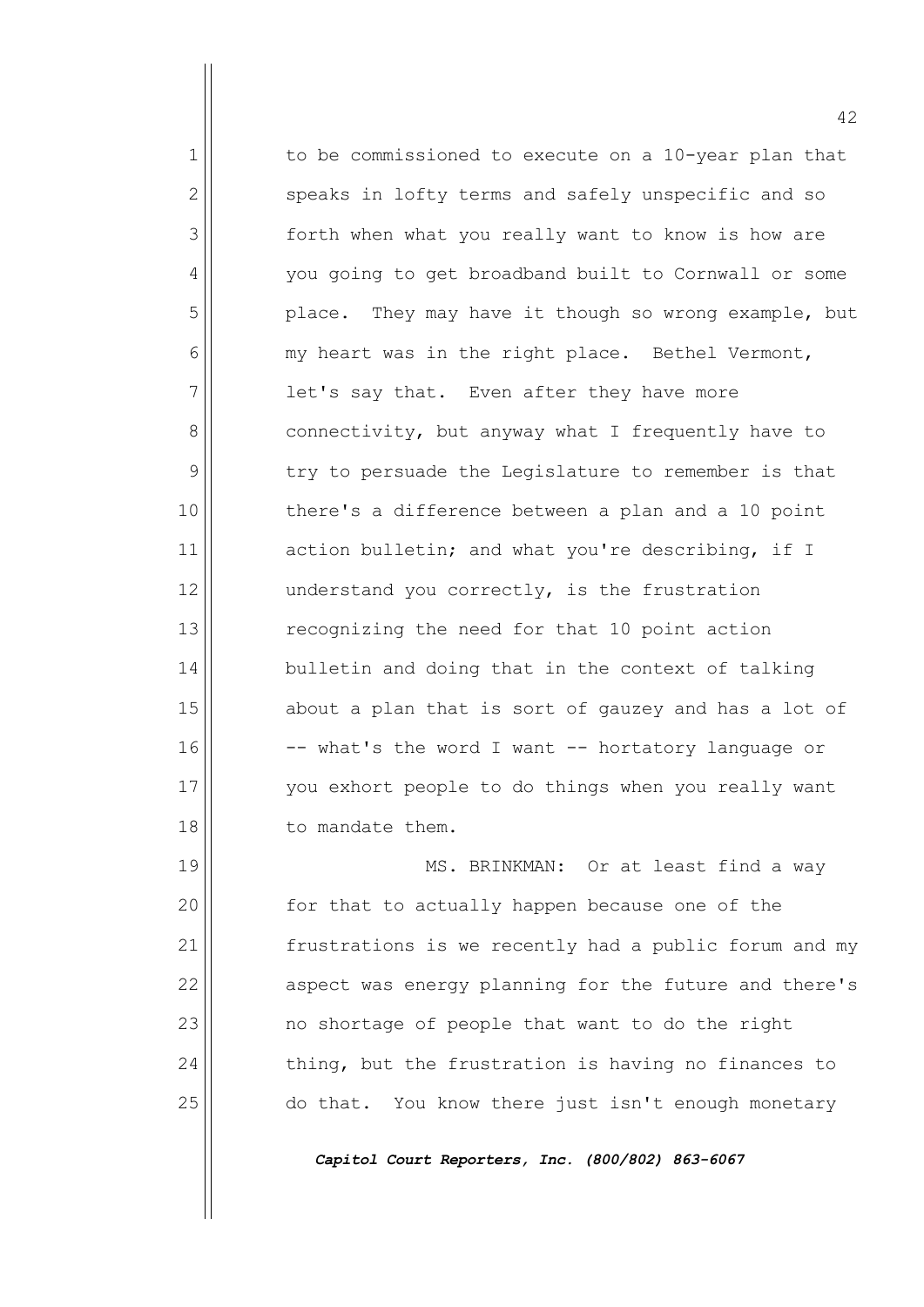|              | 43                                                    |
|--------------|-------------------------------------------------------|
| $\mathbf{1}$ | incentives to go along with this that actually makes  |
| $\mathbf{2}$ | it really work for individual towns.                  |
| 3            | COMMISSIONER TIERNEY: Go along as in                  |
| 4            | specific actions to mitigate damage to the            |
| 5            | environment, greenhouse gas emissions, and to deploy  |
| 6            | renewable energy?                                     |
| 7            | MS. BRINKMAN: Yes. So what we're                      |
| 8            | encouraging -- we're trying to encourage folks to add |
| 9            | more insulation to their homes to prevent energy loss |
| 10           | or to purchase an electric vehicle or to invest in    |
| 11           | solar panels on your roof or invest in that community |
| 12           | solar array, and there are a lot of folks that don't  |
| 13           | have those resources even if you provide the          |
| 14           | education. So that's a frustrating piece when         |
| 15           | writing this. We get to the end of every section and  |
| 16           | it was like okay how do we actually try to encourage  |
| 17           | this to all happen and try to get creative with words |
| 18           | where we really don't have any actual strength.       |
| 19           | COMMISSIONER TIERNEY: Let me suggest to               |
| 20           | you I think it's helpful to take us back every once   |
| 21           | in a while and to take stock of the achievement that  |
| 22           | has been had. This is not unlike what you were just   |
| 23           | saying to me a moment ago don't be negative trying to |
| 24           | achieve something positive. You didn't have this      |
| 25           | kind of plan just a short time ago, and the daughter  |
|              | Capitol Court Reporters, Inc. (800/802) 863-6067      |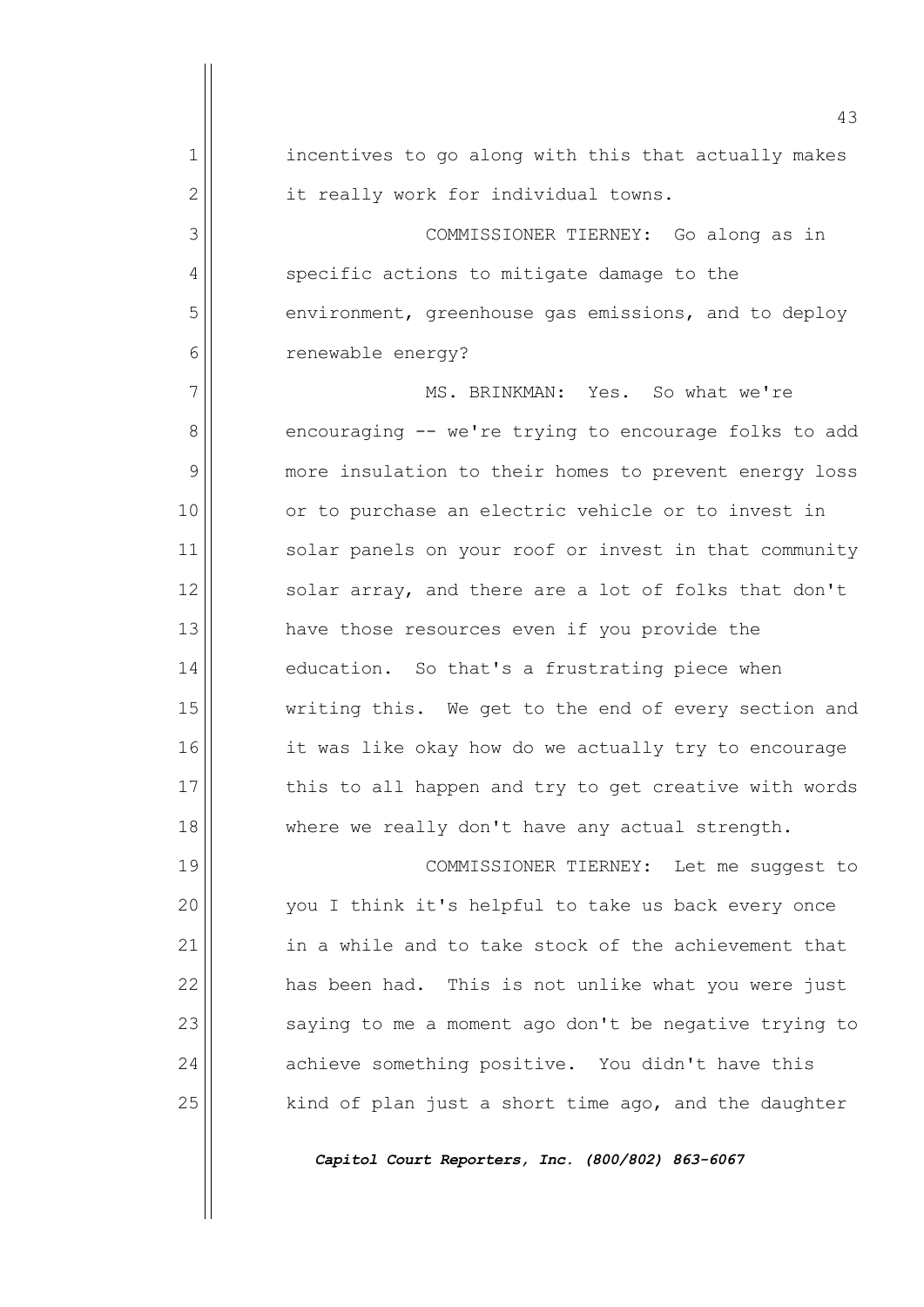1 of a psychoanalyst that I am just that consciousness  $2$  is transformative. So right there you've changed the 3 discourse in your community around energy from  $4 \parallel$  something that people, if at best thought of in 5 | silence and in singular terms, and at least for a 6 critical mass of thoughtful people you've created 7 community around the issue and that in turn has the 8 power to inspire or drive change. It's the old  $9$  | pebble and the pawn thing.

10 One of the things I've been interested  $11$  to observe in just two years  $-$  a little anecdote for 12 || vou -- is this. I took office in January of 2017 and 13 before I became Commissioner I had spent so many 14 | vears at the Public Utility Commission as a hearing 15 officer and as a general counsel. Before that I was 16 counsel in the Department that I'm now Commissioner 17 of. So I'm been swimming in this water for a very 18 long time. It's getting tiresome though. No. The  $19$  reason I point to that is that I had spent so much 20  $\parallel$  time focusing on greening our grid, greening our  $21$  energy supply, getting it even greener, darker shades  $22$  of green, envisioning those shades of green, dealing  $23$  with the pipeline, and I had always wanted to say to 24 | my commissioners but it's transportation that 25 | matters, and I get down to the Department as

*Capitol Court Reporters, Inc. (800/802) 863-6067*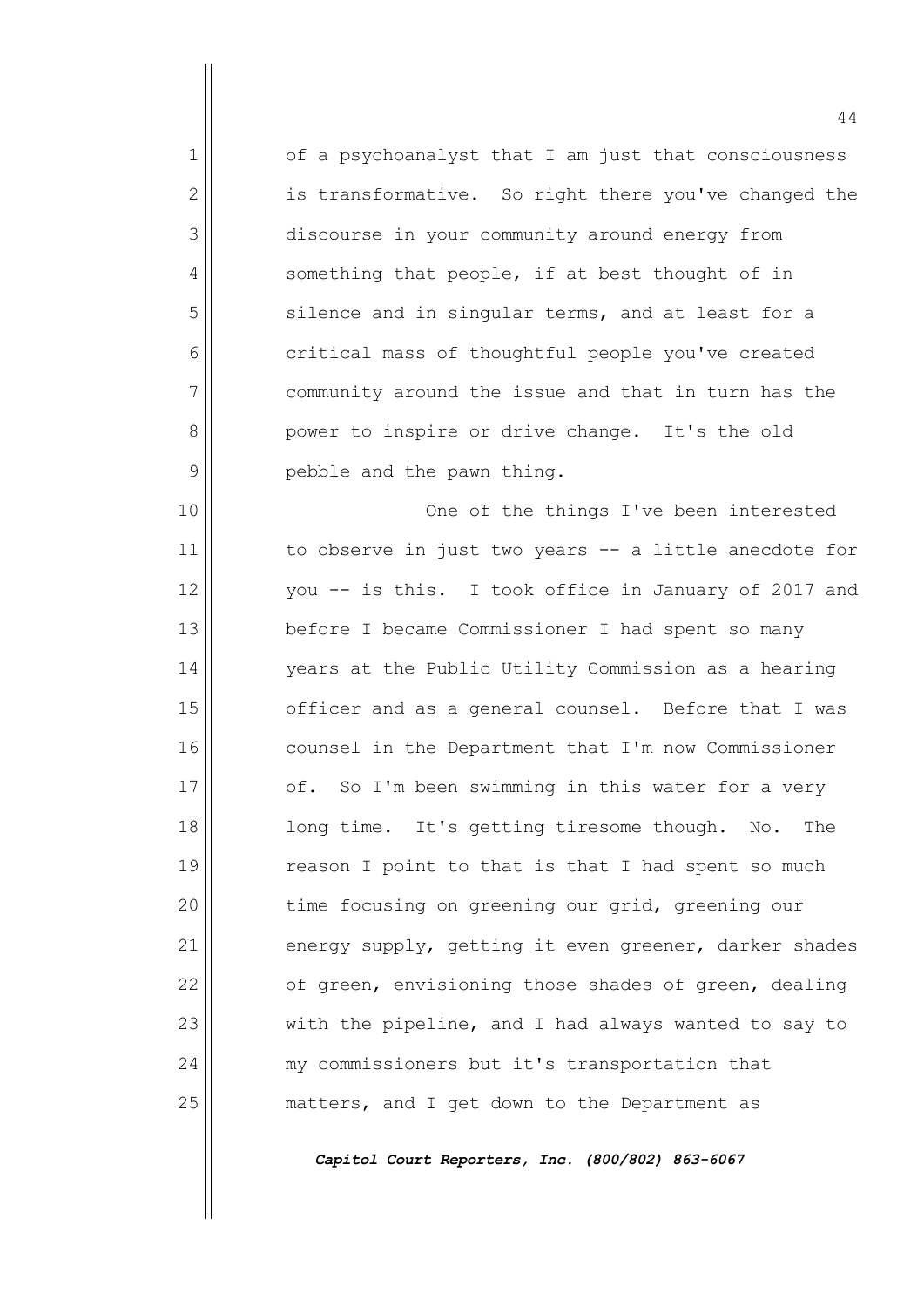|               | 45                                                    |
|---------------|-------------------------------------------------------|
| 1             | Commissioner and what do I discover but a young hire  |
| 2             | who had been hired for just that purpose, and so I    |
| 3             | said to myself, self, let us drive this baby.         |
| 4             | So we really started focusing on the                  |
| 5             | electrification of the transportation sector because  |
| 6             | it was sorely in need of a push, and yes so           |
| 7             | frustrating to realize that, you know, people are --  |
| 8             | we're not going to have huge fleets of EVs tomorrow,  |
| $\mathcal{G}$ | but it sure starts with somebody using the bully      |
| 10            | pulpit, somebody pushing the consciousness and the    |
| 11            | awareness of the issue, and we adopted that in our    |
| 12            | agency as a strategic goal. We're going to have a     |
| 13            | certain number of vehicles on the road by 2020?       |
| 14            | 2022?                                                 |
| 15            | MR. POTTER: '22.                                      |
| 16            | COMMISSIONER TIERNEY:<br>Thank you very               |
| 17            | much, and we really started pushing not just the      |
| 18            | issue, but also pulling from across state government  |
| 19            | to get agencies to start using synergies and efforts  |
| 20            | to really congregate around the plan, and then I hate |
| 21            | to say it, but there's a reason why we have that      |
| 22            | phrase look for the silver lining, and so VW did a    |
| 23            | terrible thing, although we all know they aren't the  |
| 24            | only ones, that's a joke kind of. I used to be a      |
| 25            | white collar crime defense attorney, but that         |
|               | Capitol Court Reporters, Inc. (800/802) 863-6067      |
|               |                                                       |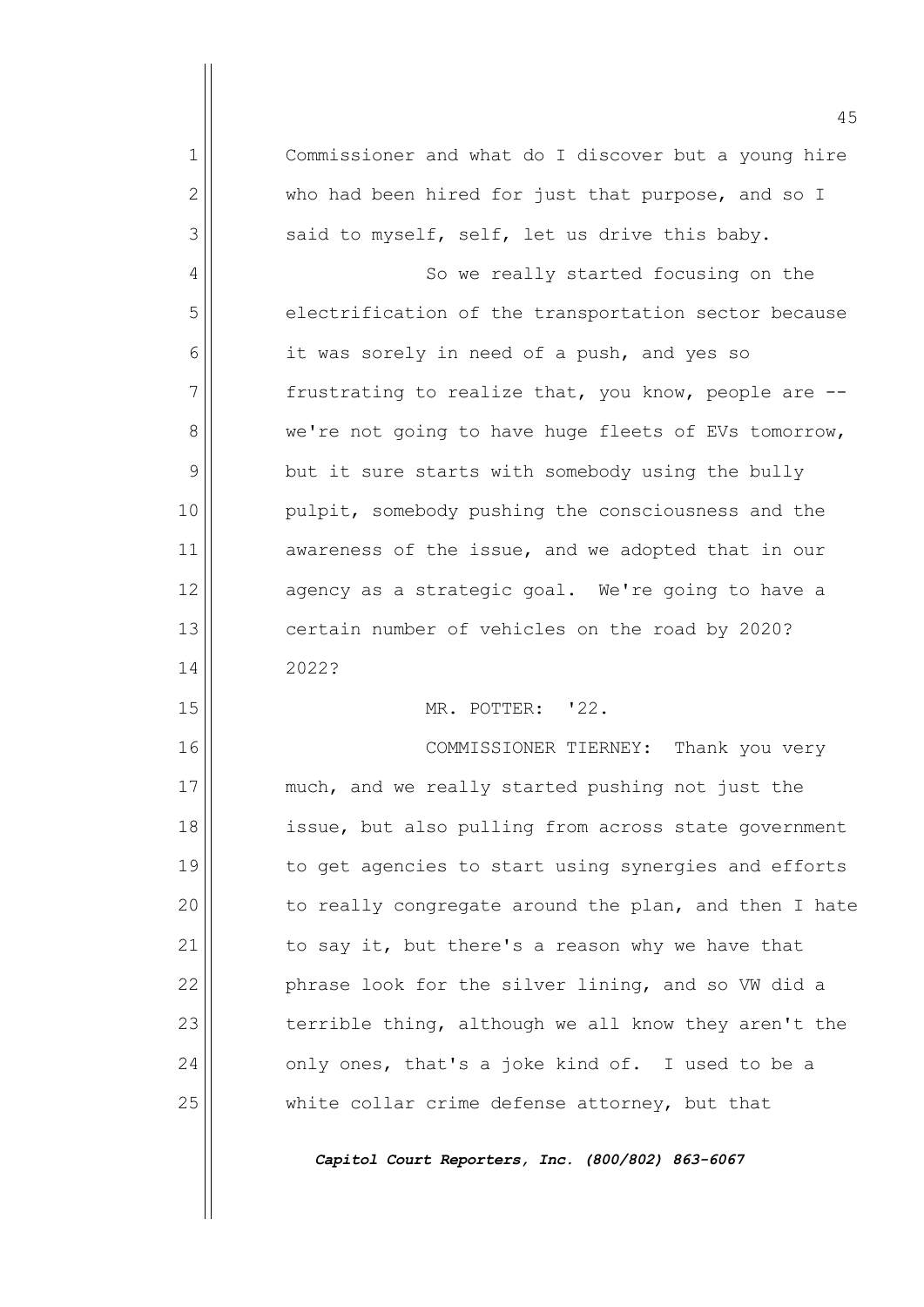|              | 46                                                    |
|--------------|-------------------------------------------------------|
| $\mathbf{1}$ | settlement money made it possible to make some real   |
| $\mathbf{2}$ | progress on the deployment of charging stations and   |
| 3            | planning for that. So there's a silver lining.        |
| 4            | MS. BRINKMAN: I have that application                 |
| 5            | downloaded and printed out, but it's also like 25     |
| 6            | pages and it's incredibly --                          |
| 7            | COMMISSIONER TIERNEY: That's a separate               |
| 8            | question. Let me finish. There you go harshing my     |
| 9            | mellow again.                                         |
| 10           | MS. KURRELMAYER: As you said you're                   |
| 11           | soft spoken and I keep hearing you say look for the   |
| 12           | solar lighting and not the silver lining.             |
| 13           | COMMISSIONER TIERNEY: So a new turn of                |
| 14           | phrase is born. That's very creative. I'm sure        |
| 15           | that's how Shakespeare's mind worked, but back to my  |
| 16           | anecdote so we're down there trying to inspire people |
| 17           | with VW money and lo and behold finding myself        |
| 18           | invited to speak at conferences about electric        |
| 19           | vehicles and that's one of the things a Commissioner  |
| 20           | So I'm traveling to a variety of regional<br>does.    |
| 21           | meetings and the like speaking about electric vehicle |
| 22           | developments and on the panels with me are folks from |
| 23           | the industry, people I don't usually see because I    |
| 24           | regulate utilities not automobiles, and I'm reading   |
| 25           | for these conferences as well in preparation for all  |
|              |                                                       |

*Capitol Court Reporters, Inc. (800/802) 863-6067*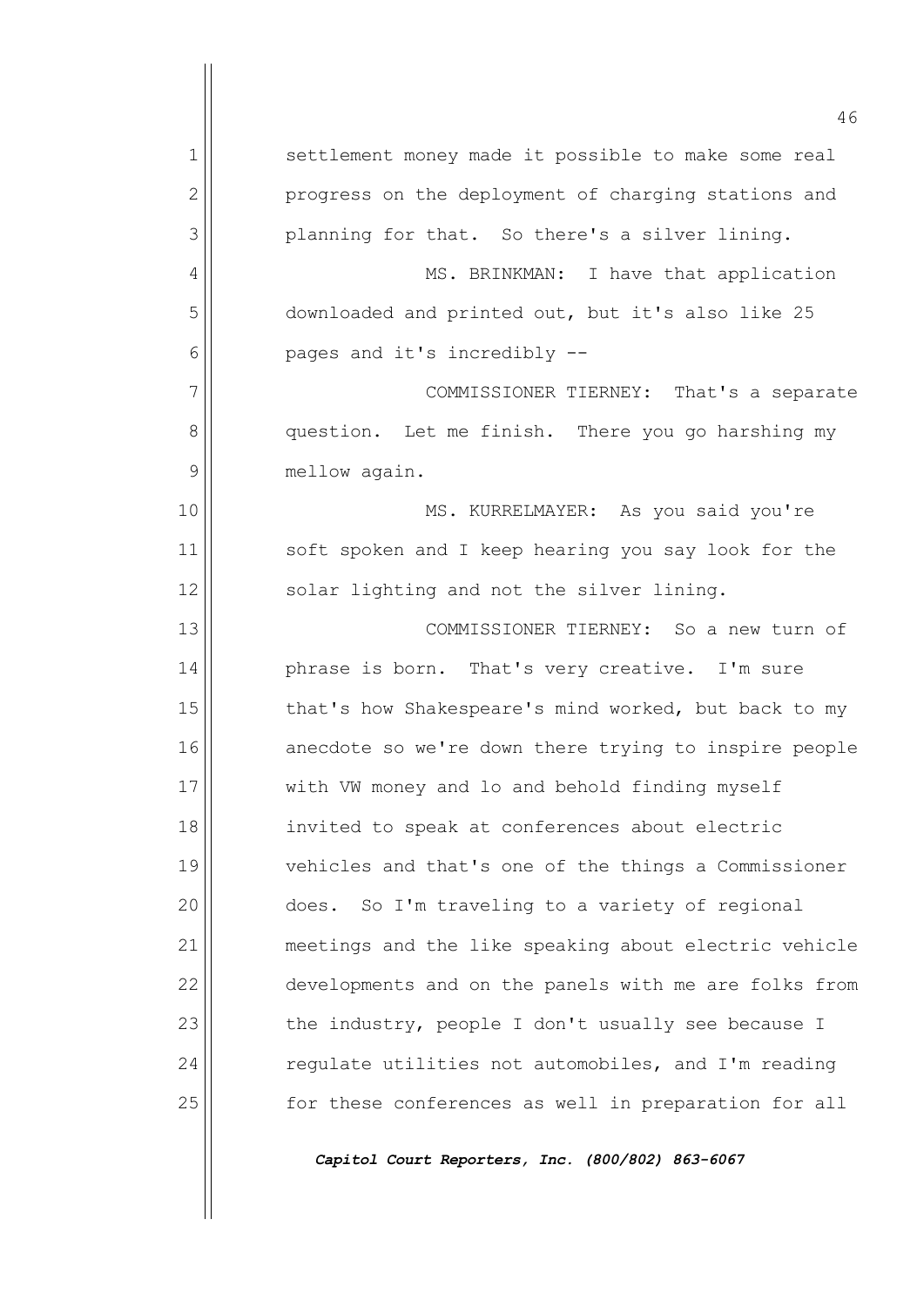1 the great wise things I'm going to say, and you know  $2 \parallel$  it's not rocket science, and I can't claim perfect  $3$  credit for it, but the light bulb does go on in my 4 | head when I read about how GM is retooling its 5 production line to roll out numerous electric  $6$  vehicles within the decade, and how China and Japan  $7$  and most of Europe have moved in this direction. Dan 8 | is cringing just because he knows all the stats, but 9 || it's true. 10 My point is that Adam Smith's invisible  $11$  hand of capitalism is at work here, and so just in  $12$  two years the thinking around electric vehicles has

 $13$  changed dramatically, not just the thinking but the  $14$  reality behind it, and so fasten your seat belts.

15 || MS. BRINKMAN: I have had my name on the  $16$  Tesla list for a year and a half. I'm almost there.

17 COMMISSIONER TIERNEY: Well I'm nothing 18 but jealous then.

19 || MS. BRINKMAN: And also got my daughter 20 | a hybrid that she's now driving in Hawaii where she's  $21$  going to grad school, but the only other point that I  $22$  wanted to bring up was just  $-$  and it's related to  $23$  the 25-page grant application for the solar, the  $24$  checklist for the municipalities to move their energy 25 || Plan to the enhanced energy plan is also very

*Capitol Court Reporters, Inc. (800/802) 863-6067*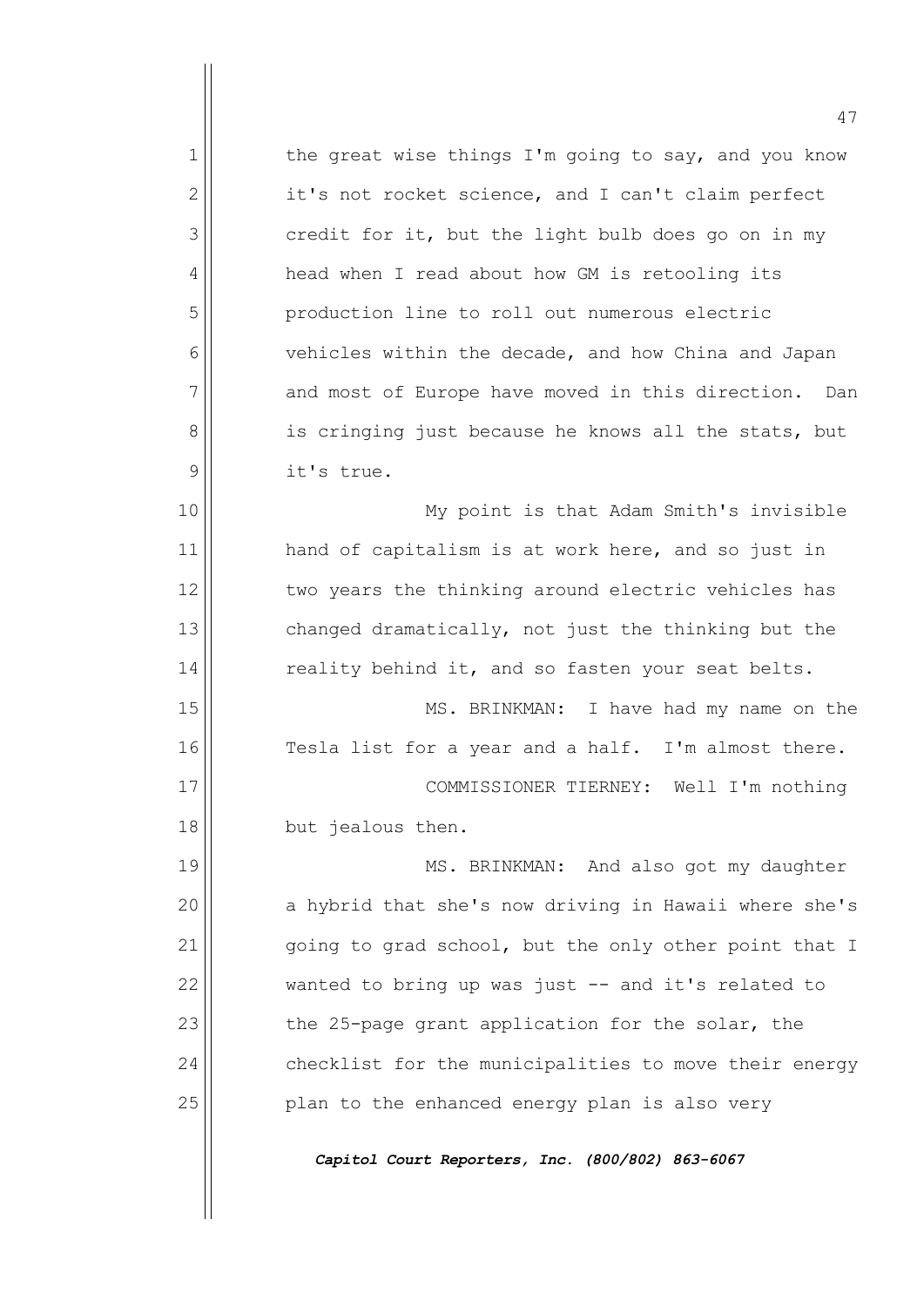1 onerous, and as a reminder these are people that have  $2$  a couple of hours each month that they are sitting at  $3$  their -- around the planning commission tables and 4 the volunteers that are putting in their time to try  $5$  to get these efforts going. I just wish that the  $6$  process was a little easier, a little more  $7$  streamlined. There's only so much help that  $-$  the 8 | Regional Planning Commission they have been given  $9$  some funds to help towns, but I hate to say this. 10 | Obviously there's never enough because the volunteers  $11$  that are trying to pull these plans together it's a 12 || daunting task.

13 || COMMISSIONER TIERNEY: Let me just 14 interject there. I hear you. If you look at some of  $15$  the decisions that we've rendered in these  $16$  certification processes, because I think we have 17 || links on the web page now, right, you'll see where I 18 express my awareness of the very thing you just said 19 and appreciation for the volunteers who put the time  $20$  in, and that complexity you're talking about is  $-$ 21 | it's good for you to comment on that. It is because  $22$  it's a point that I am mindful of and that I have 23 | made I think to Senator Bray. I think, Adam, you 24 were present when we were at the PUC the other day  $25$  and I was asking or bringing to their attention how

*Capitol Court Reporters, Inc. (800/802) 863-6067*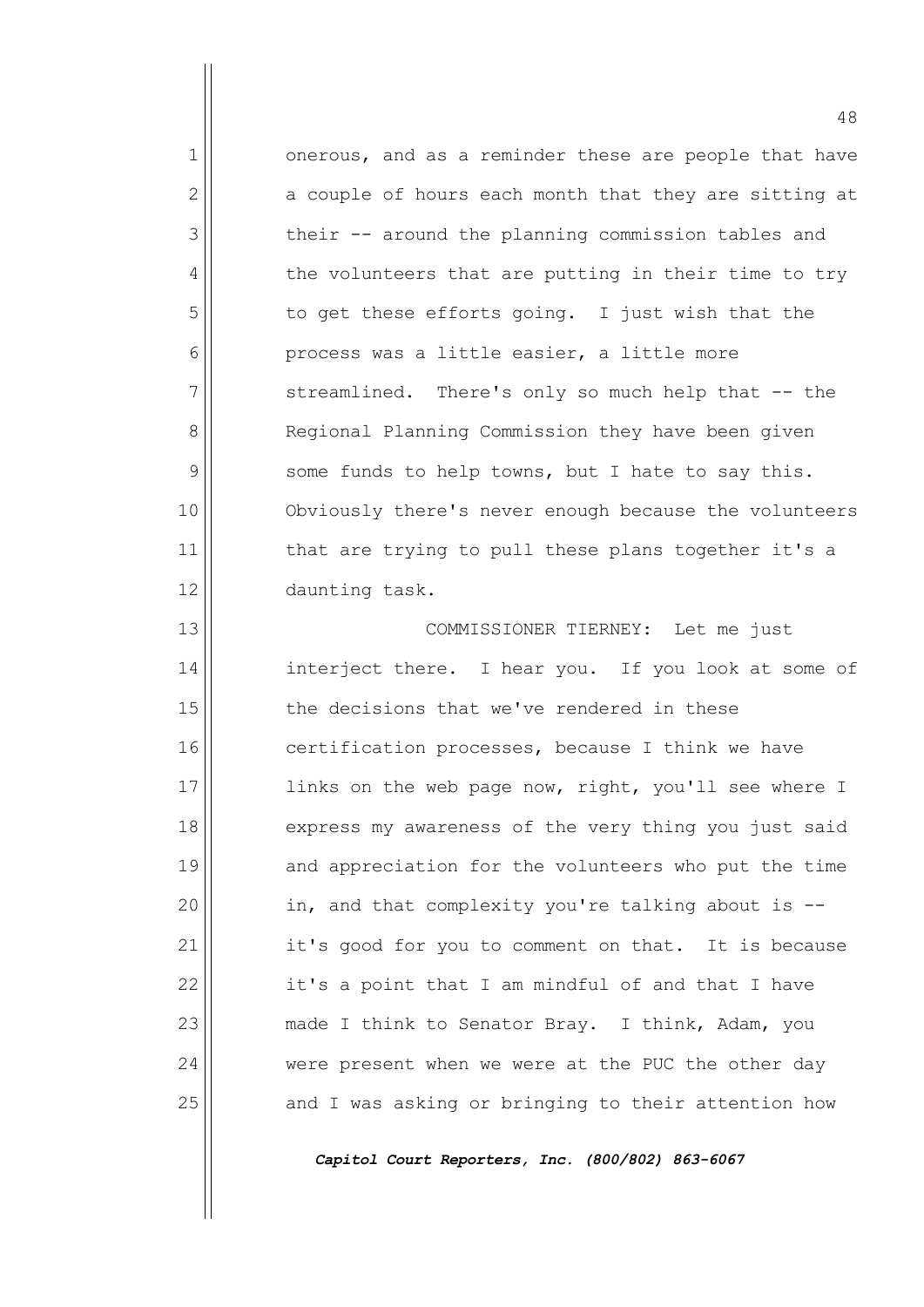1 difficult it is for local governance bodies to  $2$  respond to tight deadlines that they issue and would 3 they please consider not putting something out and 4 | qiving you a two-week turnaround time when in many  $5$  cases folks -- there needs to be better appreciation  $6$  for how things are actually working on the ground as 7 opposed to how folks in Montpelier sometimes forget  $8$  and are expecting things to proceed at their pace,  $9$  and these two certainly sat in meetings with me where 10 || more than once I have reminded all of us that we 11 don't run utilities. We don't run local  $12$  selectboards. We are in an agency of Montpelier 13 doing what I deem to be good work, but it's important 14 | to make sure you keep in mind a perspective of people  $15$  who are actually doing these things in their 16 communities, and so thank you for bringing that 17 forward, and I right there am going to claim credit 18 || for worming out of you a comment that you were so 19 emphatically not going to give me. 20 Mr. Dayton, have I made any progress? 21 | MR. DAYTON: Sure. 22 COMMISSIONER TIERNEY: Thank you. 23 MR. DAYTON: Maybe just a perspective. 24 We talked about incentives. I'm really worried about  $25$  this deadline of trying to get to 90 percent by 2050. *Capitol Court Reporters, Inc. (800/802) 863-6067*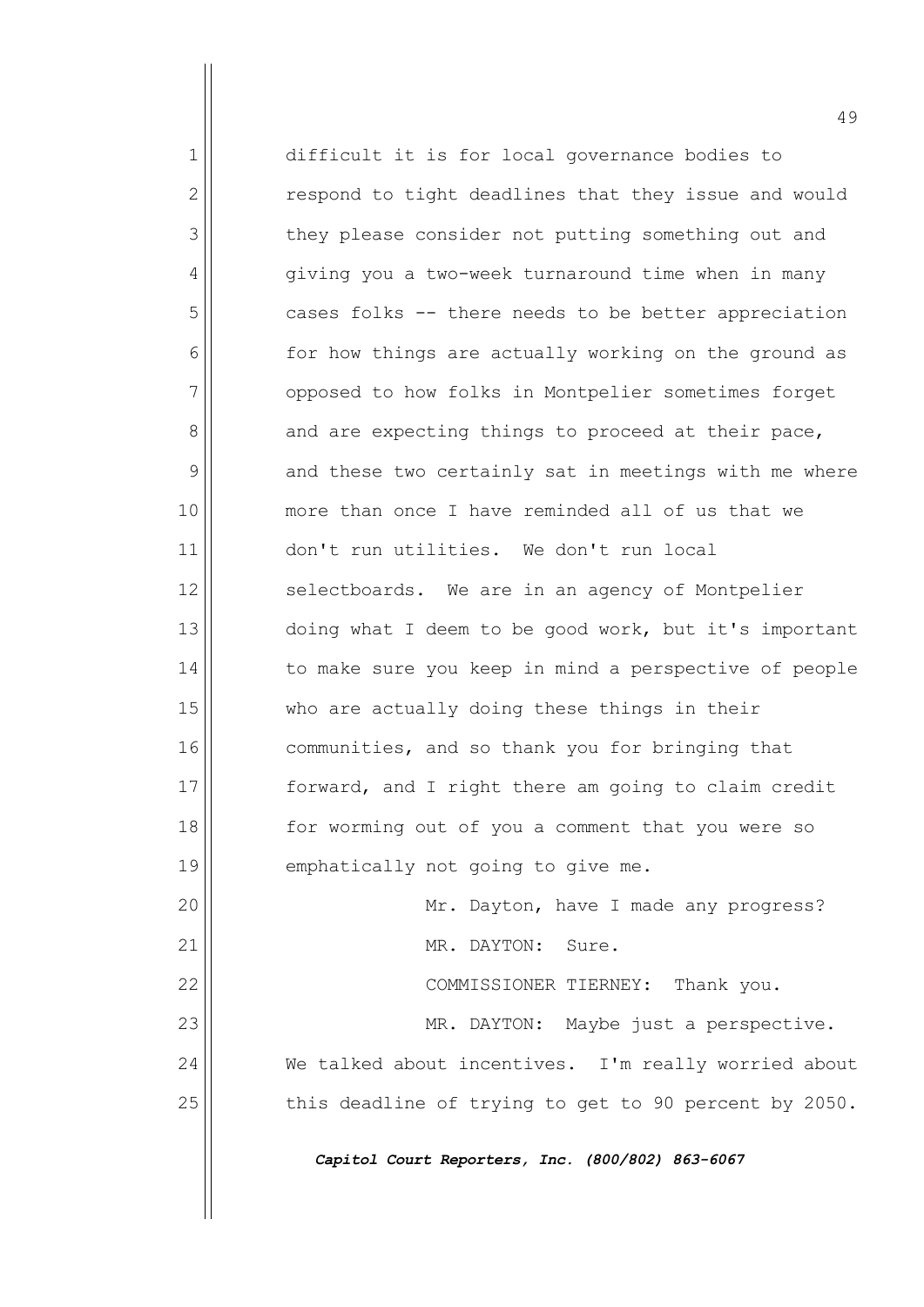$1$  That's pretty aggressive, and I'm wondering if we  $2$  also have to be thinking about the other side of the 3 coin which is making it more unattractive to use 4 | non-renewable energy sources.

5 COMMISSIONER TIERNEY: Mr. Dayton, I'm  $6$  so glad to meet you because Ms. Carson's been using  $7$  that very tone with me for close to 20 years. You 8 | have convictions, JoAnn, I appreciate that, but so 9 | it's so nice to have somebody else play. My 10 || alternative voice is a field voice from my Army days  $11$  and it's rude indoors so I try not to use it, but I  $12$  think that that's the fun of being with a group like  $13$  this. I don't imagine you agree on everything, but 14 | vou're engaged in your forward thinking and I respect 15  $\parallel$  that, and I would urge you to, Mr. Dayton, to 16 consider that much has been achieved and you must 17 | pace yourselves a little, Mr. Conrad, because 18 || otherwise you could find yourselves pushed off the 19 trail by people coming behind you who just they don't  $20$  want to be -- how do I put it -- pushed to a place  $21$  that they are not comfortable going to now.

22 With those ice shelves melting in the 23 | Arctic it's pretty clear that we don't have the 24 | luxury of taking the time that would allow us to be 25 comfortable, but this is the human condition, and so

*Capitol Court Reporters, Inc. (800/802) 863-6067*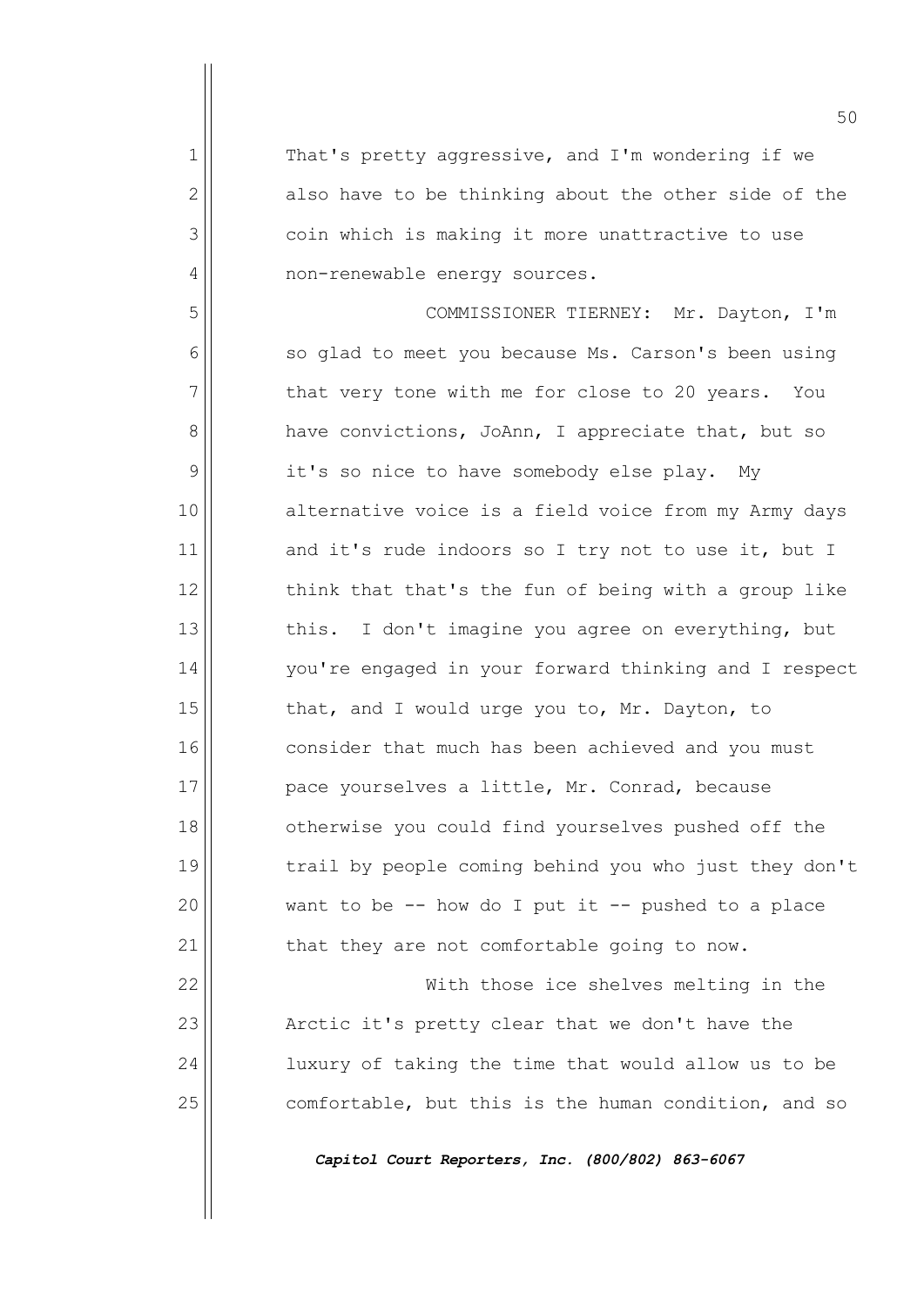1 what I would say to all of you who have expressed 2 | Some vision tonight is keep proclaiming your 3 perspective. Keep making your voice heard. I 4 | believe as the daughter of a psychoanalyst in the 5 validity of archetype and I think those archetypes 6 find expression often in religion, for instance, and  $7$   $\vert$  so when you hear of figures like John the Baptist,  $8$  cry in the wilderness, not treated well for having  $9$  the temerity to say out loud what was coming, it's a 10 good reminder this is an ancient theme of humanity 11 and its communities and how people relate to each  $12$   $\vert$  other recognizing that we're more dependent on each  $13$  other than perhaps sometimes we want to admit. So 14 | vou feel a little hobbled by people who don't quite 15  $\parallel$  get it, but that's my brother, that's my sister, and 16 || I have to be accepting of that just as they are 17 accepting of my long winded flights of fancy,  $18$  especially these two, as I speak my piece. 19 || I didn't realize that the pizza man was 20 | Mr. Marks. You snuck up on me. Mr. Marks has known

21 | me for many years in all those prior incarnations I  $22$  was talking about, and, Ben, you're here tonight not  $23$  to deliver pizza, but because you're doing good civic 24 Work I'm sure. Did you have anything you wanted to  $25$  say on the record?

*Capitol Court Reporters, Inc. (800/802) 863-6067*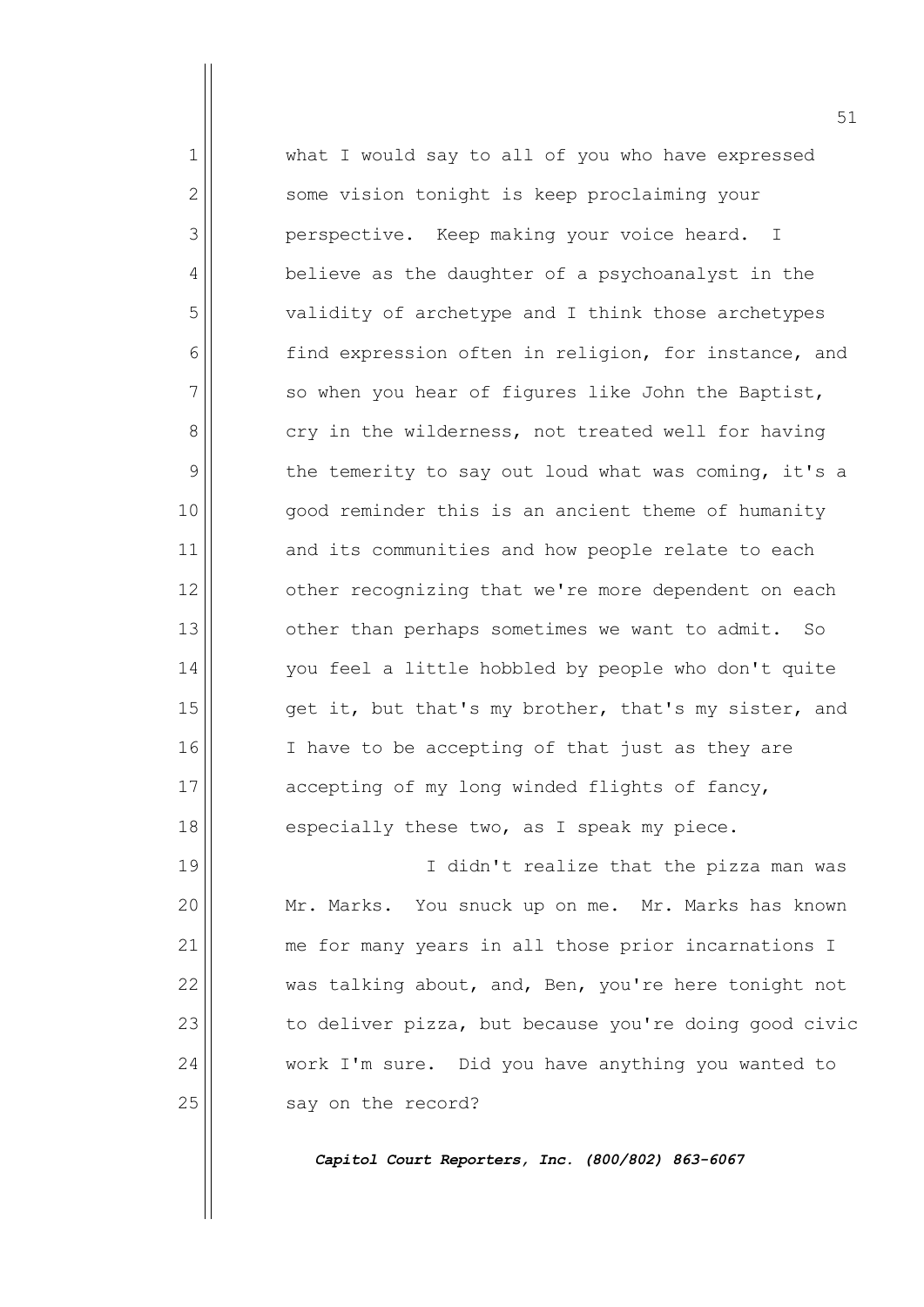|              | 52                                                    |
|--------------|-------------------------------------------------------|
| 1            | MR. MARKS: Well I sit on the Cornwall                 |
| $\mathbf{2}$ | Selectboard so I'm one of those decision makers       |
| 3            | that's one voice among many, and I quess we have      |
| 4            | maybe a slightly different perspective which is we    |
| 5            | sort of looked at the carrot and the stick and        |
| 6            | decided that due deference was fine, and that the     |
| 7            | amount of effort it would take to get to substantial  |
| 8            | deference wasn't worth the extra protections.         |
| 9            | Notwithstanding Adam's often generous offers to try   |
| 10           | to help us craft something that would tick all the    |
| 11           | boxes, and even with a utility lawyer on the          |
| 12           | Selectboard, the general feeling was it was too much  |
| 13           | of a lift for a small town with a part-time           |
| 14           | government.                                           |
| 15           | COMMISSIONER TIERNEY: Well thank you                  |
| 16           | for making that observation because I think these are |
| 17           | very important things for me to hear and to relate to |
| 18           | the Governor who has certainly tasked me with being   |
| 19           | his eyes and ears in these circles, and I think he    |
| 20           | would find those comments very relatable. I think he  |
| 21           | would find your comments very relatable, too, Mr.     |
| 22           | Conrad.                                               |
| 23           | MR. MARKS: I would only add --                        |
| 24           | MS. KURRELMAYER: That's very                          |
| 25           | interesting because your town already has quite a     |
|              | Capitol Court Reporters, Inc. (800/802) 863-6067      |
|              |                                                       |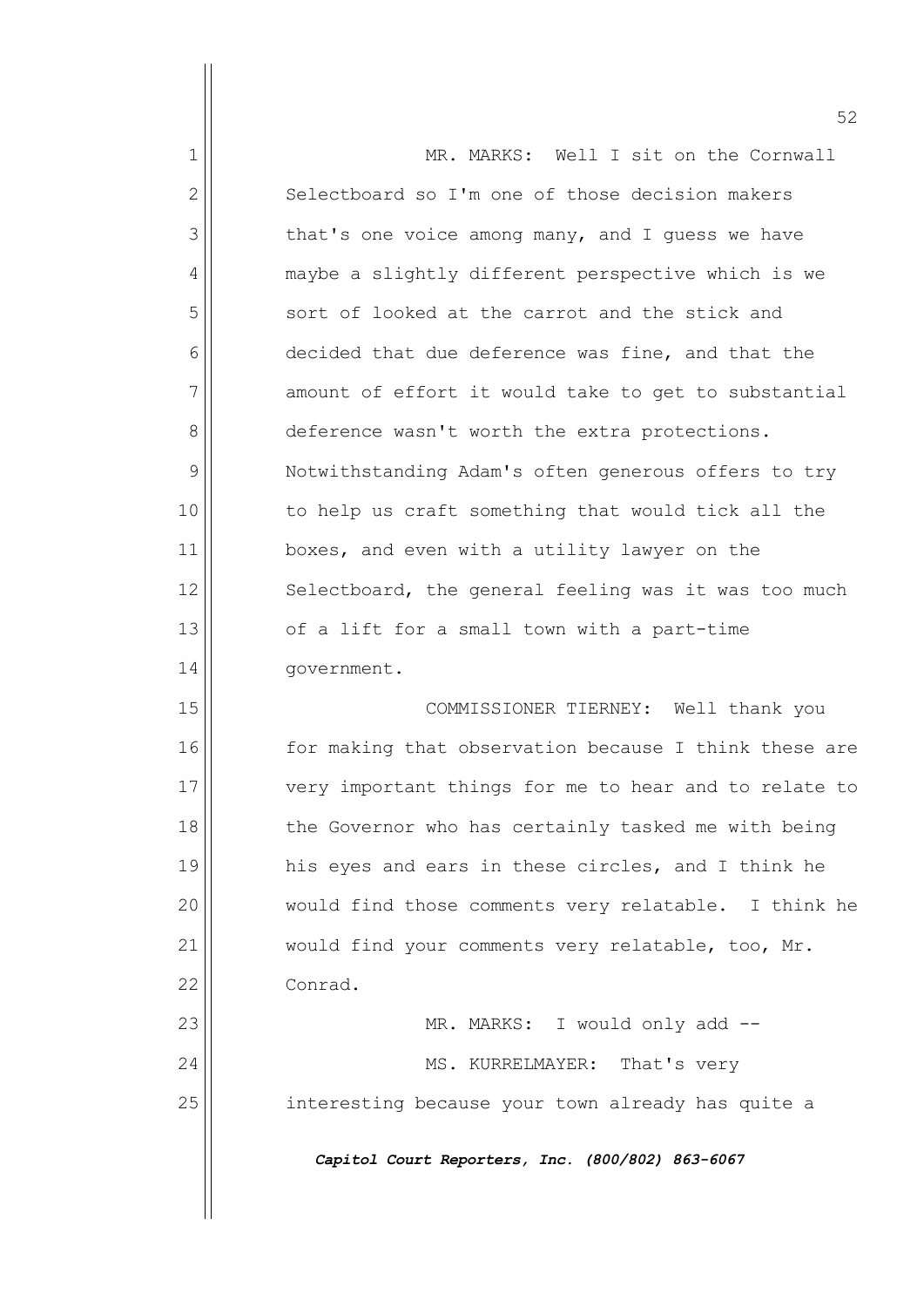|                | 53                                                    |
|----------------|-------------------------------------------------------|
| 1              | comprehensive and complex energy portion to your      |
| $\overline{2}$ | plan.                                                 |
| 3              | MR. MARKS: That we do.                                |
| 4              | MS. KURRELMAYER: So I'm surprised to                  |
| 5              | hear you say you didn't want to go any further.       |
| 6              | COMMISSIONER TIERNEY: Well if I could                 |
| 7              | just interject something there, what I heard Ben to   |
| 8              | say was that they didn't think the difference between |
| 9              | due deference and substantial deference warranted the |
| 10             | additional lift and there's a kernel of wisdom in     |
| 11             | It's not completely wise.<br>there.                   |
| 12             | MS. KURRELMAYER: He didn't hear the                   |
| 13             | portion where you said it's a different set of people |
| 14             | now.                                                  |
| 15             | COMMISSIONER TIERNEY: But he more than                |
| 16             | anybody in that room would appreciate that because -- |
| 17             | do you still practice?                                |
| 18             | MR. MARKS: I do.                                      |
| 19             | COMMISSIONER TIERNEY: He would know.                  |
| 20             | MS. KURRELMAYER: I wasn't trying to say               |
| 21             |                                                       |
| 22             | COMMISSIONER TIERNEY: You are fine.                   |
| 23             | You are just fine and I appreciate you bringing that  |
| 24             | forward. I did some mediation work in Cornwall a      |
| 25             | couple years ago actually around school consolidation |
|                | Capitol Court Reporters, Inc. (800/802) 863-6067      |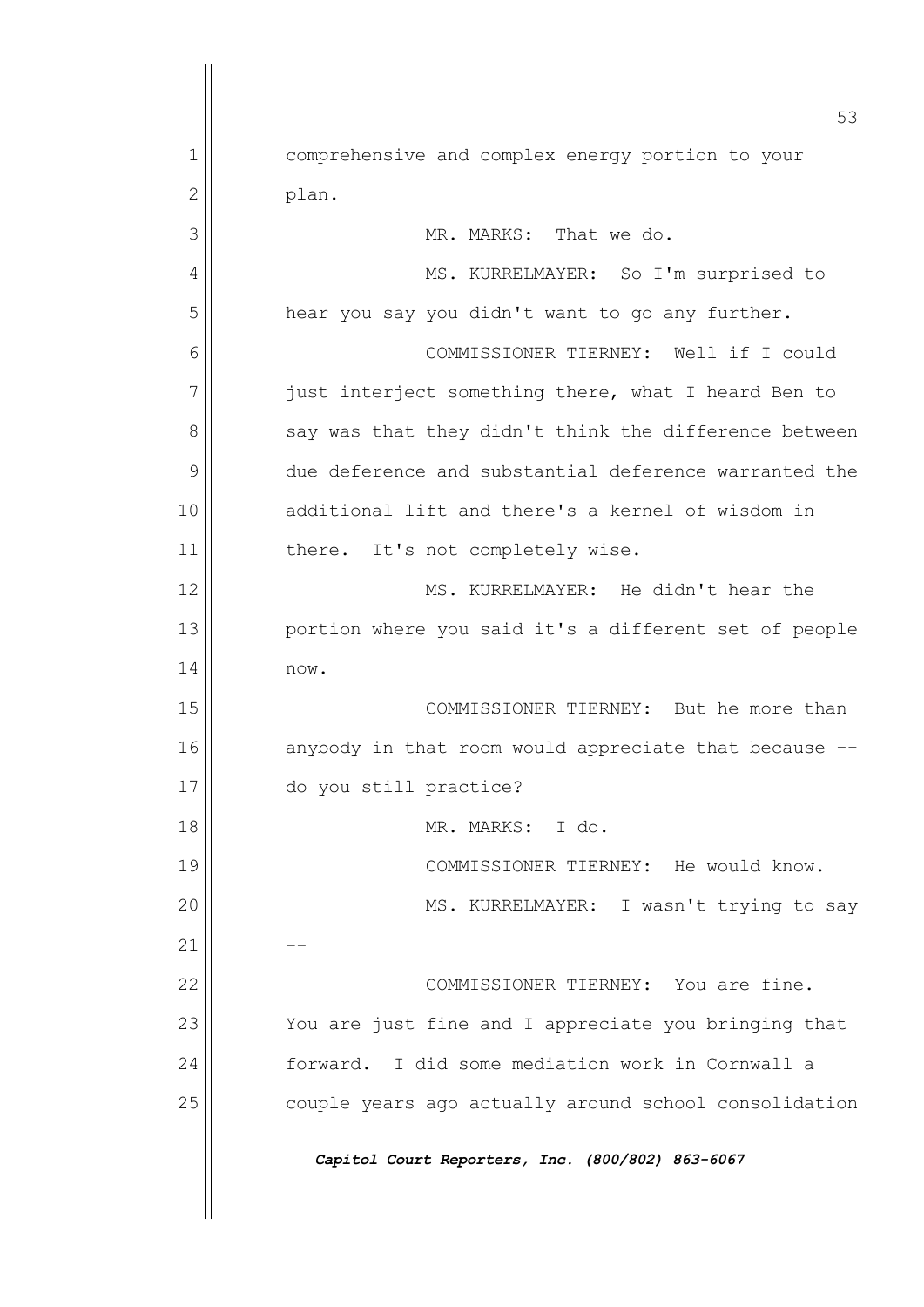|              | 54                                                    |
|--------------|-------------------------------------------------------|
| 1            | I think. Do they always do their own thing around     |
| $\mathbf{2}$ | here? Just a question.                                |
| 3            | MS. BRINKMAN: The lift that you                       |
| 4            | mentioned, though, is significant and I know I've     |
| 5            | already said that. I'm like just re-emphasizing that  |
| 6            | the lift is significant.                              |
| 7            | COMMISSIONER TIERNEY: Let me mirror                   |
| 8            | that to you. You have emphasized to me the great      |
| 9            | effect that the lift is very heavy.                   |
| 10           | MS. BRINKMAN:<br>It is.                               |
| 11           | COMMISSIONER TIERNEY: Fair enough.                    |
| 12           | MR. MARKS: There was one thing that I                 |
| 13           | would add to that which is we recently in the last    |
| 14           | several years had an experience of being sort of on   |
| 15           | the other side of the state's official position on    |
| 16           | natural gas because if you recall Vermont Gas wanted  |
| 17           | to put a pipeline through town to serve the           |
| 18           | Ticonderoga paper mill, and the town was -- I would   |
| 19           | say there were no proponents of the project.<br>The   |
| 20           | town was divided between people who felt that we were |
| 21           | sort of being fleeced because we happened to be the   |
| 22           | shortest distance between two points who I'll call    |
| 23           | the sort of business lobby and folks who just felt    |
| 24           | that this was the wrong time to be installing any     |
| 25           | kind of fossil fuel infrastructure which I'll call    |
|              |                                                       |

*Capitol Court Reporters, Inc. (800/802) 863-6067*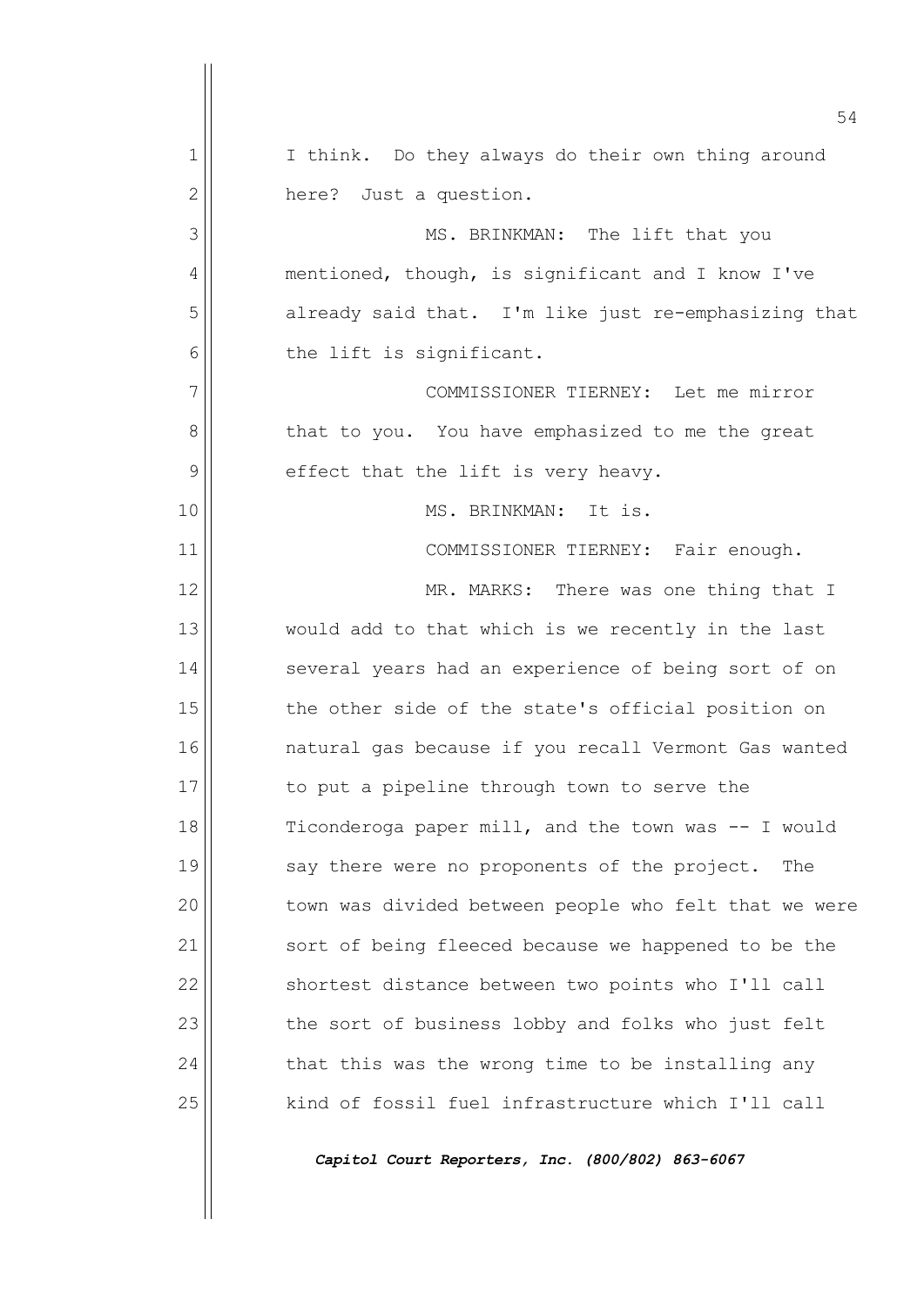|              | 55                                                    |
|--------------|-------------------------------------------------------|
| 1            | the kind of environmental lobby, and the surprising   |
| $\mathbf{2}$ | thing to us about the state process and one of the    |
| 3            | eye opening sort of insights behind our Act 178       |
| 4            | ambivalence was that in order --                      |
| 5            | COMMISSIONER TIERNEY: 174.                            |
| 6            | MR. MARKS: 174. Sorry. My mistake --                  |
| 7            | was that in order to achieve this heightened status   |
| 8            | we basically have to sign on to all the state's       |
| 9            | energy goals which include getting natural gas to     |
| 10           | Rutland. Now from an economic perspective we don't    |
| 11           | have any problem with that. We just didn't see why    |
| 12           | we were integral to that solution, but if we had      |
| 13           | signed on to the state's energy goals, we wouldn't    |
| 14           | have been able to oppose the project because it was   |
| 15           | in service of those goals, and so the other insight I |
| 16           | guess locally for us was that agreeing in advance     |
| 17           | that the state planning documents were ones that we   |
| 18           | agreed whole heartedly was problematic when there     |
| 19           | were these unanticipated consequences. We had all     |
| 20           | these folks who would show up to meetings with the    |
| 21           | DPS representative and say but we are the public. If  |
| 22           | we're against this how can the Department of Public   |
| 23           | Service be giving us sort of the equivocal answer as  |
| 24           | to whether or not we're going to get the state's help |
| 25           | on this, and of course poor Louise Porter was there   |
|              |                                                       |

*Capitol Court Reporters, Inc. (800/802) 863-6067*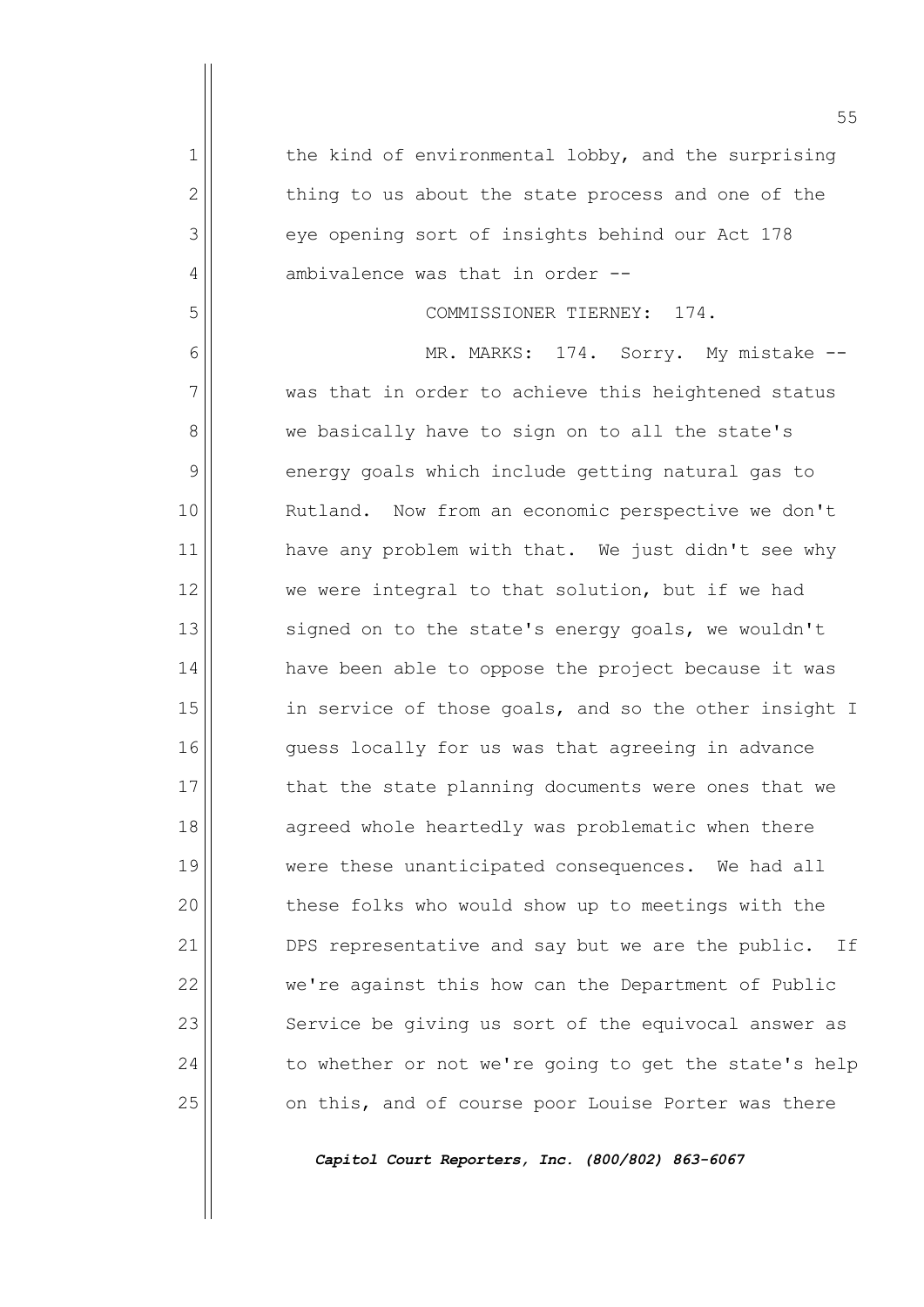1 1 trying to explain she was sort of an advocate for the state's position not the advocate for the individual  $\vert$  families who were opposing the project in town, and  $4 \parallel$  so an additional feature of our reluctance to sign on, if you will, was a desire to retain autonomy in the -- in terms of being able to make arguments in the future about whether or not these public policy trade-offs were worth it for us, which we were acutely aware of they might be and then again they 10 || might not be. 11 || COMMISSIONER TIERNEY: Okay. So the

12 || last word of the evening is going to go to Mr. Grant 13 who actually was the very person asking or commenting  $14$  that there ought to be a heavier boot because we need  $15$  to get this done. So here's one example as to why 16 || vou might not want the boot to be any heavier, but to  $17$   $|$  you, now what would you  $-$  what is your last 18 observation tonight?

19 || MR. GRANT: Well these are quick asides. 20 | One, in Germany which is trying to get rid of 21 external energy like oil and homegrown things like 22 coal because of the cost and being independent and  $23$  they have been having informal contests between 24 cities and towns to see who can get the most acreage 25 | cf solar panels on their roofs, and I was looking at

*Capitol Court Reporters, Inc. (800/802) 863-6067*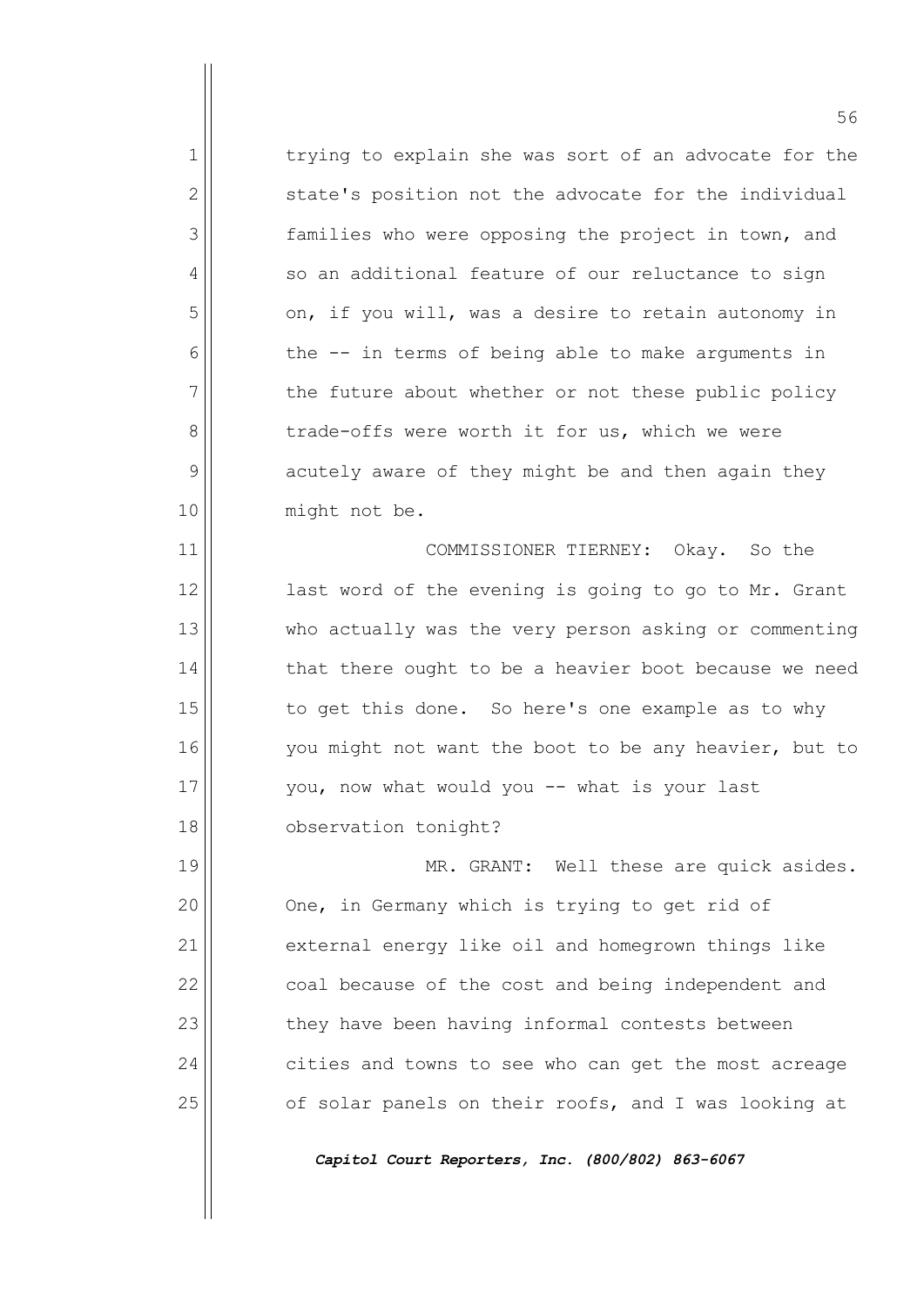57 1 Some. I don't see any panels. Well if you get up  $2 \parallel$  high you can see them, and anyway I was thinking 3 maybe the Vermont Legislature could try to start an 4 | informal competition between let's say Bennington and 5 | Middlebury. 6 COMMISSIONER TIERNEY: You know this is  $7$  beautiful because you're giving me the perfect 8 | opportunity to invite Mr. Lougee to think very hard 9 about how the regional planning commissions could do 10 || something like this and you need not await action 11 || from Montpelier. I think it's genius myself. 12 MR. GRANT: The other aside is I was 13 asking a planner don't you try to hide these 50 meter 14 tall windmills. Oh yeah there's a hill over there  $15$  and it's in our township, and on the other side of 16 the hill we have several white windmills we don't 17 have to watch, and I said what about the town next 18 door; well that's their problem. They get away with  $19$   $\parallel$  it. 20 With our planning division here we have 21 a wonderful mapping division that can find all those 22 hills. 23 || COMMISSIONER TIERNEY: All I can say to  $24$  that is -- and I shouldn't say anything because it's  $25$  public comment evening, but as it happens I grew up *Capitol Court Reporters, Inc. (800/802) 863-6067*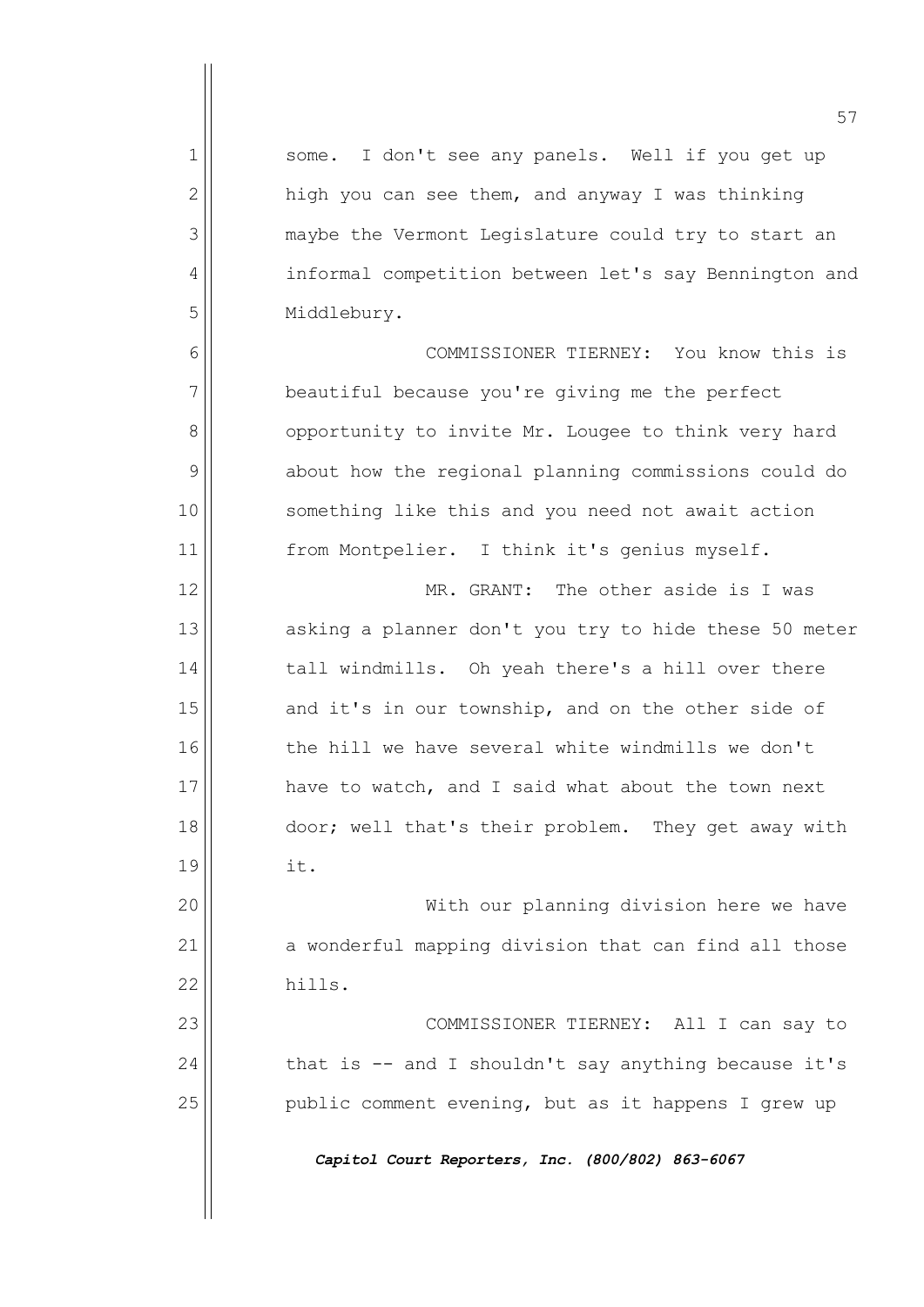1 1 in Germany and in Bavaria specifically. So what you  $2$  have described would have been  $-$  is immediately 3 | The recognizable to me as a very German trait. So, you 4 | know, (German spoken) which in the Army is (German 5 | spoken). So it doesn't matter it's not our problem.  $6$  That's a wonderful image you have left me with  $7$  because when I drive in from the airport to my 8 parents' house I pass one of those hills that has one  $9$  of those wind turbines on it in Munich, and I have 10 | periodically asked the cab drivers how did that 11 | happen and I get different answers from them, but 12 uniformly there is this declaration at the end that 13 goes something like (sound) and that's German for  $14$  it's never going to happen again. 15 || So anyway I think we got comments from 16 everybody, did we not? I think we did so I still 17 have my batting average of a thousand which is what 18 it's all about. Go Red Sox. 19 || MR. CONRAD: Commissioner, I just want 20 | to thank you for choosing to make this more of a 21 discussion rather than a more formal hearing type. I  $22$   $\vert$  think it was more enjoyable and informative.

23 || COMMISSIONER TIERNEY: I agree 24 wholeheartedly. I'm glad I took that risk with you. 25 | Ms. Bailey.

*Capitol Court Reporters, Inc. (800/802) 863-6067*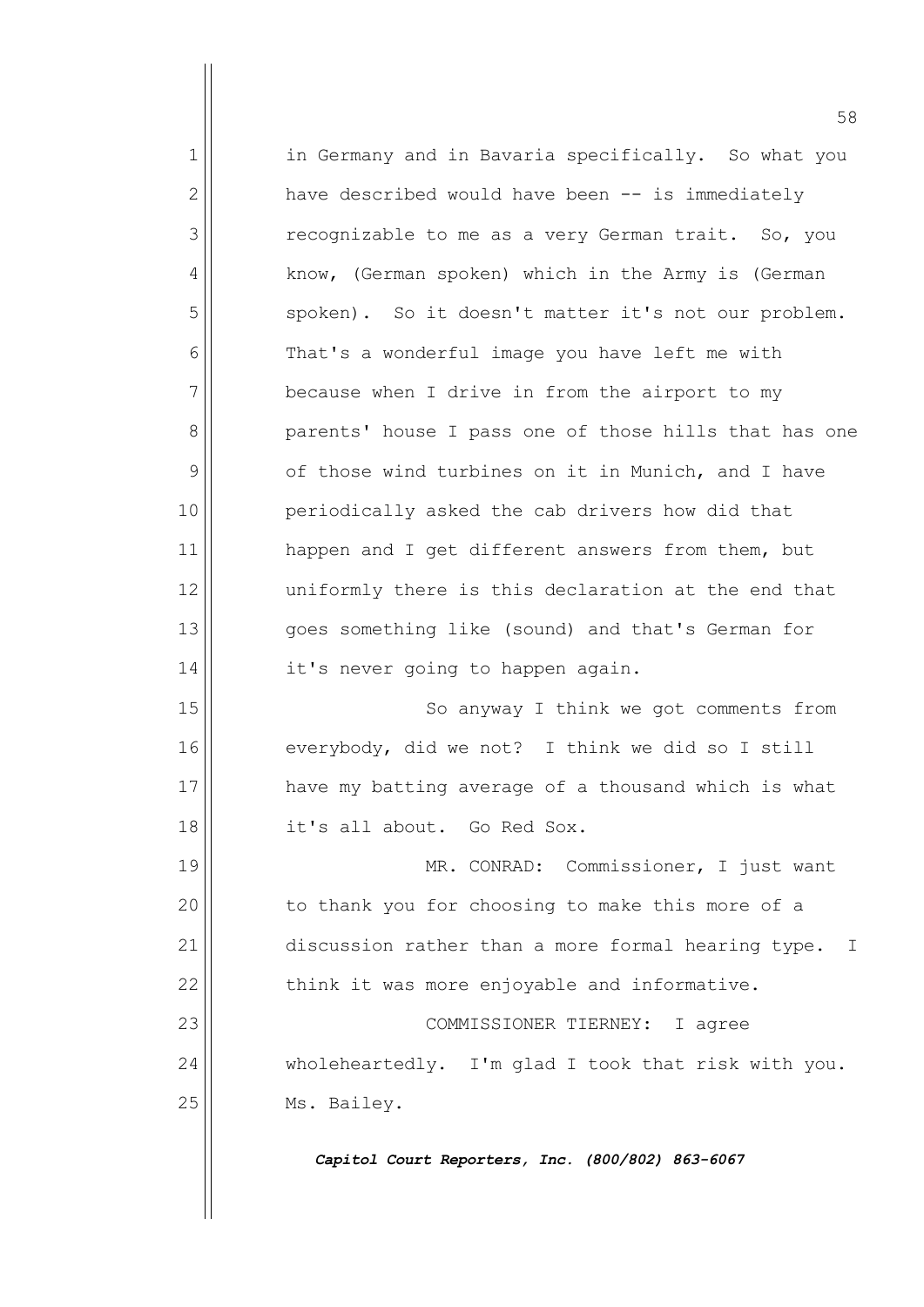|              | 59                                                    |
|--------------|-------------------------------------------------------|
| 1            | MS. BAILEY: I have a quick question for               |
| $\mathbf{2}$ | information. In our town we have a hydro plant.       |
| 3            | When we were doing our energy plan -- Adam is going   |
| 4            | to laugh -- we find out we get no credit for that in  |
| 5            | producing any energy for our town. The person -- the  |
| 6            | towns that get the credit are the ones that have the  |
| 7            | water supplying the hydro, and my feeling is it ought |
| 8            | to be one-third, one-third, one-third. Without the    |
| 9            | water our plant doesn't produce electricity. Without  |
| 10           | the plant the water has no electricity to produce.    |
| 11           | COMMISSIONER TIERNEY: This too sounds                 |
| 12           | like a very German discussion.                        |
| 13           | MS. BAILEY: So Adam says I'm going to                 |
| 14           | leave that in your bailiwick. You can get that        |
| 15           | figured out. To whom do I speak about this?           |
| 16           | COMMISSIONER TIERNEY: Well so I'm this                |
| 17           | person who grew up in Germany, but what you don't     |
| 18           | know is I'm six generations from the west and this    |
| 19           | kind of water dispute is defined in Arizona and       |
| 20           | California and Utah and Nevada for a very long time,  |
| 21           | and I frankly don't know the answer to that question, |
| 22           | but I would think that -- who is your legislator or   |
| 23           | who are your legislators?                             |
| 24           | MS. BAILEY: Peter Conlin and Chris Bray               |
| 25           | and Clare Ayer.                                       |
|              | Capitol Court Reporters, Inc. (800/802) 863-6067      |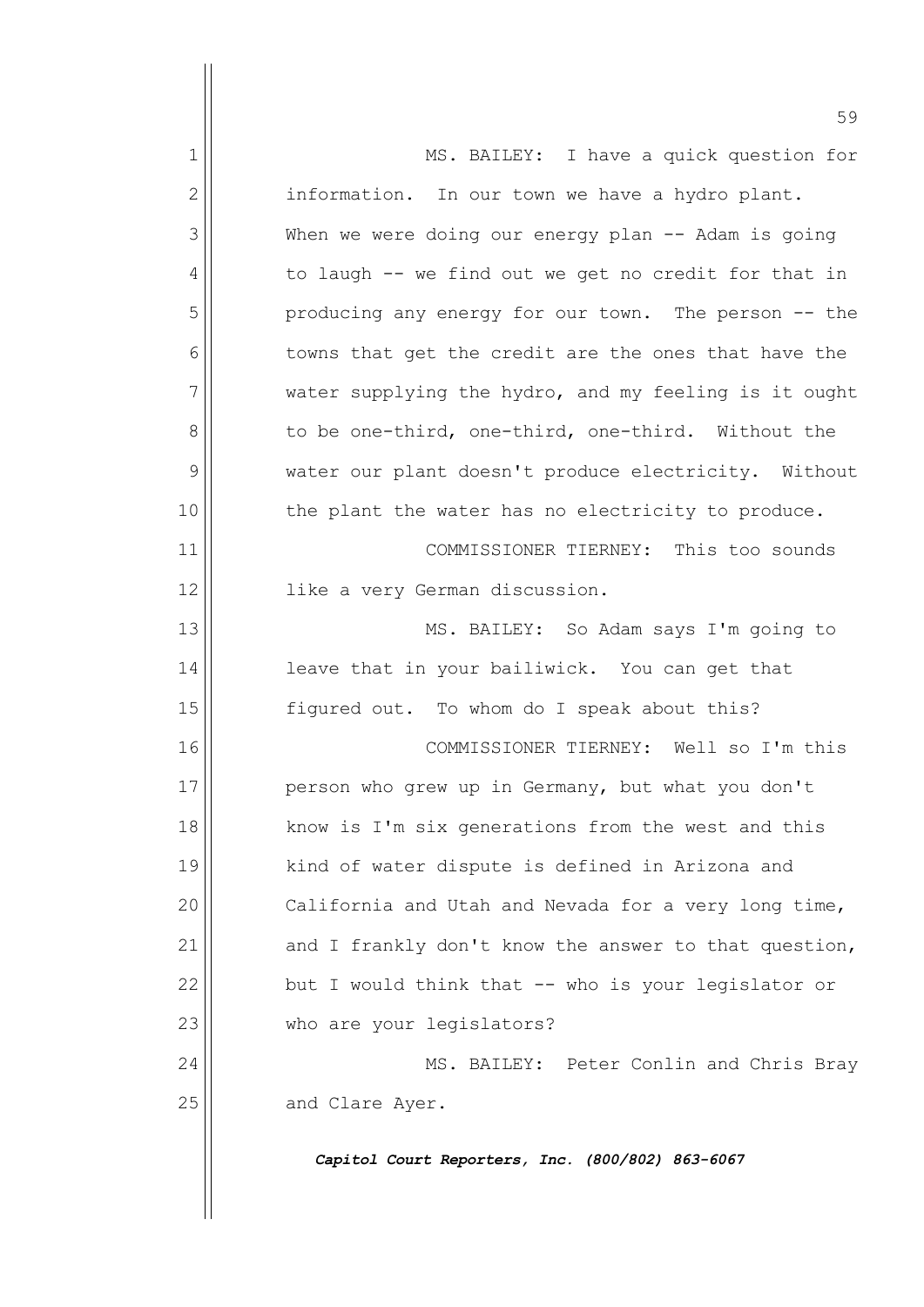1 COMMISSIONER TIERNEY: I would think if 2 | vou started by contacting them and asking them to 3 work through state government they could get you an  $4$  answer. In the west there would be a local water 5 district or water commission and that's who you would 6 work through. In Vermont I frankly don't know. 7 | You're talking about, depending on your 8 | perspective, a locational issue where the dam is or 9 | you're talking about the water resource itself which 10 || my dim memory of that in Vermont is that we have a 11 doctrine whereby we regard water resources as one of  $12$  the people. So they don't belong to any one person. 13 || It would cut against your argument, but again well 14 worth pursuing because this is a state that defines 15  $\parallel$  hydro power as renewable, and so it does seem odd to 16 me at 7:23 when I haven't had dinner that there would  $17$  be no credit, but I can't speak to the issue any 18 || more. It just seems odd to me if this is about 19 || enhanced energy planning and there's a Comprehensive 20 | Energy Plan that wants to see us be 90 by 2050 21 | notwithstanding your reservations, Mr. Dayton, it 22 does seem peculiar that a community that hosts a 23 | hydro facility would get all the credit and the  $24$  communities through which the water flows doesn't, 25 | but I don't know.

*Capitol Court Reporters, Inc. (800/802) 863-6067*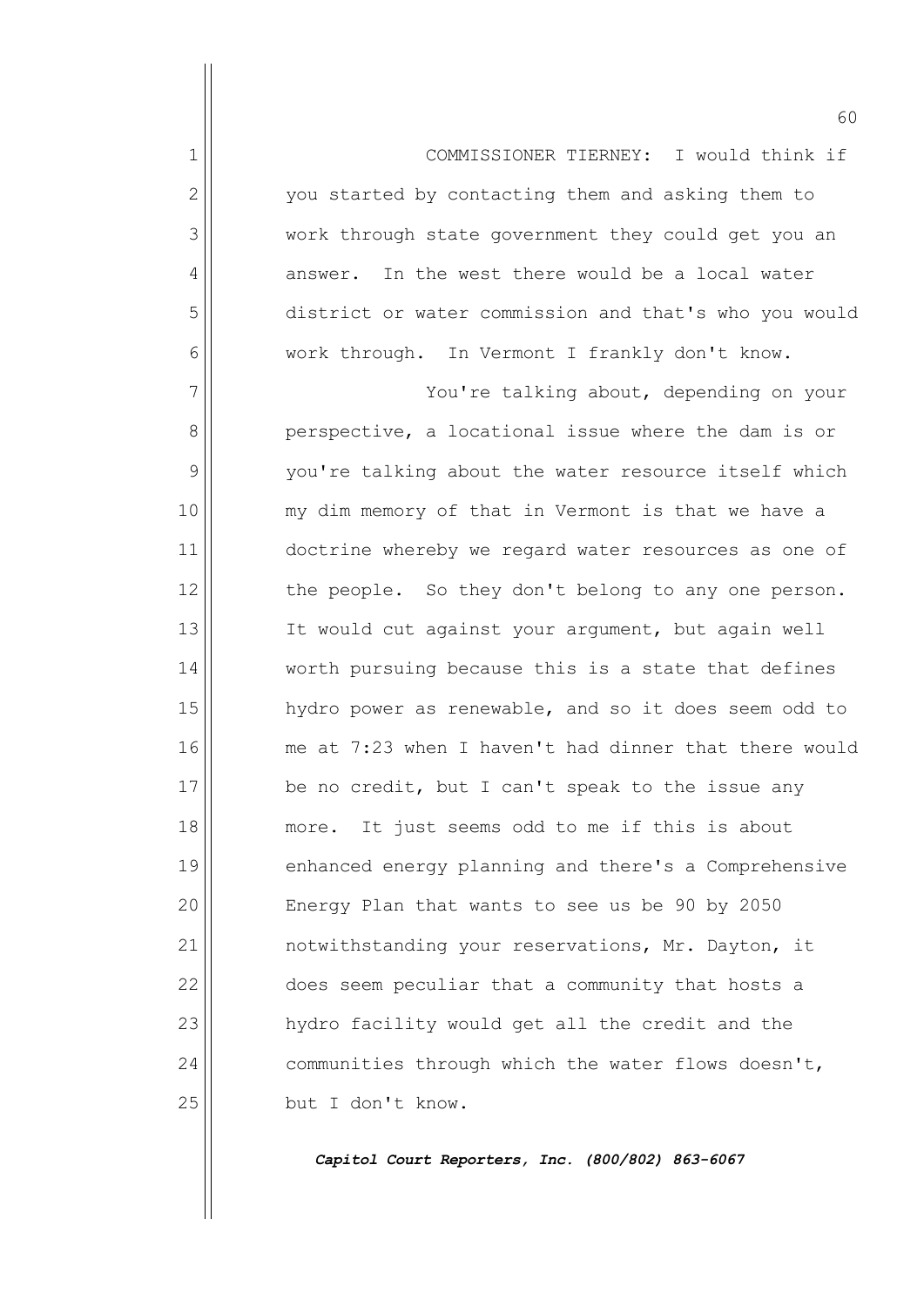|    | 61                                                    |
|----|-------------------------------------------------------|
| 1  | MS. BAILEY: I figured it was a contract               |
| 2  | the DPS hired --                                      |
| 3  | COMMISSIONER TIERNEY: No. Certainly                   |
| 4  | not.                                                  |
| 5  | MS. BAILEY: -- did the work for the                   |
| 6  | mapping and the assignments.                          |
| 7  | COMMISSIONER TIERNEY:<br>Not the<br>No.               |
| 8  | case.                                                 |
| 9  | MR. LOUGEE: Commissioner, if I may?                   |
| 10 | COMMISSIONER TIERNEY: Before you do,                  |
| 11 | Adam, let me just point out the excellent work that   |
| 12 | -- mapping and planning work that's been done by the  |
| 13 | regional planning commissions, and a \$300,000        |
| 14 | allocation for two or three years that ratepayers pay |
| 15 | for.<br>Go ahead, Mr. Lougee.                         |
| 16 | MR. LOUGEE: I would say we got the                    |
| 17 | information from the Energy Action Network and they   |
| 18 | probably looked at the dam location as opposed to the |
| 19 | penstock and the generator. So that's where we got    |
| 20 | the information.                                      |
| 21 | COMMISSIONER TIERNEY: So you're saying                |
| 22 | that might actually be an incidental determination as |
| 23 | opposed to a legal fact that's binding?               |
| 24 | MR. LOUGEE: That would be my -- yes.                  |
| 25 | COMMISSIONER TIERNEY: Have you met Mr.                |
|    | Capitol Court Reporters, Inc. (800/802) 863-6067      |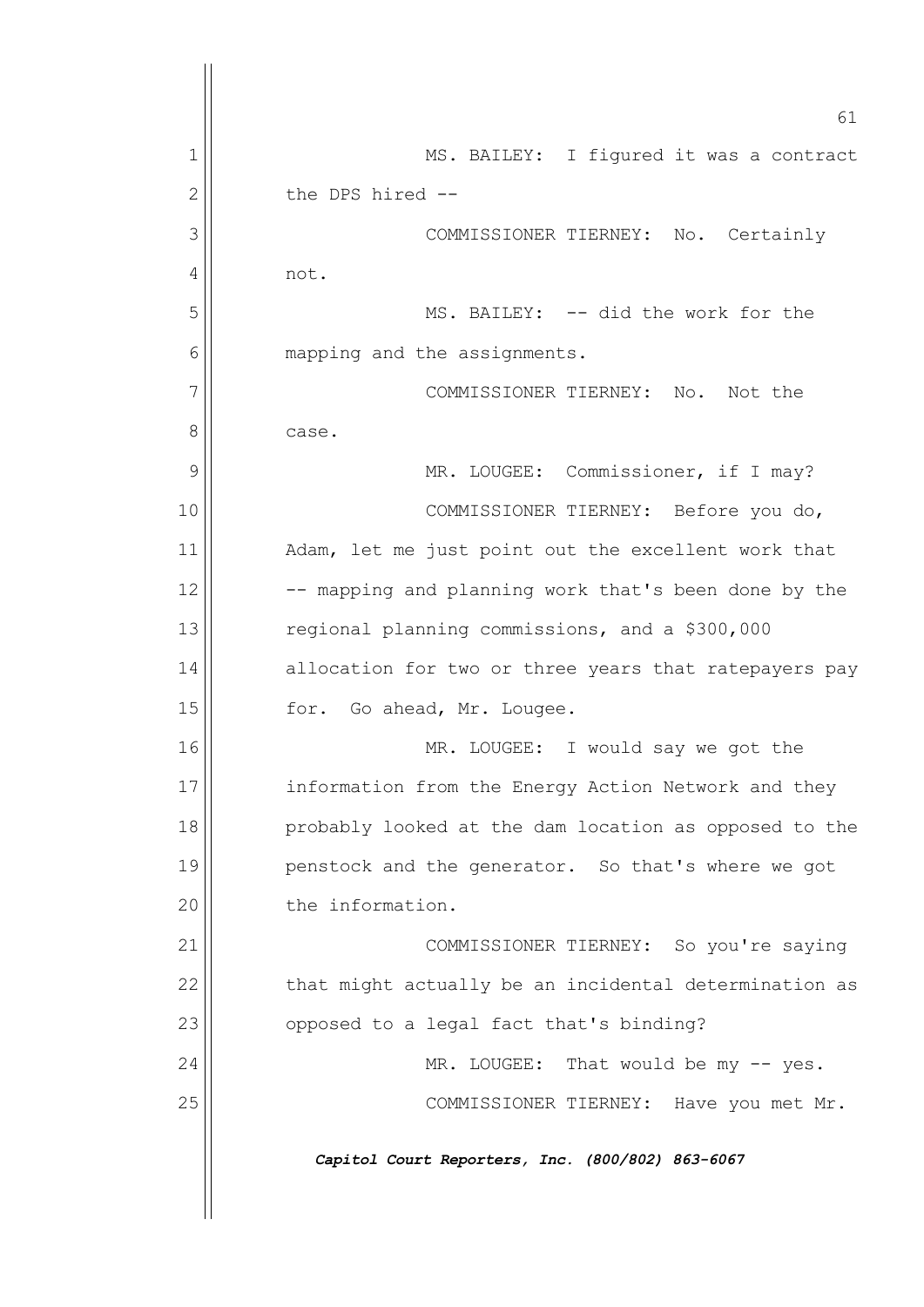|                | 62                                                   |
|----------------|------------------------------------------------------|
| $\mathbf{1}$   | Marks?                                               |
| $\overline{2}$ | MS. BAILEY: Vaguely.                                 |
| 3              | COMMISSIONER TIERNEY: So you might                   |
| $\overline{4}$ | spend some time with him because as a licensed       |
| 5              | attorney he has certain pro bono obligations.<br>He  |
| 6              | will probably be delighted to speak with you about   |
| $\overline{7}$ | this, and on that friendly note I'm going to adjourn |
| 8              | our meeting this evening and thank you very much.    |
| 9              | It's been a real pleasure to spend time with you and |
| 10             | your community.                                      |
| 11             | (Whereupon, the proceeding was                       |
| 12             | adjourned at 7:30 p.m.)                              |
| 13             |                                                      |
| 14             |                                                      |
| 15             |                                                      |
| 16             |                                                      |
| 17             |                                                      |
| 18             |                                                      |
| 19             |                                                      |
| 20             |                                                      |
| 21             |                                                      |
| 22             |                                                      |
| 23             |                                                      |
| 24             |                                                      |
| 25             |                                                      |
|                | Capitol Court Reporters, Inc. (800/802) 863-6067     |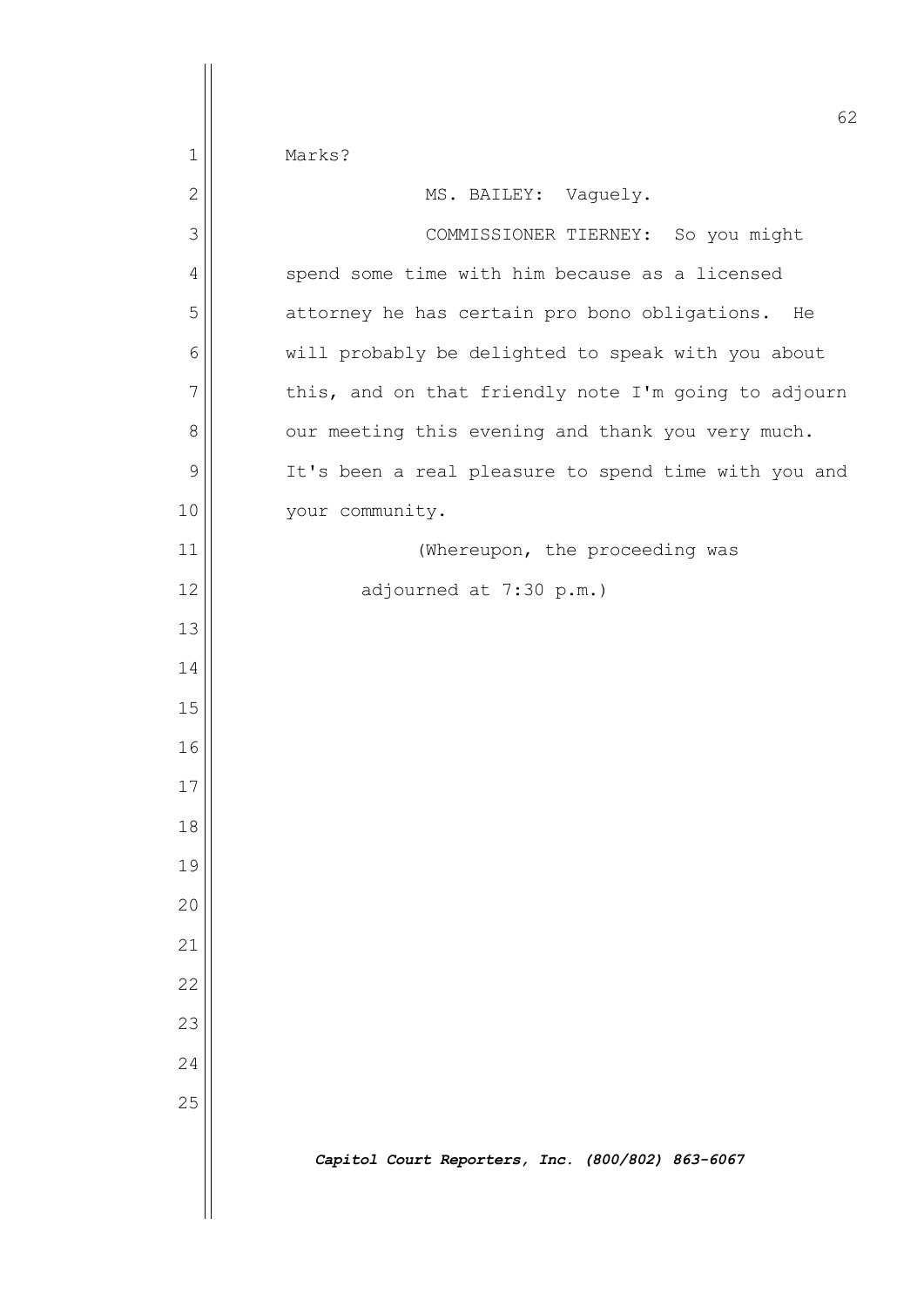